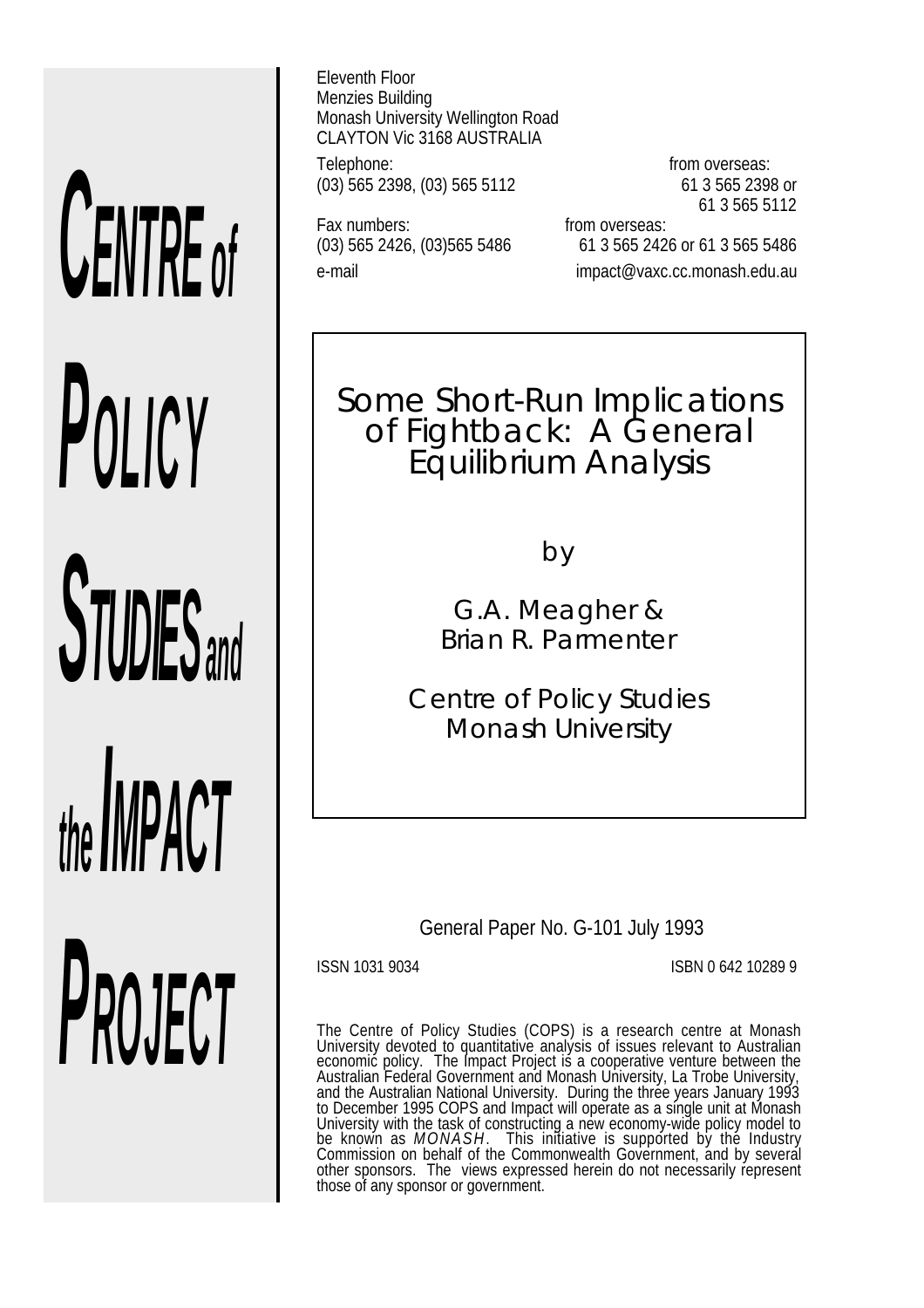## *Abstract*

We report ORANI projections of the short-run effects on the macroeconomy and the industrial structure of the main elements of the Fightback proposals, namely the proposed abolition of the wholesale sales tax, petroleum excise and the payroll tax, proposed cuts in income taxes and government outlays, and the proposed introduction of the goods and services tax. In making the projections, we assume (with Fightback) that nominal wage rates are unaffected. We also assume that private domestic aggregate demand moves in line with changes in disposable income.

These fiscal changes fall into two main groups — changes in indirect taxes which affect relative prices directly, and changes to income tax rates and government outlays which have their direct impacts on the level and commodity composition of domestic demand.

Analysis of the second group is relatively straightforward. Cuts in income taxes increase private-sector demand, crowding out exports but generating a net increase in output and employment. Cuts in government outlays reduce public and private demand, allowing exports to expand but generating a net contraction of output and employment. Because public demand is concentrated on labour-intensive commodities, the contractionary employment effect of cuts in outlays is greater, per dollar of change, than is the expansionary effect of the income tax cuts.

Differences in the macroeconomic effects of the indirect-tax components of the package depend on:

- differences between the taxes in the effects of imposing a dollar's worth of tax on any given industry;
- differences in the industrial incidences of the taxes; and
- differences in the sizes of the tax changes.

The payroll tax affects the cost of employing labour directly. It therefore has a greater effect in any given industry on employment per dollar of tax change than does the wholesale sales tax, the petroleum excise or the goods and services tax.

The GST does not discriminate between imports and domestic commodities and affects exports in only a minor indirect way. Hence, its impact on cost-sensitive industries exposed to international competition is smaller than the impacts of the other taxes, especially the payroll tax. Hence, the implications of the GST for output and employment are relatively small.

Our translation of proposals from the Fightback document into shocks for our model is not without some difficulties. The appropriate size of the income tax cuts is one especially controversial issue. We present sufficient information in the paper to allow the reader to perform some sensitivity analysis. For example, to see the effects of assuming that income tax cuts are worth \$10billion rather than the \$13billion which we impose, the income tax columns in our tables should be scaled down by a factor of 10/13.

Substitution of the goods and services tax for the wholesale sales tax, petroleum excise and the payroll tax is a major feature of the Fightback package. Because employment is less sensitive to the cost effects of the goods and services tax than it is to those of the taxes which are replaced, our major conclusion is that the package would generate increases in employment and GDP in the short run.

However, our projections also imply that, without adjustments to nominal wage rates, the package would lead to a reduction in the real value of the take-home wage rate. When nominal wage rates are adjusted to maintain the real value of disposable income per unit of employment, the expansionary effects of the package on employment and the GDP are substantially reduced, but not entirely eliminated.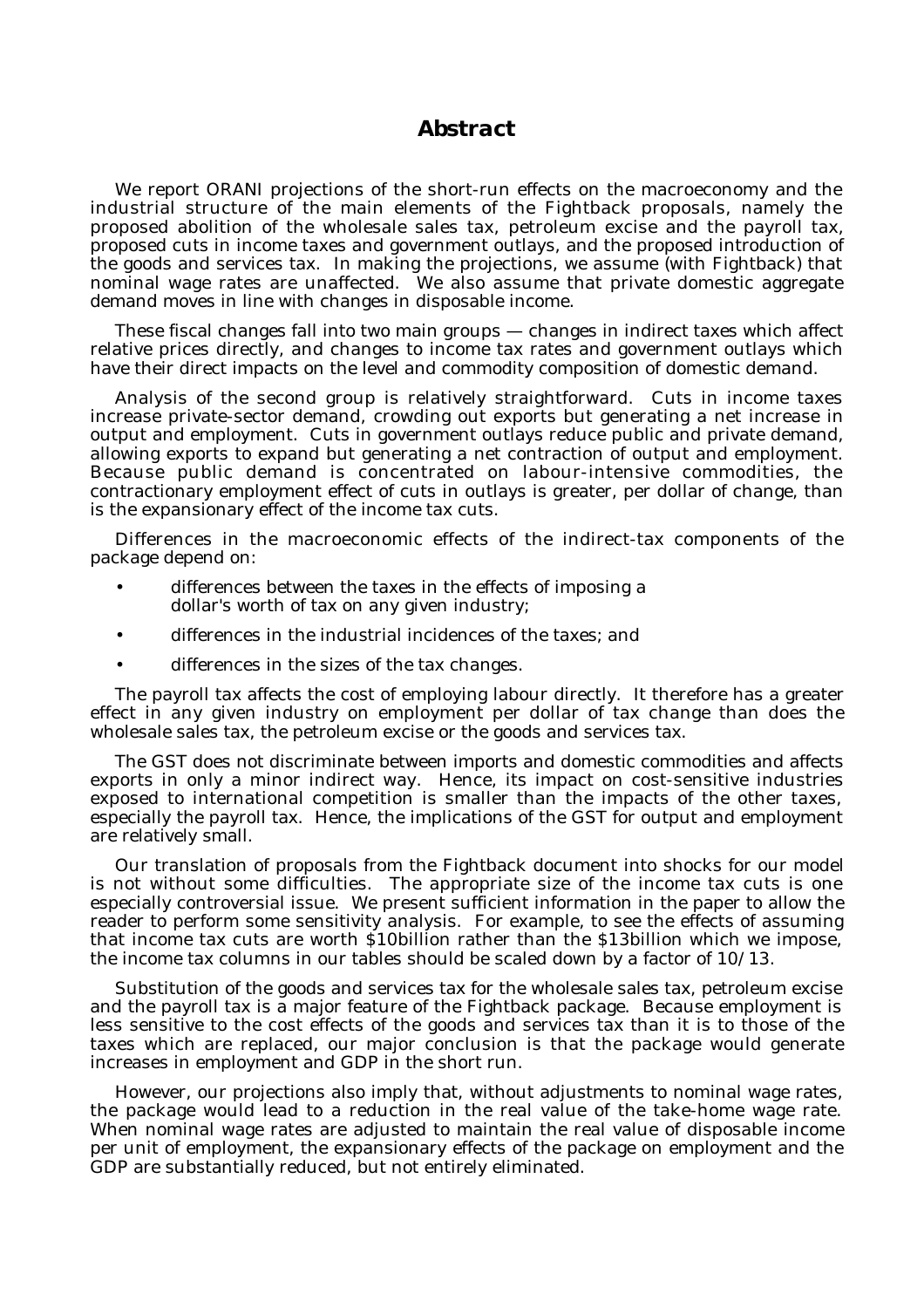# *Contents*

|                 |                   |                                                                                                             | page                |
|-----------------|-------------------|-------------------------------------------------------------------------------------------------------------|---------------------|
| <b>Abstract</b> |                   |                                                                                                             | i                   |
| I.              |                   | <b>Introduction</b>                                                                                         | 1                   |
| Ш.              |                   | <b>Specification of Tax Shocks</b>                                                                          | $\mathbf{2}$        |
| Ш.              |                   | <b>Closures for the Simulations</b>                                                                         | 3                   |
| IV.             |                   | <b>Simulation Results</b>                                                                                   | $\mathfrak{H}$      |
|                 | IV.1.             | Effects of fiscal changes with real private domestic<br>aggregate demand fixed                              | $\overline{5}$      |
|                 |                   | <b>IV.1.1 Taxes on inputs</b><br>IV.1.2. Taxes on final demand, income taxes and<br>government outlays      | $\mathfrak{H}$<br>8 |
|                 | IV.2.             | Effects of fiscal changes with real private domestic<br>aggregate demand moving with real disposable income | 9                   |
|                 | IV.3.             | Sensitivity to the wage assumption                                                                          | 10                  |
|                 |                   | V. Summary and Conclusion                                                                                   | 10                  |
|                 | <b>References</b> |                                                                                                             | 11                  |
| Appendix        |                   | <b>Some Further Details of the Simulations</b>                                                              | 17                  |
| 1.              |                   | <b>Specification of the Shocks</b>                                                                          | 17                  |
|                 | 1.1               | Abolition of the Wholesale Sales Tax (WST)                                                                  | 17                  |
|                 | 1.2               | <b>Abolition of the Petrol Excise Tax</b>                                                                   | 18                  |
|                 | 1.3               | <b>Abolition of the Payroll Tax</b>                                                                         | 19                  |
|                 | 1.4               | <b>Imposition of the Goods and Services Tax (WST)</b>                                                       | 19                  |
|                 | 1.5               | <b>Reduction in Personal Income Tax</b>                                                                     | 19                  |
|                 | 1.6               | <b>Reduction in Government Outlays</b>                                                                      | 20                  |
|                 | 1.7               | <b>Net Impact of the Fiscal Changes</b>                                                                     | 21                  |
| 2.              |                   | <b>Simulation Results</b>                                                                                   | 21                  |
|                 | 2.1               | <b>National Accounting and Public Finance Variables</b>                                                     | 21                  |
|                 | 2.2               | Decomposition of Projected Change in Aggregate<br>Employment                                                | 21                  |
|                 | 2.3               | <b>Sensitivity Analysis</b>                                                                                 | 22                  |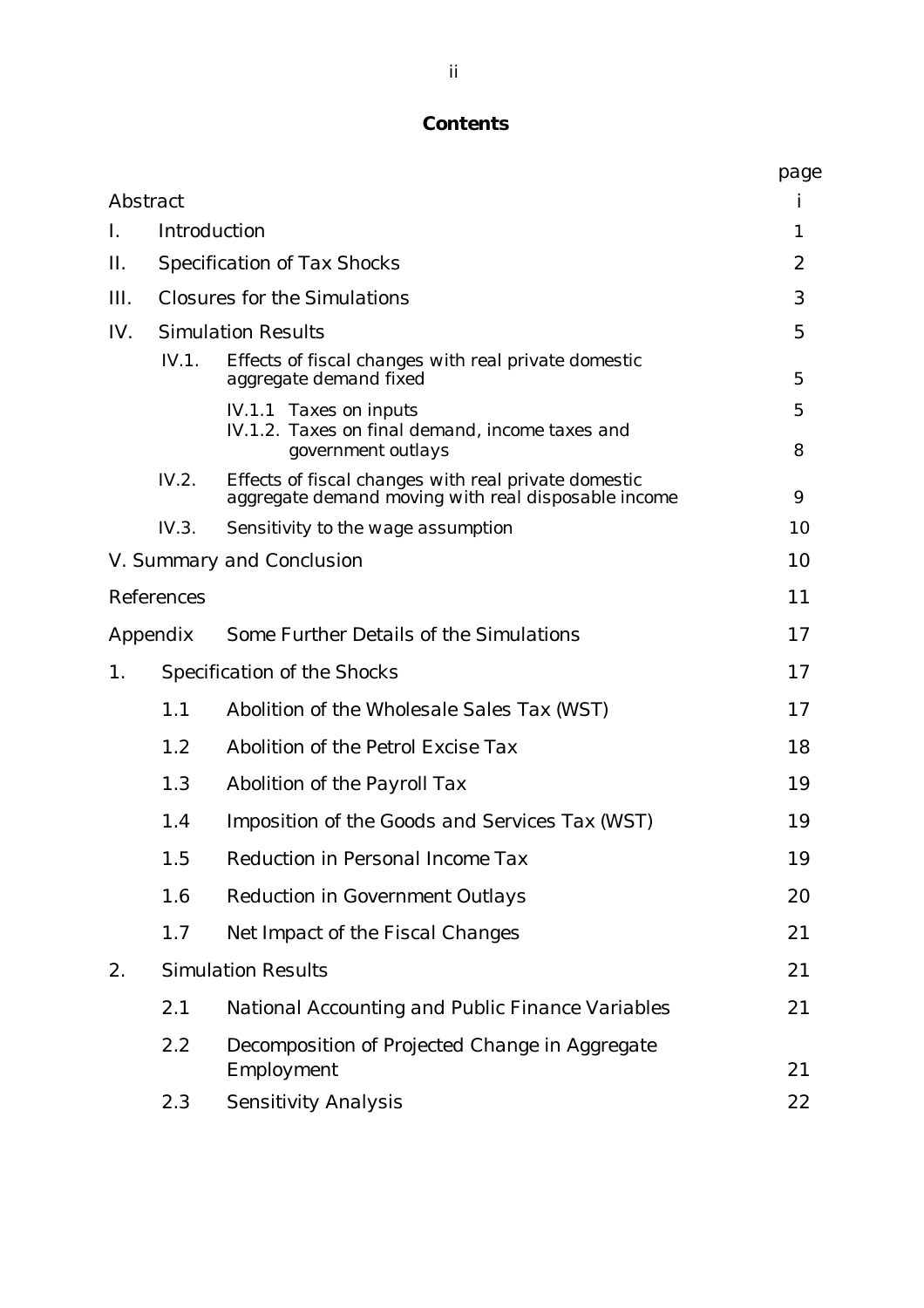# *Tables*

| Table 1   | Percentage effects on macroeconomic variables and output by<br>sector of Fightback fiscal reforms                                                                        | 12 |
|-----------|--------------------------------------------------------------------------------------------------------------------------------------------------------------------------|----|
| Table 2   | Aggregate-employment effects of taxes on non-labour inputs<br>(domestic aggregate demand fixed)                                                                          | 13 |
| Table 3   | Aggregate-employment effects of PRT (domestic aggregate<br>demand fixed)                                                                                                 | 14 |
| Table 4   | Percentage effects of Fightback changes in taxes on final demand,<br>changes in income taxes and changes in government outlays (real<br>domestic aggregate demand fixed) | 15 |
| Table 5   | Percentage effects of Fightback changes (real domestic aggregate<br>demand fixed)                                                                                        | 16 |
| Table A1  | Changes in taxation and expenditure, Smillion                                                                                                                            | 23 |
| Table A2  | Changes in commodity taxes by demand category, 1986/87,<br><b>Smillion</b>                                                                                               | 23 |
| Table A3  | Reductions in wholesale sales tax by commodity, 1986/87,<br><b>Smillion</b>                                                                                              | 24 |
| Table A4  | Increases in goods and services tax by commodity, 1986/87<br>( <i><b>Smillion</b></i> )                                                                                  | 27 |
| Table A5  | Changes in input taxes by industry, 1986/87, \$million                                                                                                                   | 30 |
| Table A6  | Reductions in government expenditure, 1990/91, Smillion                                                                                                                  | 33 |
| Table A7  | Effects of reductions in indirect taxation                                                                                                                               | 36 |
| Table A8  | Effects of changes in taxation                                                                                                                                           | 38 |
| Table A9  | Effects of changes in taxation, government outlays and wages                                                                                                             | 40 |
| Table A10 | Projected changes in aggregate employment                                                                                                                                | 42 |
| Table A11 | Effects of changes in taxation (revised)                                                                                                                                 | 43 |
| Table A12 | Effects of changes in taxation, government outlays and wages<br>(revised)                                                                                                | 45 |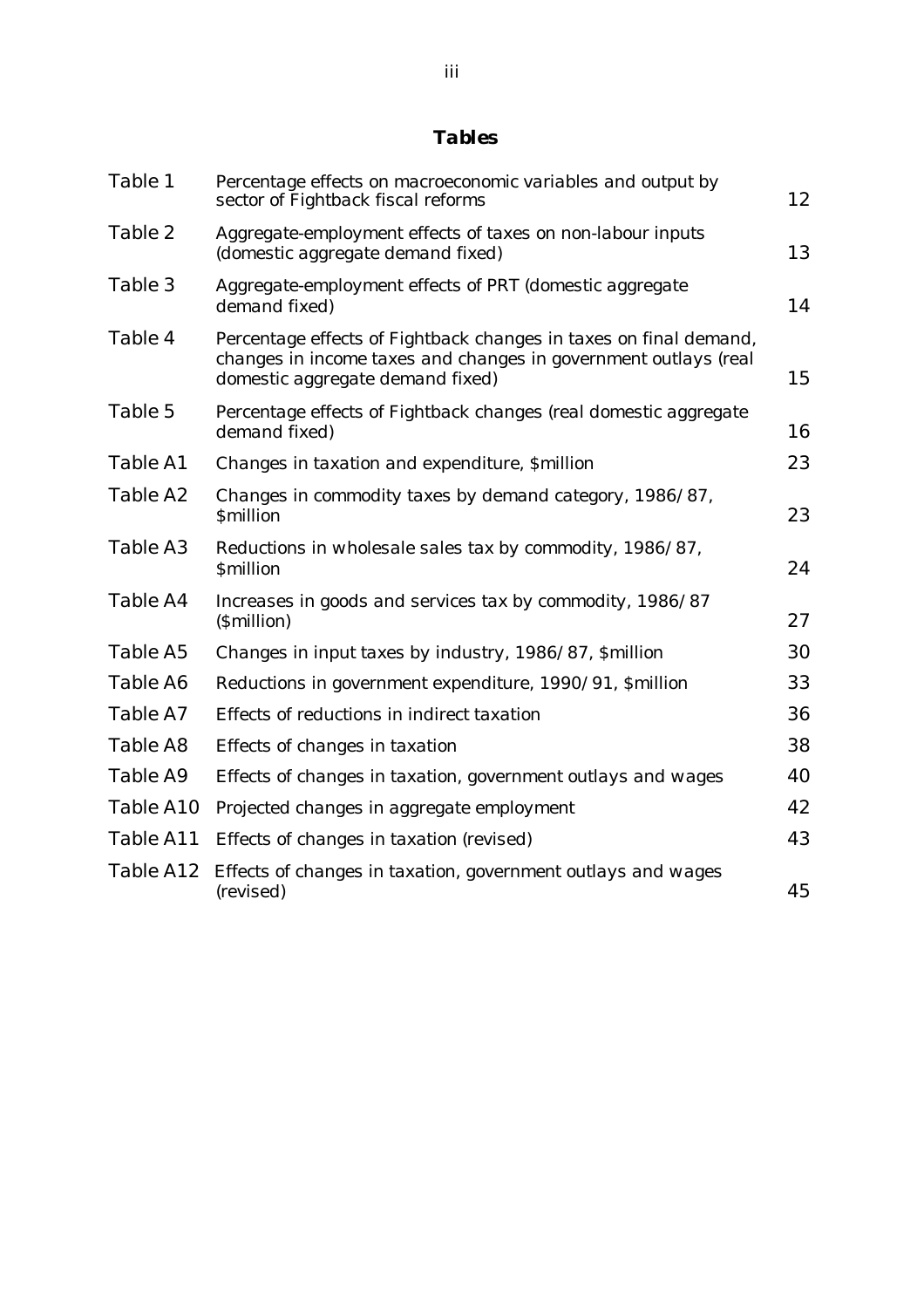# *SOME SHORT-RUN IMPLICATIONS OF FIGHTBACK: A GENERAL EQUILIBRIUM ANALYSIS*

by

G. A. MEAGHER and Brian R. PARMENTER

*Centre of Policy Studies Monash University*

## *I. Introduction*

In this paper we use the ORANI model (Dixon, Parmenter, Sutton and Vincent, 1982) to project the short-run effects on macroeconomic variables and the economy's industrial structure of the main changes to taxation and government spending proposed in Fightback (Liberal and National Parties, 1992). These changes are:

- abolition of the wholesale sales tax (WST);
- abolition of excise on petroleum products (PT);
- abolition of the payroll tax (PRT);
- cuts to income taxes;
- imposition of a new goods and services tax (GST); and
- extensive cuts in government outlays.

Details of the changes and of how we translated them into shocks for the model are outlined in section II.

Our main interest is in the relationship between the proposed fiscal reforms and macroeconomic outcomes, especially the employment outcome, in the short run. We do not deal with the longer-run implications of the reforms for economic welfare. These centre on the economic efficiency of the fiscal system, especially on its implications for labour supply and the incentive to save. Nor do we deal explicitly with the implications of the reforms for the personal distribution of income. We note, however, that the effect of the reforms on the level of employment, if it is significant, is likely to be an important component of the distributional consequences, a component overlooked in most distributional studies.

The rest of the paper is organised as follows. In section II we outline the data about the fiscal system which we used in formulating our model simulations. Full details are included in the appendix. In section III we discuss the main assumptions which underlie our simulations. These are encapsulated in our chosen closure for the model, i.e., our selection of variables to be set exogenously. Results of the simulations are discussed in section IV. There we concentrate on just a few variables. Results for a much wider range of variables are included, without detailed commentary, in the appendix. Section V is a brief conclusion.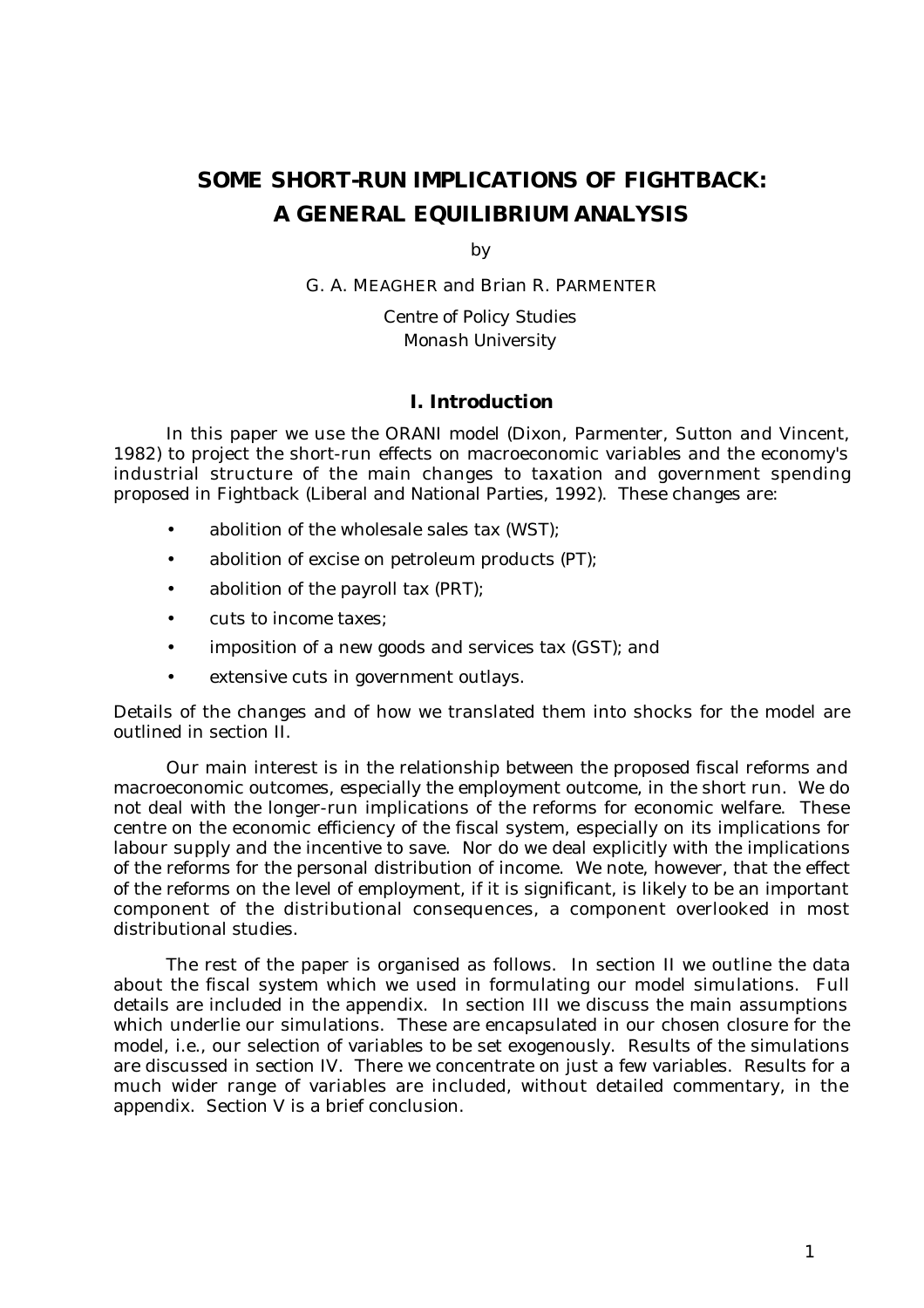## *II. Specification of Tax Shocks*

According to the Fightback documentation, the WST raised \$9.4 billion in 1990/91, the PT \$6.6 billion and the PRT \$5.8 billion. To model the abolition of these taxes, their values are first deflated back to 1986/87 - the year of the input-output table currently incorporated in the ORANI database - using nominal GDP. That is, we assume that the effects of cutting a particular tax in different years will be similar if the size of the cut represents the same proportion of GDP. The deflated totals are then allocated across commodities and uses.

For allocating the WST, we rely on the matrices (for intermediate inputs, investment, household consumption and exports) of commodity taxes less subsidies published with the input-output table, and on some additional matrices that break down the total for all uses into eleven taxation categories (including the WST) and subsidies. This information, all obtained from the Australian Bureau of Statistics, is sufficient to enable about 40 per cent of the WST to be allocated unambiguously. For practical purposes (i.e., apart from a very small subsidy), the allocation for motor vehicles is also unambiguous, and this accounts for a further 32 per cent of the total. For the remainder, the WST is allocated in proportion to the entries in the commodity taxes less subsidies matrix or, when those entries represent a net subsidy, in proportion to sales. For several commodities, the breakdown of commodity taxes into its components suggests an alternative allocation and, in those cases, the general procedure is adjusted. These operations result in about 28 per cent of the WST being allocated to intermediate inputs, 12 per cent to investment, 59 per cent to household consumption and less than one per cent to exports.

The procedure for allocating the PT and PRT is much more straightforward. The PT is assumed to be distributed in proportion to commodity taxes less subsidies levied on the commodity Petroleum and coal products, with about 54 per cent being allocated to intermediate inputs, 46 per cent to consumption and a miniscule amount to exports. The PRT is distributed across industries in proportion to actual payroll tax collections in 1986/87, which form part of the ORANI database.

To model the introduction of the GST, we begin by removing the effects (both direct and indirect) of the WST, PT and PRT on the tax base. Next, a commodity tax of 15 per cent is imposed on the purchasers' price values of all intermediate inputs used in industries producing the so-called "exempt" commodities (i.e., construction, finance and ownership of dwellings). Finally, a similar 15 per cent tax is imposed on household consumption of all commodities except those that are exempt or "zero-rated" (i.e., public administration, health, education and welfare). Assuming no behavioural responses, our database indicates such a tax would have raised \$20.3 billion in 1986/87 or, again using the GDP deflator, \$28.9 billion in 1990/91. Of this about 25 per cent falls on intermediate inputs and 75 per cent on consumption.

In addition to its proposals for changes to indirect taxes, Fightback also promises a \$13 billion reduction in personal income taxes. The version of ORANI which we use identifies two kinds of income for taxation purposes, labour income (or wages, salaries and supplements) and income from profits and self employment. Of the latter category, about 45 per cent is personal income. In our database, the income tax reform (after deflation to 1986/87 in the usual manner) produces a 25 per cent cut in the average rate of tax on labour income and an 11 per cent cut in the average rate on other personal income. These changes, which refer only to the impact effect of the reform, comprise our income tax shocks.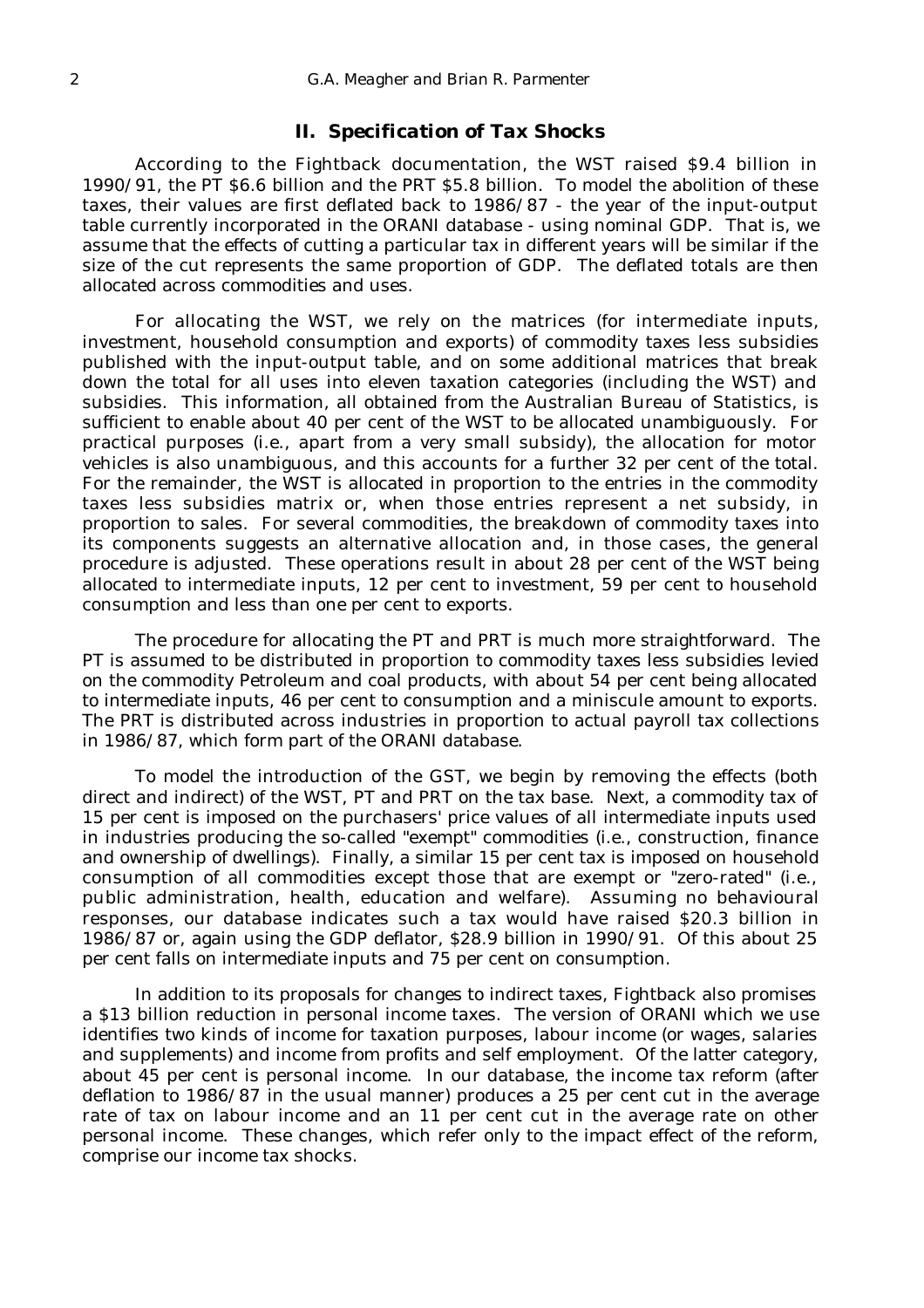On the expenditure side of the government's budget, Fightback proposes reductions in outlays totalling \$4.042 billion in 1991/92. In our simulations (and again after appropriate deflation), these changes are modelled in three different ways. First, the abolition of the diesel fuel rebate scheme (22 per cent of the total) is modelled as a tax increase. Indeed, it is treated in the same way as the petrol excise shock except that it is much smaller and has the opposite sign. Second, a number of categories (amounting to a net 6 per cent of the total) are modelled as affecting only the government deficit and private sector disposable income. This group includes the large *increase* (50 per cent of the total) in other personal benefits and the large *decrease* (33 per cent of the total) in interest payments attributed to privatisation. The remaining 72 per cent of the reduction in outlays is modelled as reductions in government spending on goods and services, the main commodities affected being public administration and health.

Clearly, then, our approach to modelling the Fightback package is a stylized one. It is not our purpose to describe the package in exhaustive detail, either in terms of the incidence of the proposals or the timing of their introduction. Rather we are concerned with analysing the likely short-run effects of the major components of the package (taken separately and together), were they to be all introduced at the same time.

#### *III. Closures for the Simulations*

In the next section we discuss the results of ORANI simulations which project the effects on the economy of the fiscal changes specified in section II. The projections are comparative static, that is, they purport to show differences between two possible states of the economy at some time in the future: the state which would pertain if the fiscal changes are introduced and the state which would pertain in the absence of the policy changes. In setting up the model for the simulations, we must choose a set of *exogenous* variables, that is, variables whose values are determined outside the model. One component of this exogenous set is the tax rates and government-expenditure levels to which we intend to apply the policy shocks. The other component of the set is variables whose values we assume not to be affected by the policy changes.

The second component of the exogenous set includes the following seven variables:

- industry-specific capital stocks;
- the nominal wage rate;
- the propensity to consume out of disposable income;
- the ratio of aggregate real household consumption to real aggregate investment;
- foreign-currency import prices;
- shift variables for the foreign demand schedules for Australian exports; and
- the nominal exchange rate.

The inclusion of these variables as exogenous has major implications for the interpretation of the results.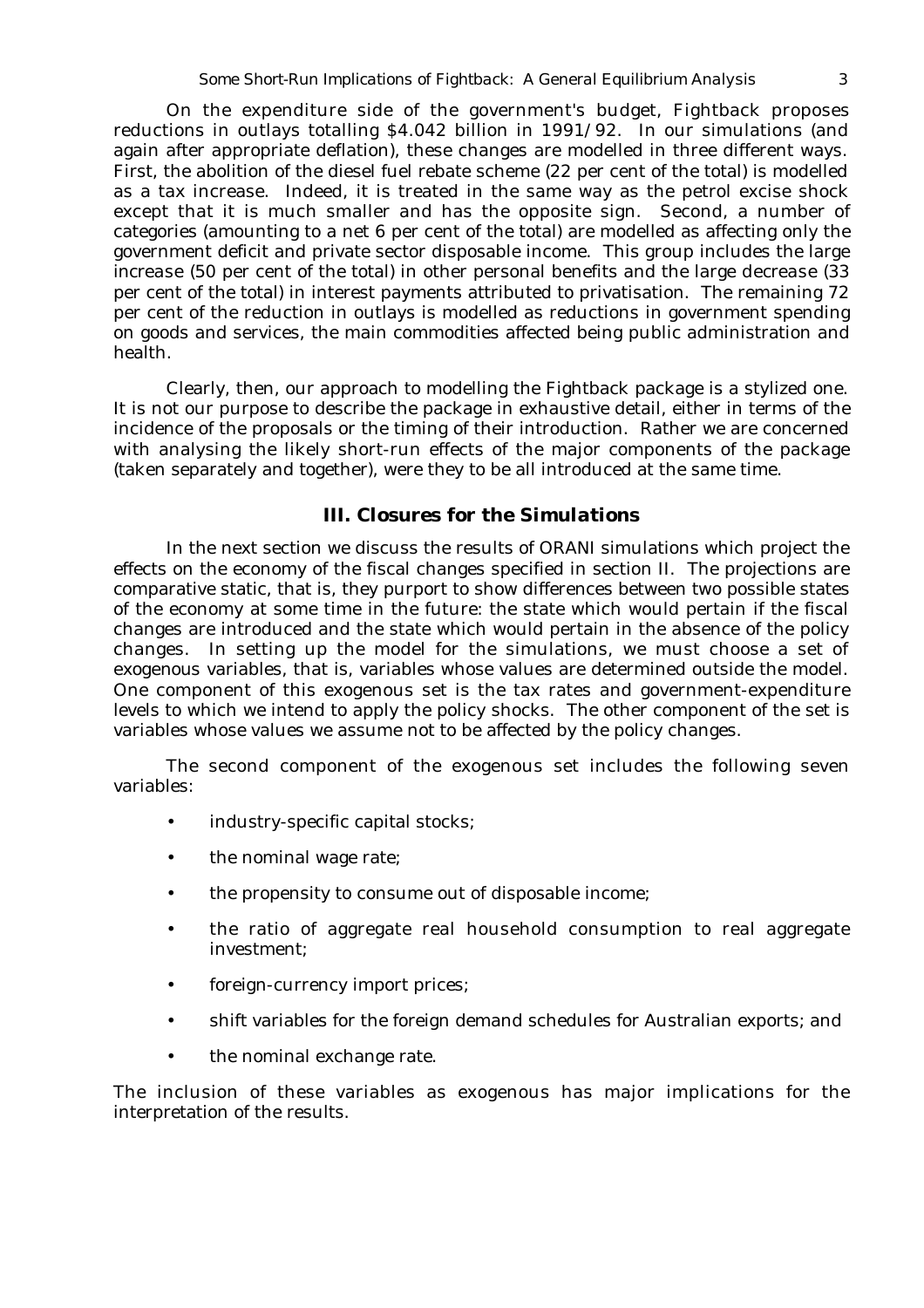#### 4 *G.A. Meagher and Brian R. Parmenter*

The short-run focus of our projections is dictated primarily by the exogenous treatment of industries' capital stocks. It suggests that we are evaluating the effects of the fiscal changes at a point in time sufficiently close to their introduction that industries have not had time to readjust their capital stocks to their new desired levels. Following Cooper, McLaren and Powell (1985), a reasonable assumption about the length of the implied short run is about two years.

By setting the nominal wage exogenously we are assuming that the fiscal reform is introduced with the compliance of the labour movement. In particular, we are assuming that no nominal-wage compensation is required for the effects of the reform on the consumer price index (CPI). An implication is that the only effect of the reform on the nominal cost of a unit of labour is the direct effect of the abolition of the payroll tax. With wage rates exogenous, employment is determined by the demand for labour at the going wage rate. In other words, we assume excess supplies of labour of all categories.

The inclusion of the propensity to consume and the ratio of aggregate consumption to aggregate investment in the exogenous set implies that private-sector aggregate demand is determined by disposable income. The level and composition of government spending are exogenous and shocked according to the Fightback proposals.

We assume that Australia is too small a purchaser to be able to influence the foreign-currency prices of its imports but that some of its export prices, especially the price of wool, are sensitive to export volumes. The exogenous setting of import prices and of the positions of foreign demand curves for exports reflects our assumption that conditions in the world economy which underlie these variables are insensitive to changes to the Australian fiscal system.

Our model is concerned mainly with real variables and with relative prices. The exogenous nominal exchange rate performs the role of a *numeraire* in our simulations. Hence domestic prices are measured relative to foreign prices. An increase in the domestic GDP deflator, for example, indicates an appreciation of the real exchange rate, i.e., a loss of international competitiveness for export and import-competing industries.

Note that we have not included in our exogenous set any aggregate indicator of the state of the government budget — aggregate government revenue or the government budget deficit, for example. The Fightback reforms which we have modelled are not budget- or revenue-neutral. Hence, we allow the model to project the budget outcomes with fiscal instruments set according to the Fightback proposals.

Under the assumptions described above, the fiscal reforms affect the economy through two main mechanisms: effects on industries' costs and effects on the level of domestic aggregate demand. In explaining our results, it is convenient to separate these two mechanisms. For this reason, we refer in section IV.1 to results generated under a provisional closure in which real aggregate household spending is exogenous and the propensity to consume is endogenous. Under this provisional closure, the fiscal reforms do not affect domestic aggregate demand and we can isolate their costrelated effects.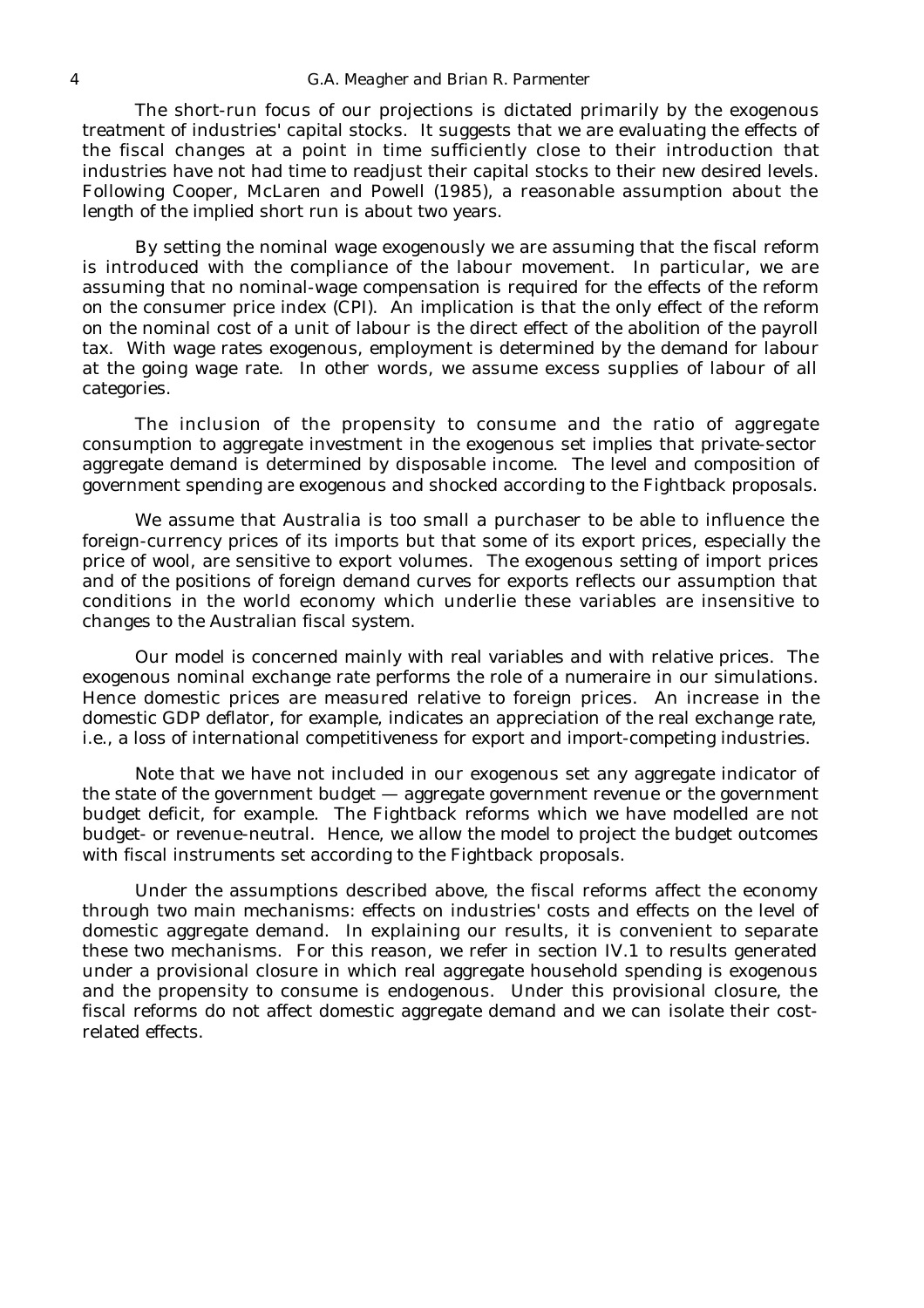## *IV. Simulation Results*

Our main results for a selection of macroeconomic variables and for outputs by industrial sector are listed in columns  $(1)$  -  $(7)$  of Table  $1<sup>1</sup>$ . As well as a total (column (7)) showing the effects of the fiscal package overall, we include columns (1) - (6) showing the separate effects of each of the component fiscal changes. Note first that overall the package generates a small decrease in the government deficit and increases in aggregate employment and the GDP. These changes are the net result of increases in the government deficit, employment and GDP in columns (1) - (3) and (5) which refer to tax cuts, and decreases in the deficit, employment and GDP in columns (4) and (5) which refer to a tax increase and expenditure cuts.

Since the package implies a decrease in the government deficit, it is somewhat surprising that it generates increases in employment and GDP. Our strategy for explaining these results is to split the fiscal package into two parts, the first containing all tax changes which directly effect domestic costs (i.e., the parts of the WST, the PT and the GST which are levied on intermediate inputs, and the whole of the PRT) and the second containing changes which have no direct cost effects (i.e., the parts of the WST, the PT and the GST which are levied on final demands, the income tax changes, and the changes to government outlays)<sup>2</sup>. We begin in section IV.1 by explaining the effects of the two parts of the package in our provisional closure, i.e., with real aggregate household spending, and hence real aggregate investment, held constant. Then, in section IV.2 we return to the main closure, with real aggregate household spending and real aggregate investment moving in line with real disposable income. Section IV.3 examines the sensitivity of the results to the wage assumption.

### *IV.1. Effects of fiscal changes with real private domestic aggregate demand fixed*

#### *IV.1.1 Taxes on inputs*

As we shall explain below, columns (3), (5) and (7) of the final row of Table 2 contain the changes in aggregate employment which are generated in the provisional closure by \$1billion changes in the each of the three categories of tax on non-labour inputs. The table shows that the PT has the greatest influence on employment (column (5)), followed closely by the WST (column (3)). Employment is much less sensitive to changes in the GST (column (7)) than it is to changes in either of the other two taxes. Table 3 contains the same information for the case of the PRT. Column (3) of the final row of that table shows that the PRT has a greater effect on aggregate employment than do any of the three taxes on non-labour income. The differences between the aggregate-employment effects of the taxes could, in principle, be attributable to two factors: differences in the effects of imposing the taxes on any specific industry and/or differences in the incidence of the taxes across industries which have differing degrees of sensitivity to cost changes.

<sup>1</sup> Columns (8) and (9) refer to sensitivity analysis of our wage assumption which is described in section IV.3.

<sup>2</sup> Strictly we should have included part of the changes in government outlays (i.e., the part of the abolition of the diesel fuel subsidy which effects fuel used as an intermediate input, see section II) as a change affecting domestic costs. Because this is a very small item, we have omitted it from Table 2. However, it is included in our aggregate results in Tables 1 and 5.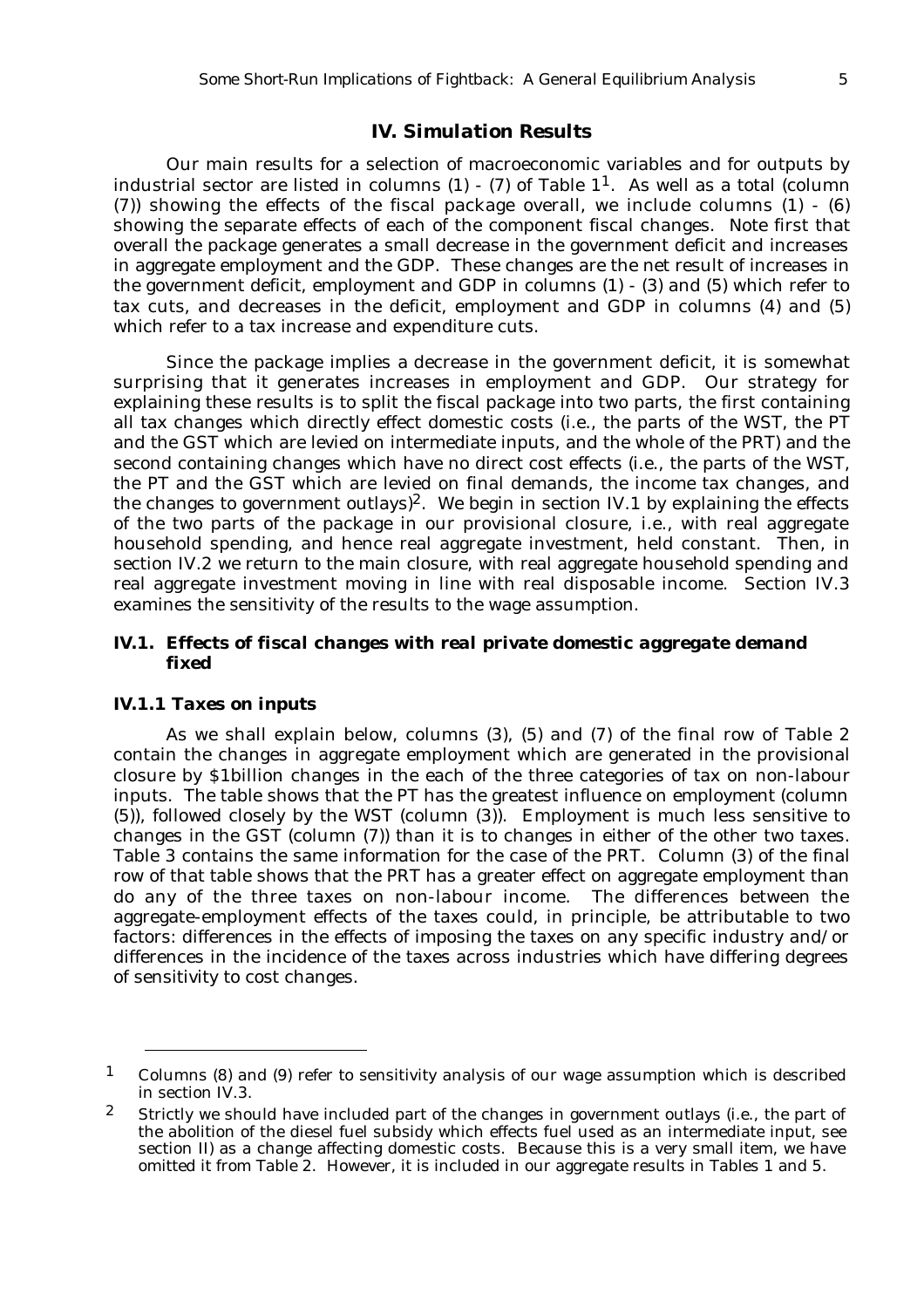In our model, the effects on aggregate employment, per dollar of cost change, of imposing taxes on non-labour inputs *within any given industry* do not vary across the three non-labour input taxes (i.e., the WST, the PT and the GST). Because of the nested structure of the model's production functions in which no substitution is allowed between different intermediate inputs and between intermediate and primary inputs, the effects on employment, activity, output price and the structure of demand for inputs in the taxed industry are invariant to which of the three non-labour input taxes is imposed. The effects on other industries depend just on the effects within the taxed industry. Hence, the aggregate effects must be invariant to the choice of the nonlabour input-tax instrument. Differences between the aggregate-employment effects of the three taxes are, therefore, attributable only to differences in the incidence of the taxes across industries. Because it falls directly on the labour input, imposing the PRT *on any given industry* has, per dollar of cost change, a greater effect on aggregate employment than do the other three taxes. This, as well as differences in industrial incidence, helps to account for differences between the aggregate-employment effect of the PRT and the effects of the other taxes.

To give an algebraic demonstration of the differential impact on employment of the PRT and the taxes on non-labour inputs imposed at the industry-specific level, we begin with the following relationship between the percentage changes in an industry's level of employment (l), its PRT-inclusive wage rate (w) and the rental price on its capital (r):

$$
l = - \sigma(w - r) .
$$

Equation (1) is implied by the ORANI production specification for the short run in which the capital stock is held fixed. It is just a definition of the elasticity of substitution  $(\sigma)$ . Next we note that in our simulations the net-of-PRT wage rate is held constant. Hence, the relationship between the percentage change in the PRT-inclusive wage rate and the percentage change in the amount of PRT levied on a unit of labour  $(t_L)$  is:

$$
(2) \t\t\t w = S_{TL} t_L,
$$

where  $S_{TL}$  is the share of the tax in the tax-inclusive rate. Another relationship which the algebraic demonstration requires is the "zero-pure-profits" relationship between percentage changes in the industry's output price (p) and its input prices:

(3) 
$$
p = H_L w + H_K r + H_I q
$$
,

where q is the percentage change in the tax-inclusive price of intermediate inputs and  $H_L$ ,  $H_K$  and  $H_I$  the shares of labour, capital and intermediate inputs in total costs. Holding the tax-exclusive price of intermediate inputs constant, we can write, analogous to (2):

$$
(4) \tq = S_{TI} t_I,
$$

where  $t<sub>I</sub>$  is the percentage change in the amount of tax levied on a unit of intermediate inputs and  $S_{TI}$  is the share of the tax in the tax-inclusive price. For illustration, we consider the case in which the output price is constant<sup>3</sup>. Then, combining  $(1) - (4)$  we see that:

<sup>3</sup> The example could be of an exportable commodity facing a perfectly elastic foreign demand curve.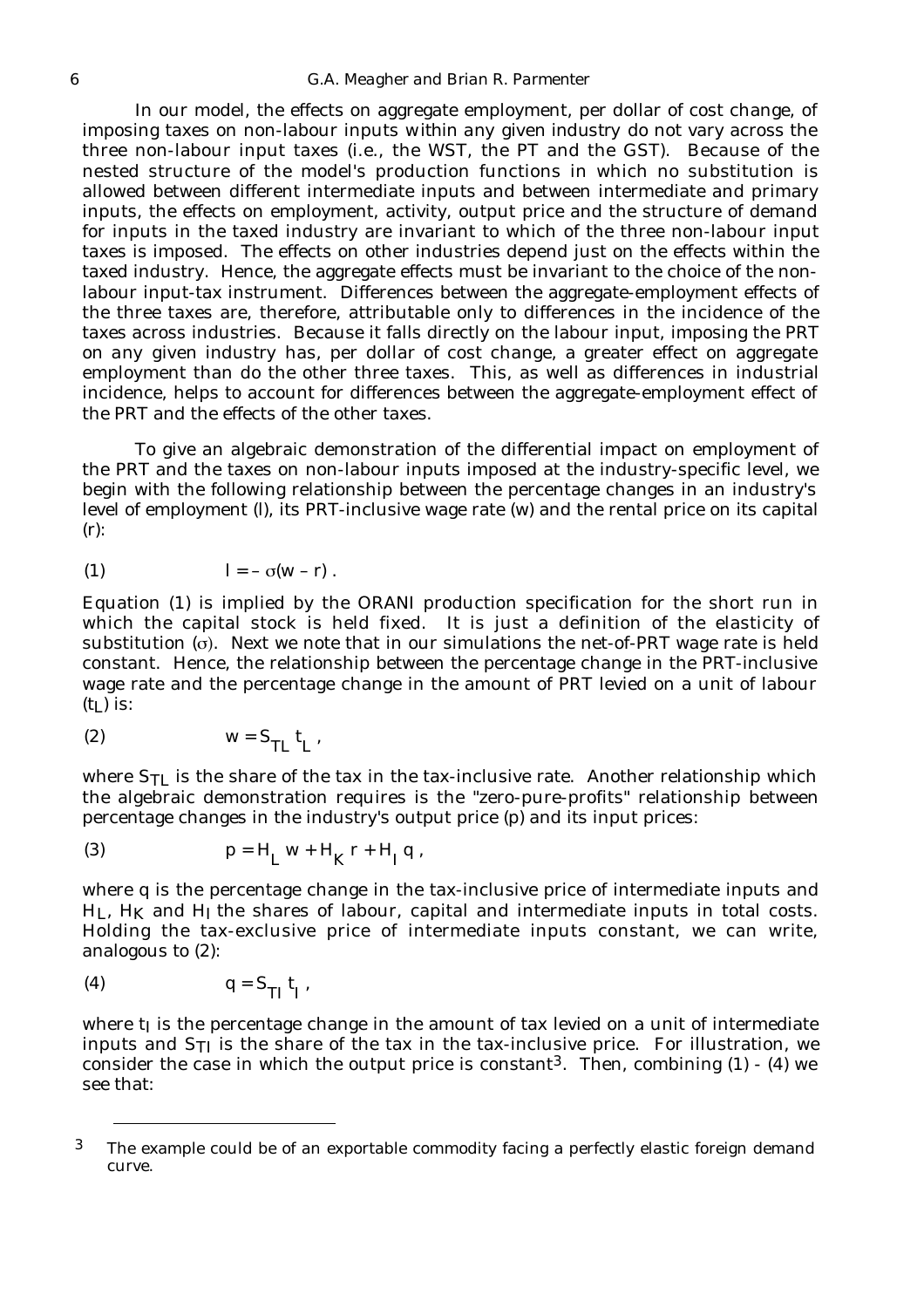*Some Short-Run Implications of Fightback: A General Equilibrium Analysis* 7

(5) 
$$
l = - \sigma [(1 + \frac{H_{L}}{H_{K}}) S_{TL} t_{L} + \frac{H_{I}}{H_{K}} S_{TI} t_{I}].
$$

To conclude , we take the case in which the PRT is reduced, the revenue loss being financed by an increase in the tax on intermediate inputs. That is, we set:

(6) 
$$
H_L S_{TL} t_L = -H_I S_{TI} t_I = \Delta T < 0.
$$

Substituting (6) into (5) gives:

(7) 
$$
l = -\sigma \frac{1}{H_L} \Delta T > 0,
$$

demonstrating that the tax switch leads to a net increase in employment.

In column (1) of Tables 2 and 3 we show the effects, in the provisional closure, on aggregate employment of \$1billion changes in costs brought about by changes in taxes on non-labour inputs (Table 2) and by changes in the PRT (Table 3), each imposed at the *industry-specific* level. For each industry we see, as expected, that the PRT has a greater effect on employment than does a cost-equivalent change in taxes on nonlabour inputs. Looking down each column, we see that there is considerable variation across industry groups in the sensitivity of employment to cost changes. We have ranked the industries in decreasing order of the size of their employment effects in column (1). For reasons of space, we include rows for only the top 15 and bottom 15 industries in the ranking. Note that the two columns provide similar, but not identical, rankings. With domestic aggregate demand held constant, the main opportunity for industries to expand employment is by increasing exports or replacing imports. Hence, it is the economy's export sectors and import-competing sectors<sup>4</sup> which occupy the high places in the rankings. Low places in the rankings are taken by industries with little or no exposure to international trade.

Columns (2), (4) and (6) of Table 2 and column (2) of Table 3 show the cumulative incidence across industries of the cost-related components of the WST, the PT, the GST and of the PRT. In column (2) of Table 2, for example, we see that, of the WST falling on intermediate inputs, 1.8 per cent falls on inputs to industry 113 (Non-traditional exports), 2.1 per cent falls on inputs to industries 113 and 95 (Water transport), etc. It is clear that the relative sizes of the aggregate-employment effects of the cost-related components of the WST, PT and GST correlate closely with the representation of the taxes at the top and bottom of the ranking. None of the GST falls on inputs to the 15 industries most sensitive to cost changes, whereas 6.9 per cent of the WST and 12.8 per cent of the PT fall there. On the other hand 81.7 per cent of the cost-related component of the GST falls on inputs to the 14 least sensitive industries whereas the corresponding percentages for the WST and the PT are 25.2 and 14.0.

Column (2) of Table 3 shows the cumulative incidence of the PRT. It is rather similar to the incidence of the WST, with about 7 per cent of PRT falling on the 15 most sensitive industries and about 19 per cent falling on the 14 least sensitive industries. Hence, we may conclude that it is the greater sensitivity of employment to the PRT at the industry-specific level, rather than the industrial incidence of the PRT, which is primarily responsible for the greater overall sensitivity of aggregate employment to the PRT.

<sup>&</sup>lt;sup>4</sup> In assessing the extent to which an industry is exposed to international trade, it is important to include indirect connections to trade exposed industries as well as direct trade exposure.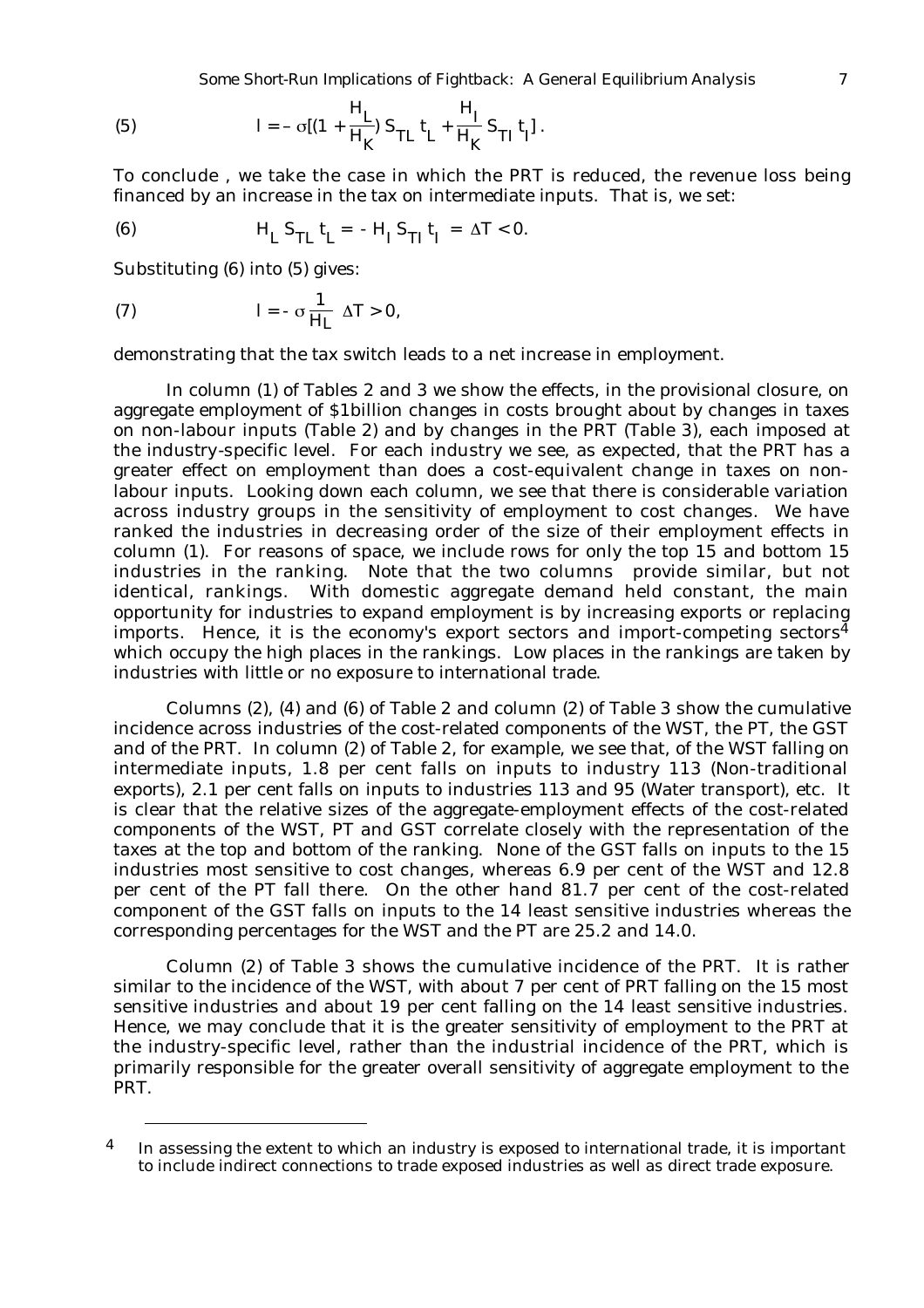Cumulative percentage changes in aggregate employment for each of the three taxes on non-labour inputs are shown in columns (3), (5) and (7) of Table 2. These are calculated from column (1) and columns (2), (4) and  $(6)^5$ . Similarly, columns (1) and (2) of Table 3 are used to calculate the cumulative percentage changes in aggregate employment for the PRT in column (3) of that table.

#### *IV.1.2. Taxes on final demand, income taxes and government outlays*

Table 4 contains the projected effects, in our provisional closure, of the Fightback changes in WST, PT and GST levied against final demand, of the income tax changes and of the changes to government outlays. The PRT is wholly an input tax. Hence, it is not relevant to the discussion in this section.

With real aggregate consumption and investment held constant, the only effects of the income tax cuts (column (5)) are to increase the government deficit and disposable income. For purposes of exposition we have assumed in the provisional closure that the propensity to consume falls to insulate real household spending from the change in disposable income. The only component of final demand on which the PT (column (2)) and the GST (column (4)) are levied is household consumption. The effects of changes to these taxes are dominated by changes to the government deficit, the CPI and hence to *real* disposable income, i.e., the effects are rather similar to those of changes in the income tax. Changes to other variables in columns (2) and (4) are triggered by reallocations of household spending in response to changes in the relative prices faced by households. In both columns, these relative-price changes are quite large, the PT being imposed only on petroleum products and the GST omitting a range of services which are input taxed (see section  $II$ )<sup>6</sup>. Removal of the PT switches household demand away from commodities other than petroleum products, allowing a diversion of sales to exports. When the input taxing of services is ignored, the imposition of the GST switches domestic demand towards services which are relatively labour intensive, generating an increase in aggregate employment.

The WST (column (1)) is levied on investment goods and exports, as well as on household consumption. Its removal leads to some increase in exports directly and to reallocations of the composition of household spending and the demand for investment goods. The manufacturing sectors (especially Transport equipment) with positive output effects in column (1) are sectors producing goods which are heavily taxed by the WST. Hence, removal of the tax reduces their relative prices, generating reallocations of spending which favour the heavily taxed sectors.

The changes in government outlays (column (6)) have three main components: removal of the diesel fuel rebate, a small net reduction in transfers to persons and cuts in government spending on commodities (see section II). The first two components are strictly analogous to the changes to the PT and income taxes, respectively. Removal of the diesel rebate is equivalent in our simulations to imposing a tax on petroleum products worth about 14 per cent of the PT removed in column (2). The net reduction

$$
x_{ij} = x_{i1} x_{i(j-1)}
$$
 (i = 1; j = 3, 5, 7)

 $= x(i - 1) i + xi1[(x i(i - 1) - x(i-1)(i - 1) )]$   $(i = 2,...,113; j = 3, 5, 7)$ 

<sup>5</sup> The formulae for calculating the elements,  $x_{ij}$ , of column j are:

 $6$  The effects of the input taxing of these services under the GST are dealt with in section IV.1.1.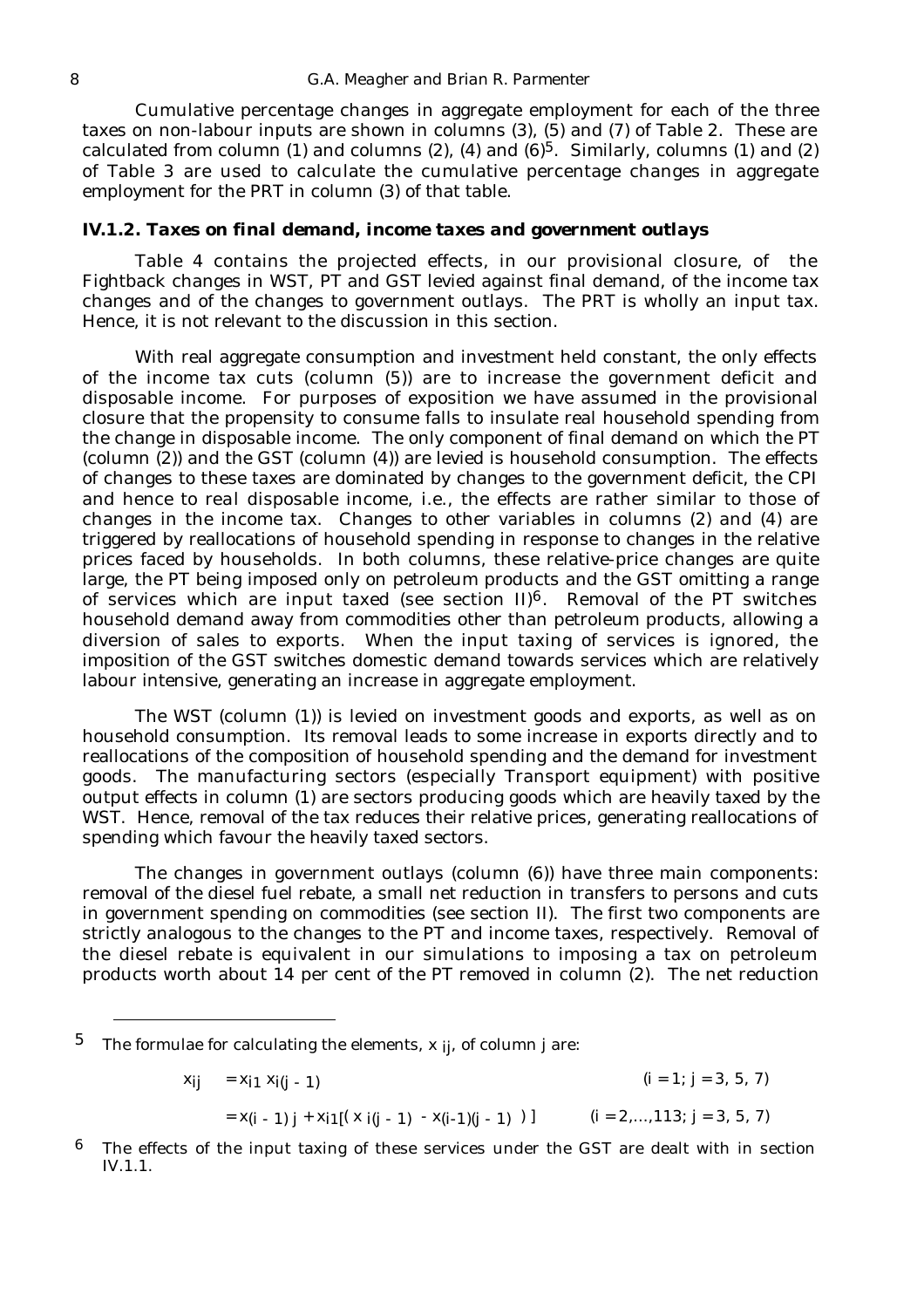in personal benefits is equivalent to a decrease in disposable income worth about 2 per cent of the increase which flows from the income tax cuts. Appropriate scalings of columns (2) and (5) give us the effects of these first two components of the changes in government outlays. They account for only a small share of the overall effects recorded in column (6). Most of the column is accounted for by the effects of the cuts in government spending on commodities. The cuts total more than 1 percent of GDP and are concentrated in very labour-intensive sectors of the economy. Although, by reducing domestic prices, they allow some expansion of export volumes, they still result in significant net falls in employment and GDP.

#### *IV.2. Effects of fiscal changes with real private domestic aggregate demand moving with real disposable income*

In section IV.1, we explained aggregate-employment results generated under the provisional closure in which real aggregate private domestic demand is held fixed. Table 5 provides a more complete set of results for that closure. The differences between the results and the results in our final closure (Table 1) are attributable just to changes in aggregate private domestic demand driven by changes in disposable income. That is, the sizes of the differences between the results in Tables 1 and 5 depend just on the sizes of the changes in real disposable income projected in Table 5. These are easily calculated by subtracting, in each column of Table 5, the change in the CPI from the change in nominal disposable income. For example, from column (1) of Table 5 we can calculate that, in the provisional closure, removal of the WST increases real disposable income by 4.28 per cent [0.61 - (-3.67)]. In moving to the final closure which underlies Table 1, this 4.28 per cent increase in real disposable income raises the increase in GDP from 0.33 per cent (first row of column (1) of Table 5) to 2.27 per cent (Table 1), i.e., by 1.94 percentage points. The ratio of the additional change in GDP to the change in real disposable income which triggers it is  $0.45$  (1.94/4.28). The same ratio applies for all columns of the two tables.

Concentrating on column (7) in Tables 1 and 5, we see that overall the fiscal reforms increase real disposable income in the provisional closure (Table 5). Hence, in moving to the final closure (Table 1), real aggregate private domestic demand increases. This generates increases in employment and real GDP but, because of its inflationary effects, crowds out exports. The additional revenues generated by the additional economic activity reduce the government deficit. Most sectors are net gainers from the expansion in domestic demand, the exceptions being the Rural and Mining sectors for which the contraction of exports dominates<sup>7</sup>.

The results in column (7) of Table 1 show that overall the fiscal reforms are projected to lead to small expansions of employment and GDP in the short run and a significant expansion of exports. The underlying reason is that, because the cost effects of the GST are comparatively small, its imposition discourages less employment and exports than are generated by the decreases in the WST, PT, PRT and income taxes which it largely finances. By comparing the second and fourth rows of the table, we see that, per dollar of change in the government deficit, the effect on employment of the GST is less than that of the WST, the PT or the PRT and only a little higher than the effect of the income tax. The other financing measure, cuts in government spending, is more destructive of employment than the WST, about equally destructive with the PT but less destructive than the PRT. The main reason that cuts in government spending

<sup>7</sup> For further discussion of the effects of changes in domestic spending in short-run ORANI simulations, see Malakellis and Peter (1991).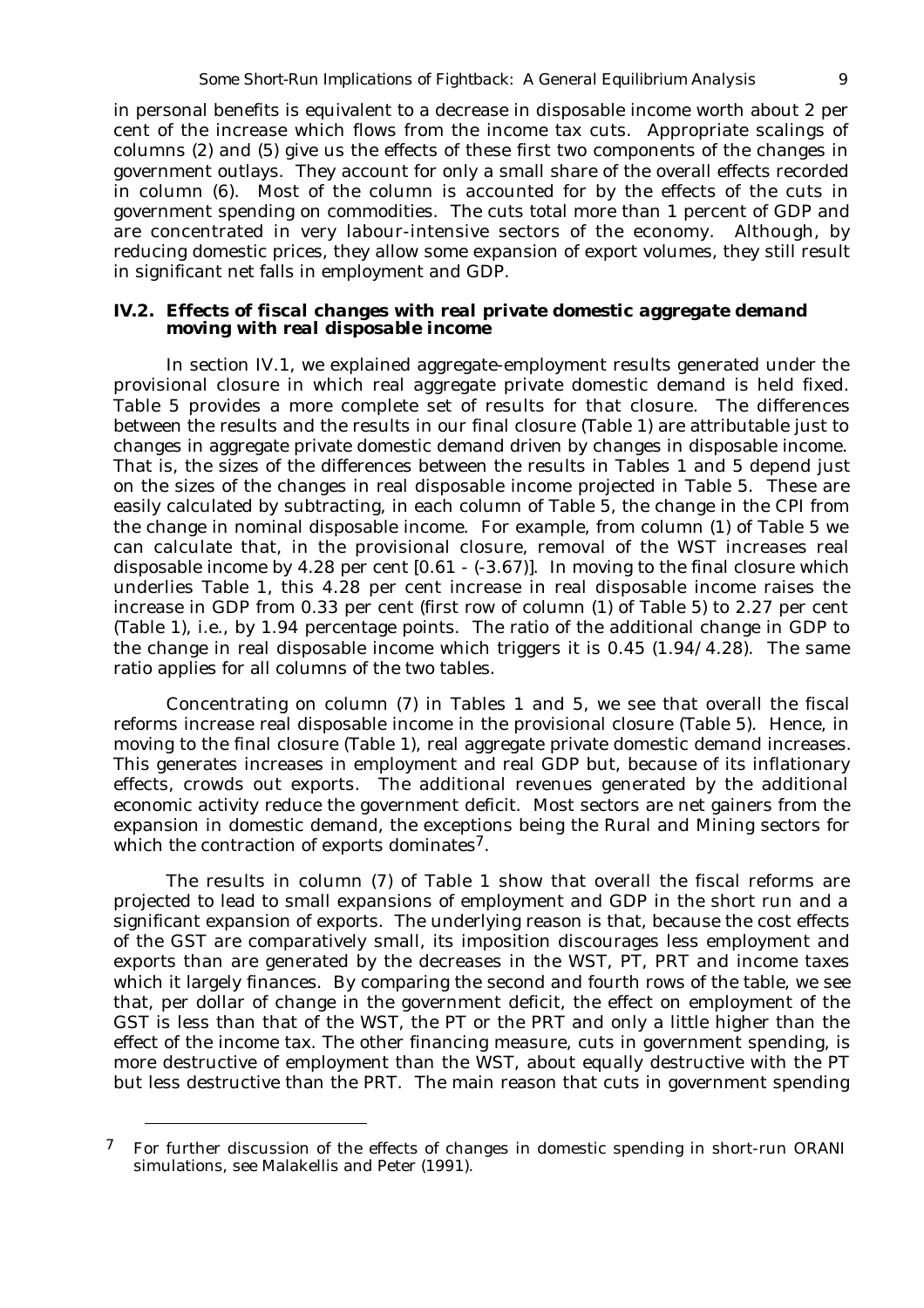are so severe on employment is that they are concentrated on relatively labour-intensive services. This effect could be attenuated if the private sector were to compensate by increasing the share of its spending devoted to the relevant services as the government with drew from their provision. Our simulation has not allowed for this possibility.

The sectoral effects in column (7) of Table 1 show that the Transport equipment sector is projected to be the main beneficiary of the fiscal changes. This is due primarily to the relatively favourable treatment which it would enjoy under the GST relative to its treatment under the existing WST. The other sectors which increase their shares of economic activity are the trade-exposed rural, mining and manufacturing sectors. Community and personal services, which bear the brunt of cuts in government spending, are the main losers.

#### *IV.3. Sensitivity to the wage assumption*

In assessing the results in column (7) of Table 1, we should bear in mind that they were generated under the assumption that nominal wage rates are unaffected by the fiscal changes. This is the assumption made, at least impicitly, in Fightback. The projections imply, however, that real disposable income per unit of employment falls by 0.59 per cent  $(6.61 - 5.38) - 1.82$ , suggesting that the take-home real wage rate falls. It is possible that the labour movement might resist this fall. To investigate the implications of such resistance , we calculated the increase in the nominal wage rate that would be necessary to prevent a decline in real disposable income per unit of employment. According to our model the required rise is about 2 per cent. Projections of the effects of such a rise are in column (8) of Table 1. Increases in wages reduce employment and GDP and are particularly harmful to exports. In column (9) we give our projections of the effects of the fiscal package under the assumption that nominal wage rates adjust to keep real disposable income per unit of employment constant. Under this assumption, the package still generates expansions of employment and GDP but they are much smaller than when nominal wages are assumed to be unaffected.

## *V. Summary and Conclusion*

In this paper we report ORANI projections of the short-run effects on the macroeconomy and the industrial structure of the main elements of the Fightback proposals, namely the proposed changes to the wholesale sales tax, petroleum excise, the payroll tax, income taxes and government outlays, and the proposed introduction of the goods and services tax. In making the projections, we assume (with Fightback) that nominal wage rates are unaffected. We also assume that private domestic aggregate demand moves in line with changes in disposable income.

These fiscal changes affect the economy in the short run by changing domestic costs and by changing the level and commodity composition of domestic demand. Changes in domestic costs are particularly important for industries exposed to international competition (exporters and import-competing industries).

The effects of the package overall depend crucially on the relative cost effects of its indirect-tax components. The cost effects of the taxes differ because of differences in the nature of the taxes and because of differences in their incidence across industries. The payroll tax affects the cost of employing labour directly. It therefore has a greater effect in any given industry on employment per dollar of cost change than does the wholesale sales tax, the petroleum excise or the goods and services tax. The only direct cost effects of the goods and services tax are those which arise from the input taxing of industries producing services which would be difficult to tax at the final-demand stage.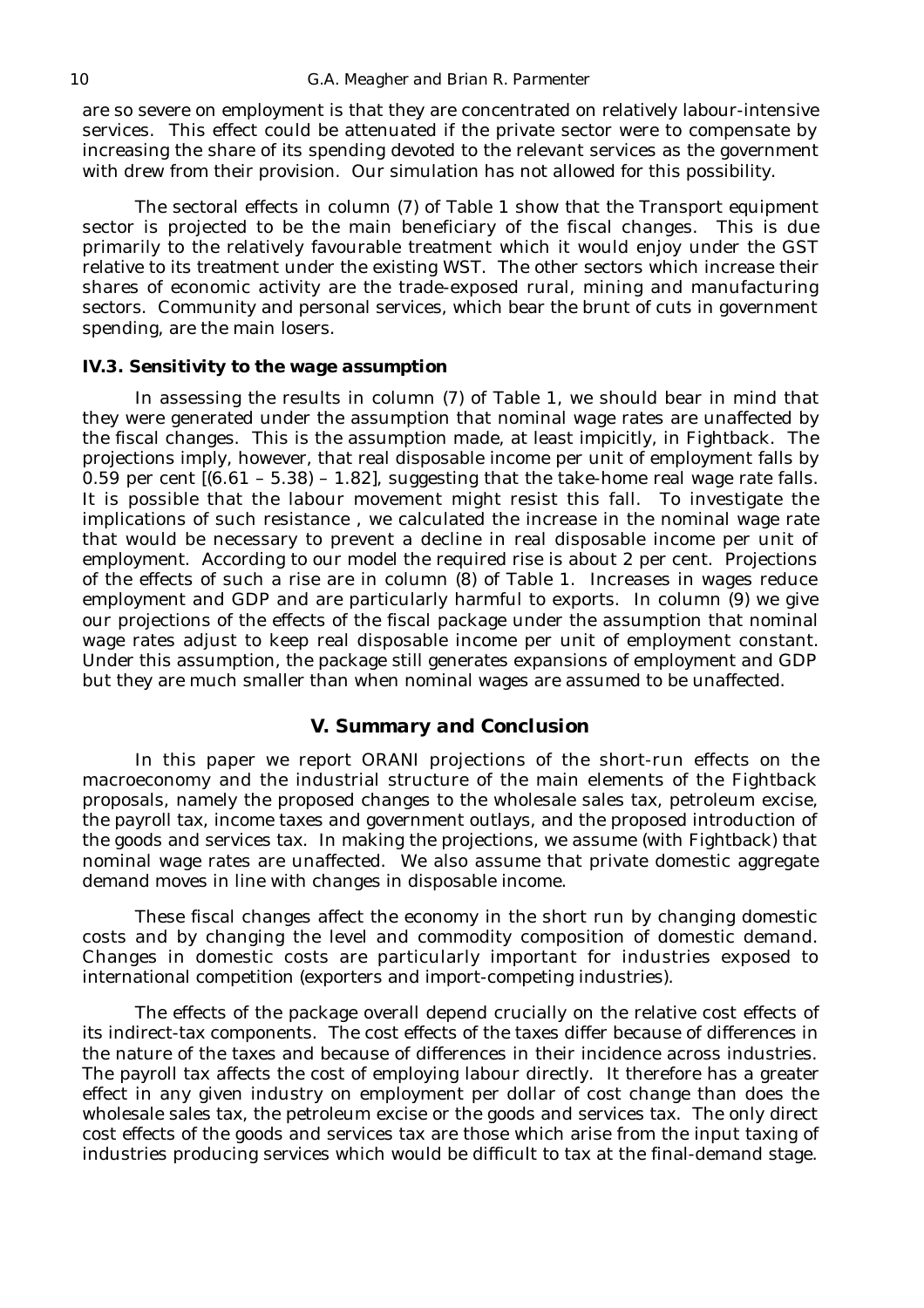Because these cost effects are concentrated on industries not exposed to international competition, they have relatively small implications for output and employment.

Substitution of the goods and services tax for the wholesale sales tax, petroleum excise and the payroll tax is a major feature of the Fightback package. Because employment is less sensitive to the co st effects of the goods and services tax than it is to those of the taxes which are replaced, our model projects that the package would generate increases in employment and GDP in the short run.

However, our projections also imply that, without adjustments to nominal wage rates, the package would lead to a reduction in the real value of the take-home wage rate. When nominal wage rates are adjusted to maintain the real value of disposable income per unit of employment, the expansionary effects of the package on employment and the GDP are substantially reduced, but not entirely eliminated.

#### *References*

- Cooper, R., K.McLaren & A.Powell (1985), "Short-Run Macroeconomic Closure in Applied General Equilibrium Modelling: Experience from ORANI and Agenda for Further Research", pp. 411-440 in J.Piggott and J.Whalley (eds), *New Developments in Applied General Equilibrium Analysis*, Cambridge University Press.
- Dixon, P. B. , B. R. Parmenter, J. Sutton and D. P. Vincent, (1982), *ORANI: A Multisectoral Model of the Australian Economy,* North Holland Publishing Co., Amsterdam.
- Liberal and National Parties, (1992), *Fightback: Taxation and Expenditure Reforms for Jobs and Growth*, Parliament House, Canberra.
- Malakellis, M and M.W.Peter, (1991), "Demand Management and Employment in Multisectoral Neo-classical Models", IMPACT *Preliminary Working Paper,* No. IP-49, University of Melbourne, March, 43 pp.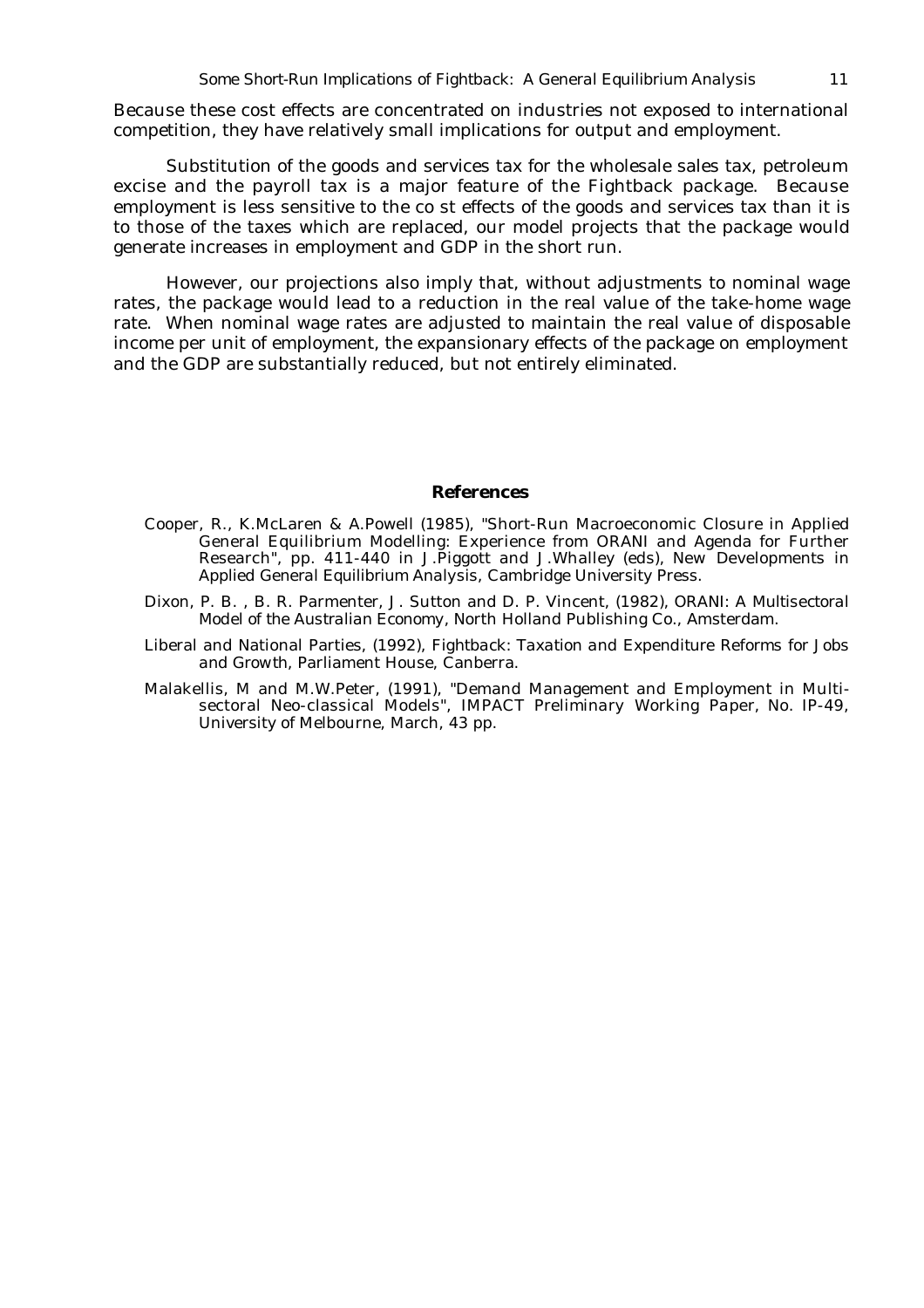|                                   |                   |           |                   |                   | Percentage effects of changes in |                       |                                   |                       |                             |
|-----------------------------------|-------------------|-----------|-------------------|-------------------|----------------------------------|-----------------------|-----------------------------------|-----------------------|-----------------------------|
| Variable                          | (1)<br><b>WST</b> | (2)<br>PT | (3)<br><b>PRT</b> | (4)<br><b>GST</b> | (5)<br>Inc. Tax                  | (6)<br>Gvt<br>outlays | (7)<br>Tot.<br>$(=\Sigma(1)-(7))$ | (8)<br>Wage<br>change | (9)<br>Tot.<br>$(=(7)+(8))$ |
| <b>Real GDP</b>                   | 2.27              | 1.90      | 2.22              | $-6.02$           | 2.28                             | $-0.82$               | 1.82                              | $-1.13$               | 0.69                        |
| Aggregate employment              | 2.91              | 2.36      | 3.07              | $-7.86$           | 3.01                             | $-1.20$               | 2.28                              | $-1.64$               | 0.64                        |
| <b>Export volumes</b>             | $-3.14$           | $-0.30$   | 3.21              | 18.59             | $-7.25$                          | 1.48                  | 12.58                             | $-5.34$               | 7.24                        |
| Government deficit (% of outlays) | 4.14              | 2.09      | 1.29              | $-14.72$          | 6.52                             | $-1.10$               | $-1.77$                           | 1.33                  | $-0.45$                     |
| Nominal disposable income         | 3.76              | 3.08      | 3.23              | $-11.12$          | 8.85                             | $-1.19$               | 6.61                              | 0.34                  | 6.94                        |
| <b>CPI</b>                        | $-0.53$           | $-0.01$   | 0.50              | 2.17              | 3.69                             | $-0.44$               | 5.38                              | 0.92                  | 6.30                        |
| <b>Output by sector</b>           |                   |           |                   |                   |                                  |                       |                                   |                       |                             |
| Rural                             | 0.19              | 0.99      | 1.22              | 0.69              | $-0.38$                          | $-0.06$               | 2.63                              | $-1.76$               | 0.87                        |
| <b>Mining</b>                     | $-0.13$           | 0.49      | 2.00              | 1.61              | $-0.71$                          | 0.09                  | 3.36                              | $-1.52$               | 1.83                        |
| Food products                     | 0.75              | 1.02      | 1.93              | $-0.90$           | 0.13                             | 0.01                  | 2.94                              | $-1.84$               | 1.10                        |
| Textiles, clothing & footwear     | 1.31              | 1.06      | 2.64              | $-4.35$           | 1.41                             | $-0.22$               | 1.85                              | $-1.60$               | 0.25                        |
| Wood, paper, etc                  | 2.81              | 2.05      | 2.75              | $-7.21$           | 2.54                             | $-0.75$               | 2.19                              | $-1.46$               | 0.72                        |
| Chemicals, petroleum, etc         | 1.96              | 2.73      | 3.04              | $-2.82$           | 0.94                             | $-0.51$               | 5.35                              | $-2.12$               | 3.23                        |
| Non-metallic mineral products     | 3.16              | 2.23      | 2.55              | $-8.94$           | 3.31                             | $-0.85$               | 1.46                              | $-1.03$               | 0.44                        |
| <b>Metal products</b>             | 1.59              | 1.42      | 2.89              | $-2.27$           | 0.74                             | $-0.15$               | 4.21                              | $-2.01$               | 2.20                        |
| <b>Transport equipment</b>        | 4.74              | 1.98      | 4.84              | $-2.46$           | 0.69                             | $-0.09$               | 9.70                              | $-3.37$               | 6.33                        |
| Other equipt & machinery          | 3.22              | 2.08      | 3.34              | $-6.67$           | 2.35                             | $-0.37$               | 3.96                              | $-1.93$               | 2.03                        |
| Other manufacturing               | 2.96              | 1.75      | 3.26              | $-3.90$           | 1.30                             | $-0.33$               | 5.04                              | $-2.21$               | 2.82                        |
| <b>Utilities</b>                  | 1.91              | 1.64      | 2.35              | $-6.93$           | 2.46                             | $-0.76$               | 0.68                              | $-0.99$               | $-0.32$                     |
| Construction                      | 3.60              | 2.58      | 2.24              | $-11.91$          | 4.49                             | $-0.99$               | 0.01                              | $-0.47$               | $-0.46$                     |
| Trade, transpt & business servs   | 2.17              | 1.74      | 2.21              | $-5.57$           | 2.02                             | $-0.61$               | 1.96                              | $-1.16$               | 0.81                        |
| Community & personal servs        | 1.98              | 1.53      | 1.73              | $-6.86$           | 3.04                             | $-1.85$               | $-0.43$                           | $-0.67$               | $-1.10$                     |

*Table 1 Percentage Effects on Macroeconomic Variables and Output by Sector of Fightback Fiscal Reforms*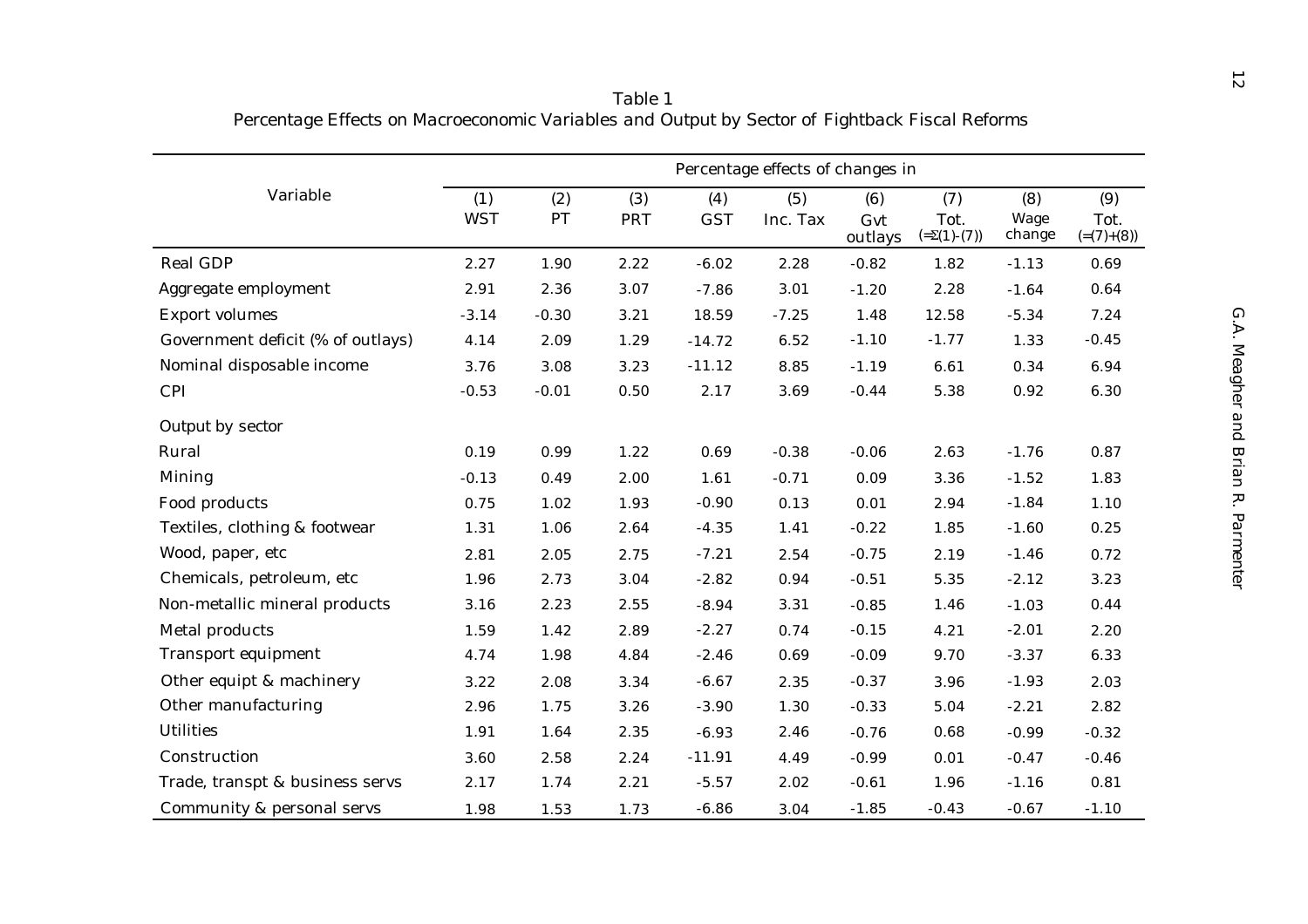|                       |                  |                                          |                      | <b>WST</b>     |                    |                | PT                 |                | <b>GST</b>         |  |
|-----------------------|------------------|------------------------------------------|----------------------|----------------|--------------------|----------------|--------------------|----------------|--------------------|--|
| <b>Rank</b>           | Ind.             | <b>Industry description</b>              | (1)                  | (2)            | (3)                | (4)            | (5)                | (6)            | (7)                |  |
|                       | code             |                                          | <b>Effect</b> of     | Cumltve        | Cumltve            | Cumltve        | Cumltve            | Cumltve        | Cumltve            |  |
|                       |                  |                                          | \$1b. cost<br>change | incidence      | change in<br>emplt | incidence      | change in<br>emplt | incidence      | change in<br>emplt |  |
|                       |                  |                                          |                      |                |                    |                |                    |                |                    |  |
| 1                     | 113<br>95        | Non-traditional exports                  | 2.431                | 0.018          | 0.044              | 0.000          | 0.000              | 0.000          | 0.000              |  |
| $\boldsymbol{2}$<br>3 | 97               | Water transport<br>Services to transport | 1.192                | 0.021          | 0.048              | 0.009          | 0.011              | 0.000          | 0.000              |  |
|                       | 79               | Leather products                         | 0.894                | 0.022          | 0.049              | 0.013          | 0.015              | 0.000          | 0.000              |  |
| 4<br>$\overline{5}$   | 71               | Aircraft                                 | 0.852                | 0.022          | 0.049              | 0.014          | 0.015              | 0.000          | 0.000              |  |
| $\boldsymbol{6}$      | 25               | Food products nec                        | 0.812                | 0.023          | 0.050              | 0.014          | 0.015              | 0.000          | 0.000              |  |
| 7                     | 16               | Other minerals                           | 0.744                | 0.027<br>0.029 | 0.052<br>0.054     | 0.019<br>0.027 | 0.019<br>0.024     | 0.000          | 0.000<br>0.000     |  |
| 8                     | 68               | Motor vehicles and parts                 | 0.718<br>0.709       | 0.054          | 0.072              | 0.029          | 0.026              | 0.000<br>0.000 | 0.000              |  |
| 9                     | 96               | Air transport                            |                      |                |                    |                |                    |                |                    |  |
| 10                    | 40               | Sawmill products                         | 0.695                | 0.058          | 0.074              | 0.092          | 0.070              | 0.000          | 0.000              |  |
| 11                    | 83               | Manufacturing nec                        | 0.688                | 0.059          | 0.075              | 0.097          | 0.073              | 0.000          | 0.000              |  |
| 12                    | 11               | Fishing & hunting                        | 0.687                | 0.059          | 0.075              | 0.098          | 0.074              | 0.000          | 0.000              |  |
| 13                    | 32               | Cotton yarns & fabrics                   | 0.686                | 0.068          | 0.081              | 0.118          | 0.088              | 0.000          | 0.000              |  |
| 14                    | 31               | Man-made fibres, yarns & fabrics         | 0.685                | 0.068          | 0.082              | 0.118          | 0.088              | 0.000          | 0.000              |  |
| 15                    | $\boldsymbol{6}$ |                                          | 0.680                | 0.069          | 0.082              | 0.118          | 0.088              | 0.000          | 0.000              |  |
|                       |                  | Other farming - export oriented          | 0.636                | 0.069          | 0.082              | 0.128          | 0.094              | 0.000          | 0.000              |  |
| 99                    | 111              | Restaurants, hotels, clubs               | 0.106                | 0.748          | 0.258              | 0.860          | 0.305              | 0.183          | 0.033              |  |
| 100                   | 108              | Education, museums, libraries            | 0.099                | 0.777          | 0.261              | 0.860          | 0.305              | 0.183          | 0.033              |  |
| 101                   | 29               | <b>Tobacco products</b>                  | 0.098                | 0.777          | 0.261              | 0.861          | 0.305              | 0.183          | 0.033              |  |
| 102                   | 15               | Oil, gas & brown coal                    | 0.083                | 0.779          | 0.261              | 0.861          | 0.305              | 0.183          | 0.033              |  |
| 103                   | 23               | Bread, cakes & biscuits                  | 0.078                | 0.781          | 0.261              | 0.865          | 0.305              | 0.183          | 0.033              |  |
| 104                   | 59               | Cement                                   | 0.069                | 0.781          | 0.261              | 0.866          | 0.305              | 0.183          | 0.033              |  |
| 105                   | 110              | Entertainment & rec. services            | 0.067                | 0.827          | 0.264              | 0.884          | 0.307              | 0.183          | 0.033              |  |
| 106                   | 90               | Retail trade                             | 0.054                | 0.929          | 0.270              | 0.949          | 0.310              | 0.183          | 0.033              |  |
| 107                   | 88               | Other building construction              | 0.047                | 0.971          | 0.272              | 0.981          | 0.312              | 0.572          | 0.051              |  |
| 108                   | 105              | <b>Public administration</b>             | 0.046                | 0.971          | 0.272              | 0.981          | 0.312              | 0.572          | 0.051              |  |
| 109                   | 61               | Concrete products                        | 0.045                | 0.972          | 0.272              | 0.983          | 0.312              | 0.572          | 0.051              |  |
| 110                   | 60               | Ready mixed concrete                     | 0.037                | 0.973          | 0.272              | 0.986          | 0.312              | 0.572          | 0.051              |  |
| 111                   | 106              | Defence                                  | 0.028                | 0.978          | 0.272              | 0.986          | 0.312              | 0.572          | 0.051              |  |
| 112                   | 87               | Residential construction                 | 0.024                | 0.999          | 0.273              | 0.996          | 0.312              | 0.803          | 0.057              |  |
| 113                   | 104              | Ownership of dwellings                   | $-0.028*$            | 1.000          | 0.273              | 1.000          | 0.312              | 1.000          | 0.051              |  |

*Table 2 Aggregate-employment effects of taxes on non-labour inputs (domestic aggregate demand fixed)*

Footnote \* There is no employment in this industry. The very small negative aggregate-

employment effect reflects minor inter-industry cost effects.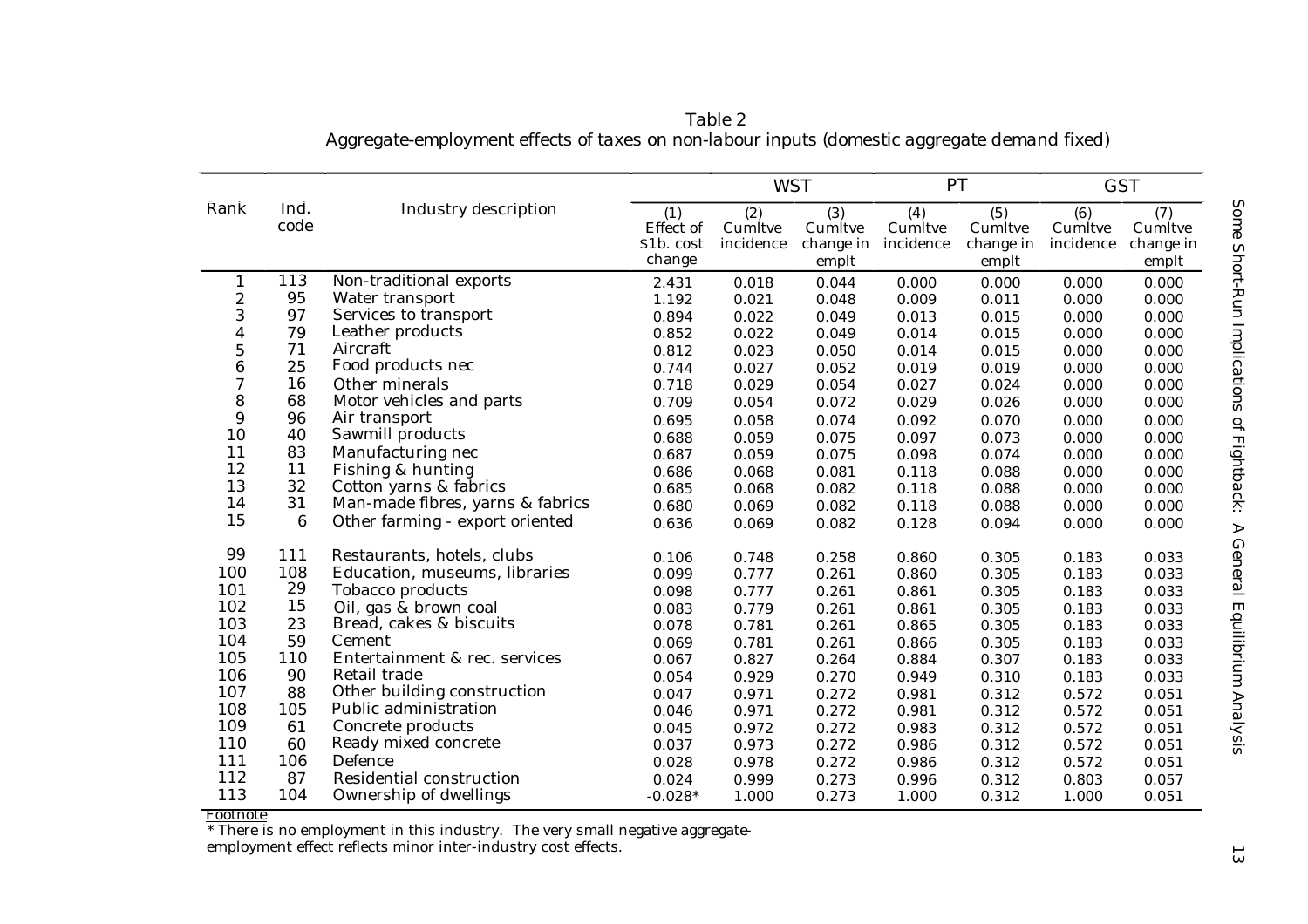|                  |                         |                                  |                                                    | <b>PRT</b>                  |                                      |
|------------------|-------------------------|----------------------------------|----------------------------------------------------|-----------------------------|--------------------------------------|
| Rank             | Ind.<br>code            | <b>Industry description</b>      | (1)<br><b>Effect</b> of<br>\$1b.<br>cost<br>change | (2)<br>Cumltve<br>incidence | (3)<br>Cumltve<br>change<br>in emplt |
| $\mathbf{1}$     | 113                     | Non-traditional exports          | 2.462                                              | 0.000                       | 0.000                                |
| $\boldsymbol{2}$ | 16                      | Other minerals                   | 1.829                                              | 0.003                       | 0.005                                |
| 3                | 95                      | Water transport                  | 1.534                                              | 0.006                       | 0.010                                |
| 4                | 96                      | Air transport                    | 1.454                                              | 0.013                       | 0.021                                |
| $\mathbf 5$      | 11                      | Fishing & hunting                | 1.263                                              | 0.014                       | 0.021                                |
| 6                | 97                      | Services to transport            | 1.170                                              | 0.030                       | 0.041                                |
| 7                | 25                      | Food products nec                | 1.111                                              | 0.036                       | 0.047                                |
| 8                | 50                      | Other basic chemicals            | 1.059                                              | 0.042                       | 0.053                                |
| 9                | 40                      | Sawmill products                 | 1.037                                              | 0.045                       | 0.056                                |
| 10               | 79                      | Leather products                 | 1.026                                              | 0.046                       | 0.057                                |
| 11               | $\overline{\mathbf{4}}$ | Northern beef                    | 0.980                                              | 0.046                       | 0.057                                |
| 12               | 6                       | Other farming - export oriented  | 0.962                                              | 0.047                       | 0.058                                |
| 13               | 14                      | <b>Black coal</b>                | 0.953                                              | 0.065                       | 0.075                                |
| 14               | 31                      | Man-made fibres, yarns & fabrics | 0.890                                              | 0.067                       | 0.077                                |
| 15               | 71                      | Aircraft                         | 0.867                                              | 0.068                       | 0.078                                |
| $\boldsymbol{2}$ | 107                     | Health                           | 0.129                                              | 0.806                       | 0.371                                |
| 100              | 42                      | Joinery & wood products          | 0.126                                              | 0.809                       | 0.372                                |
| 101              | 111                     | Restaurants, hotels, clubs       | 0.123                                              | 0.830                       | 0.374                                |
| 102              | 109                     | Welfare & religious institutions | 0.122                                              | 0.837                       | 0.375                                |
| 103              | 108                     | Education, museums, libraries    | 0.105                                              | 0.849                       | 0.376                                |
| 104              | 23                      | Bread, cakes & biscuits          | 0.103                                              | 0.855                       | 0.377                                |
| 105              | 105                     | <b>Public administration</b>     | 0.089                                              | 0.855                       | 0.377                                |
| 106              | 110                     | Entertainment & rec.services     | 0.089                                              | 0.866                       | 0.378                                |
| 107              | 60                      | Ready mixed concrete             | 0.068                                              | 0.867                       | 0.378                                |
| 108              | 61                      | Concrete products                | 0.064                                              | 0.870                       | 0.378                                |
| 109              | 90                      | Retail trade                     | 0.062                                              | 0.952                       | 0.383                                |
| 110              | 88                      | Other building construction      | 0.059                                              | 0.991                       | 0.386                                |
| 111              | 106                     | Defence                          | 0.059                                              | 0.991                       | 0.386                                |

112 87 Residential construction 0.031 1.000 0.386 113 104 Ownership of dwellings 0.000 1.000 0.386

*Table 3 Aggregate-employment effects of PRT*

Щ,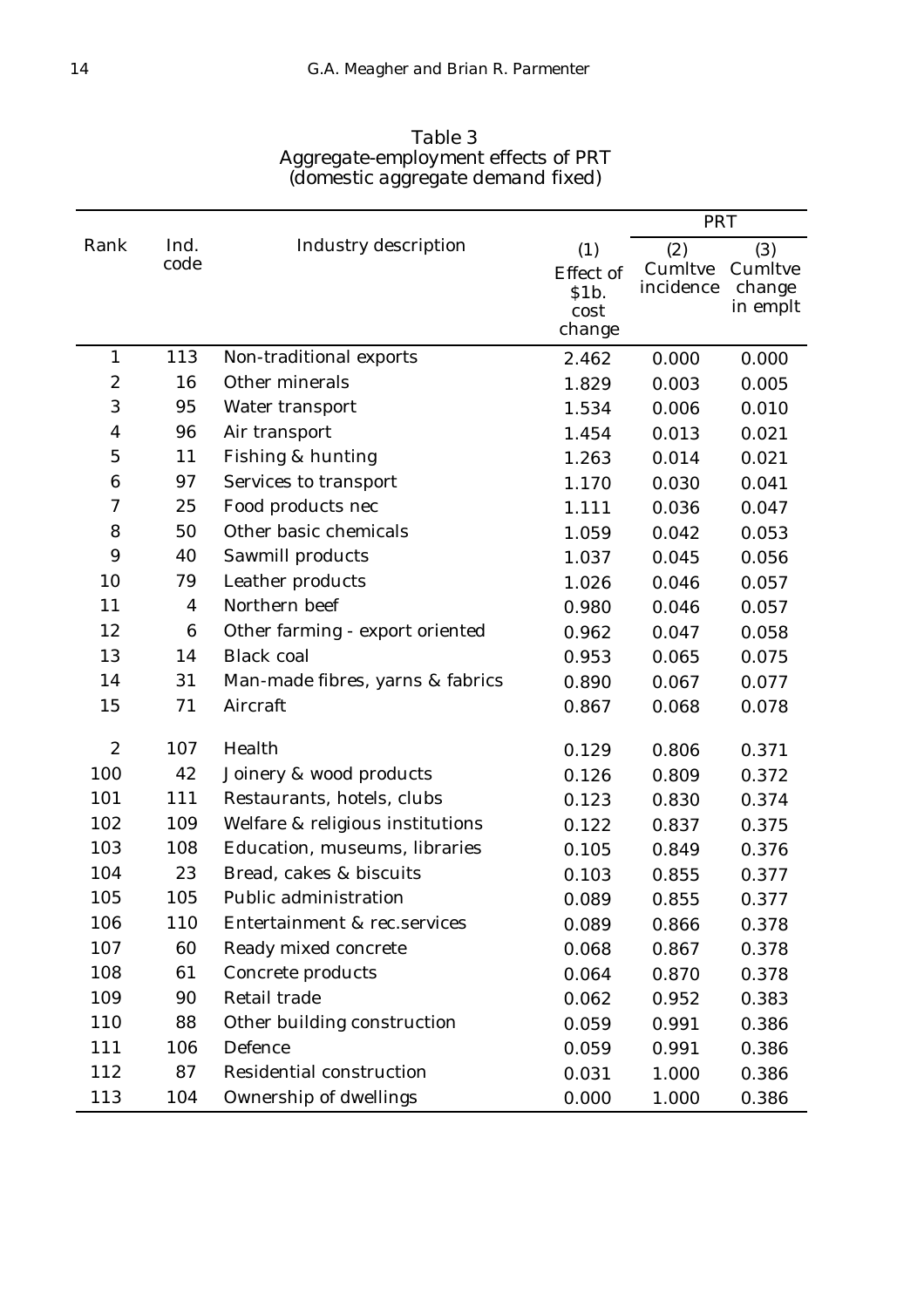|                                   | Percentage effects of changes in |                        |                   |                   |                   |                                  |                                                 |  |
|-----------------------------------|----------------------------------|------------------------|-------------------|-------------------|-------------------|----------------------------------|-------------------------------------------------|--|
| Variable                          | (1)<br><b>WST</b>                | $\overline{(2)}$<br>PT | (3)<br><b>PRT</b> | (4)<br><b>GST</b> | (5)<br>Income tax | $\overline{(6)}$<br>Govt outlays | $\overline{(7)}$<br>Total<br>$(=\Sigma(1)-(7))$ |  |
| <b>Real GDP</b>                   | 0.01                             | 0.02                   | n.a.              | 0.09              | 0.00              | $-0.53$                          | $-0.40$                                         |  |
| Aggregate employment              | $-0.12$                          | $-0.20$                | n.a.              | 0.25              | 0.00              | $-0.84$                          | $-0.92$                                         |  |
| <b>Export volumes</b>             | 0.67                             | 0.30                   | n.a.              | 0.10              | 0.00              | 1.06                             | 2.13                                            |  |
| Government deficit (% of outlays) | 6.36                             | 2.79                   | n.a.              | $-22.19$          | 11.34             | $-1.97$                          | $-3.67$                                         |  |
| Nominal disposable income         | 0.00                             | $-0.19$                | n.a.              | $-0.34$           | 5.15              | $-0.73$                          | 3.90                                            |  |
| <b>CPI</b>                        | $-3.13$                          | $-1.83$                | n.a.              | 11.65             | 0.00              | 0.02                             | 6.72                                            |  |
| <b>Output by sector</b>           |                                  |                        |                   |                   |                   |                                  |                                                 |  |
| Rural                             | $-0.01$                          | $-0.05$                | n.a.              | $-0.22$           | 0.00              | 0.05                             | $-0.24$                                         |  |
| <b>Mining</b>                     | 0.09                             | 0.13                   | n.a.              | $-0.12$           | 0.00              | 0.11                             | 0.22                                            |  |
| Food products                     | 0.01                             | $-0.16$                | n.a.              | $-0.45$           | 0.00              | 0.19                             | $-0.40$                                         |  |
| Textiles, clothing & footwear     | $-0.21$                          | $-0.24$                | n.a.              | $-0.59$           | 0.00              | 0.04                             | $-0.99$                                         |  |
| Wood, paper, etc                  | 0.12                             | $-0.20$                | n.a.              | $-0.37$           | 0.00              | $-0.35$                          | $-0.79$                                         |  |
| Chemicals, petroleum, etc         | 0.29                             | 0.52                   | n.a.              | $-0.16$           | 0.00              | $-0.17$                          | 0.47                                            |  |
| Non-metallic mineral products     | 0.08                             | $-0.07$                | n.a.              | $-0.07$           | 0.00              | $-0.36$                          | $-0.42$                                         |  |
| Metal products                    | 0.38                             | 0.01                   | n.a.              | $-0.17$           | 0.00              | 0.08                             | 0.30                                            |  |
| <b>Transport equipment</b>        | 2.27                             | $-0.08$                | n.a.              | $-0.42$           | 0.00              | 0.24                             | 2.02                                            |  |
| Other equipt & machinery          | 0.47                             | $-0.10$                | n.a.              | $-0.36$           | 0.00              | 0.07                             | 0.08                                            |  |
| Other manufacturing               | 1.00                             | $-0.16$                | n.a.              | $-0.32$           | 0.00              | $-0.01$                          | 0.51                                            |  |
| <b>Utilities</b>                  | $-0.37$                          | $-0.25$                | n.a.              | $-0.39$           | 0.00              | $-0.41$                          | $-1.42$                                         |  |
| Construction                      | $-0.17$                          | $-0.04$                | n.a.              | 0.09              | 0.00              | $-0.42$                          | $-0.54$                                         |  |
| Trade, transpt & business servs   | 0.06                             | $-0.05$                | n.a.              | $-0.08$           | 0.00              | $-0.27$                          | $-0.35$                                         |  |
| Community & personal servs        | $-0.65$                          | $-0.43$                | n.a.              | 1.15              | 0.00              | $-1.82$                          | $-1.75$                                         |  |

*Table 4 Percentage effects of Fightback changes in taxes on final demand, changes in income taxes and changes in government outlays (real domestic aggregate demand fixed)*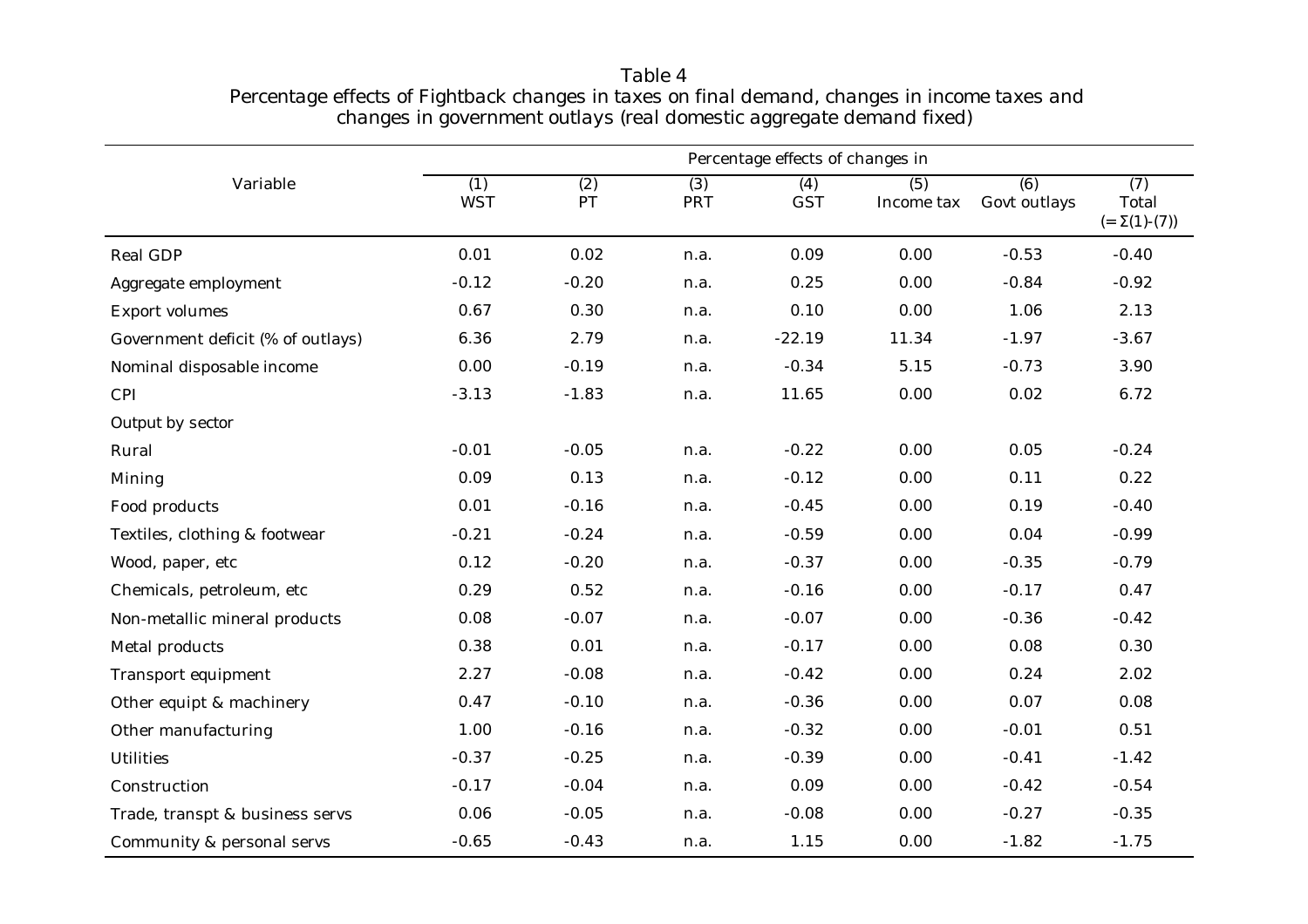|                                   |                   |                  |                   | Percentage effects of changes in |                   |                        |                                    |
|-----------------------------------|-------------------|------------------|-------------------|----------------------------------|-------------------|------------------------|------------------------------------|
| Variable                          | (1)<br><b>WST</b> | (2)<br><b>PT</b> | (3)<br><b>PRT</b> | (4)<br><b>GST</b>                | (5)<br>Income tax | (6)<br>Govt<br>outlays | (7)<br>Total<br>$(=\Sigma(1)-(7))$ |
| <b>Real GDP</b>                   | 0.33              | 0.51             | 0.99              | $-0.01$                          | 0.00              | $-0.48$                | 1.34                               |
| Aggregate employment              | 0.35              | 0.51             | 1.45              | 0.09                             | 0.00              | $-0.76$                | 1.65                               |
| <b>Export volumes</b>             | 3.03              | 4.14             | 7.10              | $-0.57$                          | 0.00              | 0.41                   | 14.12                              |
| Government deficit (% of outlays) | 8.25              | 5.05             | 3.89              | $-27.47$                         | 11.34             | $-1.81$                | $-0.75$                            |
| Nominal disposable income         | 0.61              | 0.82             | 1.25              | $-1.36$                          | 5.15              | $-0.65$                | 5.82                               |
| <b>CPI</b>                        | $-3.67$           | $-2.27$          | $-1.47$           | 11.91                            | 0.00              | 0.11                   | 4.60                               |
| <b>Output by sector</b>           |                   |                  |                   |                                  |                   |                        |                                    |
| Rural                             | 0.51              | 1.22             | 1.42              | $-0.33$                          | 0.00              | $-0.12$                | 2.71                               |
| <b>Mining</b>                     | 0.47              | 0.92             | 2.38              | $-0.25$                          | 0.00              | $-0.01$                | 3.50                               |
| Food products                     | 0.64              | 0.93             | 1.86              | $-0.56$                          | 0.00              | 0.03                   | 2.90                               |
| Textiles, clothing & footwear     | 0.11              | 0.20             | 1.88              | $-0.63$                          | 0.00              | $-0.01$                | 1.55                               |
| Wood, paper, etc                  | 0.64              | 0.49             | 1.38              | $-0.49$                          | 0.00              | $-0.38$                | 1.65                               |
| Chemicals, petroleum, etc         | 1.16              | 2.15             | 2.53              | $-0.33$                          | 0.00              | $-0.37$                | 5.15                               |
| Non-metallic mineral products     | 0.34              | 0.21             | 0.77              | $-0.19$                          | 0.00              | $-0.36$                | 0.76                               |
| <b>Metal products</b>             | 0.96              | 0.96             | 2.49              | $-0.32$                          | 0.00              | $-0.04$                | 4.05                               |
| <b>Transport equipment</b>        | 4.15              | 1.56             | 4.47              | $-0.64$                          | 0.00              | 0.01                   | 9.56                               |
| Other equipt & machinery          | 1.22              | 0.64             | 2.07              | $-0.45$                          | 0.00              | $-0.02$                | 3.46                               |
| Other manufacturing               | 1.85              | 0.95             | 2.56              | $-0.47$                          | 0.00              | $-0.14$                | 4.76                               |
| <b>Utilities</b>                  | $-0.18$           | 0.14             | 1.02              | $-0.43$                          | 0.00              | $-0.39$                | 0.15                               |
| Construction                      | $-0.22$           | $-0.17$          | $-0.17$           | $-0.05$                          | 0.00              | $-0.33$                | $-0.94$                            |
| Trade, transpt & business servs   | 0.46              | 0.51             | 1.13              | $-0.25$                          | 0.00              | $-0.31$                | 1.54                               |
| Community & personal servs        | $-0.61$           | $-0.33$          | 0.10              | 1.17                             | 0.00              | $-1.41$                | $-1.07$                            |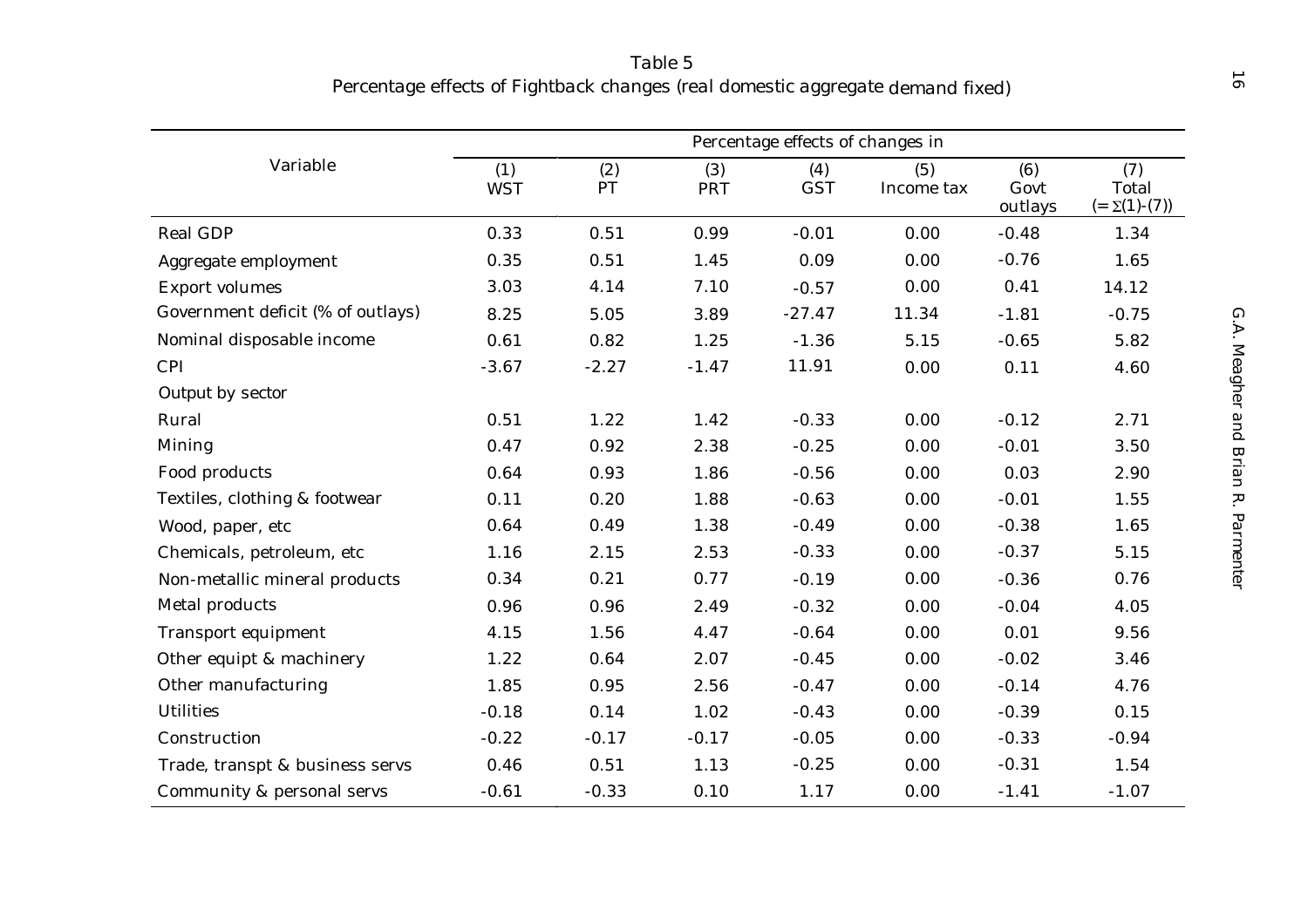## *APPENDIX: SOME FURTHER DETAILS OF THE SIMULATIONS*

The purpose of this appendix is to provide some additional information on the implementation of the fiscal shocks described in Section II of the text and to provide simulation results for a wider range of endogenous variables than previously reported.

### *1. Specification of the Shocks*

#### *1.1 Abolition of the Wholesale Sales Tax (WST)*

The simulations reported in the text were conducted with the ORANI-F model<sup>1</sup> in short-run mode. The model employs an input-output database for 1986/87, supplemented with national accounting and public finance data for 1988/89. Hence, before the proposed changes to taxation and government expenditure can be modelled, they must first be deflated to the year corresponding to the appropriate part of the database. This is achieved via the assumption that the economic effects of a particular fiscal change imposed in different years will be similar if the size of the change represents the same proportion of Gross Domestic Product.

According to Fightback<sup>2</sup>, the wholesale sales tax raised \$9400 million in 1990/91, when GDP was \$377114 million3. To model the removal of the GST, therefore, we impose a reduction of

#### $$(9400 \times 264564 / 377114) \text{ million} = $6594.55 \text{ million}$

in 1986/87, when GDP was \$264564 million. This value for the magnitude of the WST is recorded in Table A1.

To allocate the total across different users of commodities, we rely firstly on the data for commodity taxes less subsidies (CTLS) published by the Australian Bureau of Statistics (ABS) with the 1986/87 input-output tables. The data consist of a commodity-by-industry matrix showing the amounts of CTLS imposed on flows of intermediate inputs, and commodity vectors showing the amounts imposed on sales to investment, household consumption, and exports. Secondly, we obtained from the ABS commodity vectors breaking down CTLS across all users into the following categories:

- sales tax (WST)
- liquor, gambling & business taxes
- primary production taxes
- regulatory services fees
- stamp duties
- excise taxes

<sup>1</sup> See B.R. Parmenter, "ORANI-F: User's Manual", Working Paper No. 7/1988, Institute of Applied Economic and Social Research, University of Melbourne, August 1988, and G.A. Meagher, "Revisions to the ORANI-F Model", Research Paper No. 1/1990, Institute of Applied Economic and Social Reseaarch, University of Melbourne, August 1990.

<sup>2</sup> In this appendix, "Fightback" refers to the Liberal and National Parties, Fightback: Taxation and Expenditure Reforms for Jobs and Growth, Parliament House, Canberra, 1992.

<sup>3</sup> Australian Bureau of Statistics, Australian National Accounts, National Income and Expenditure 1990-91, Catalogue No. 5204.0, Table 9.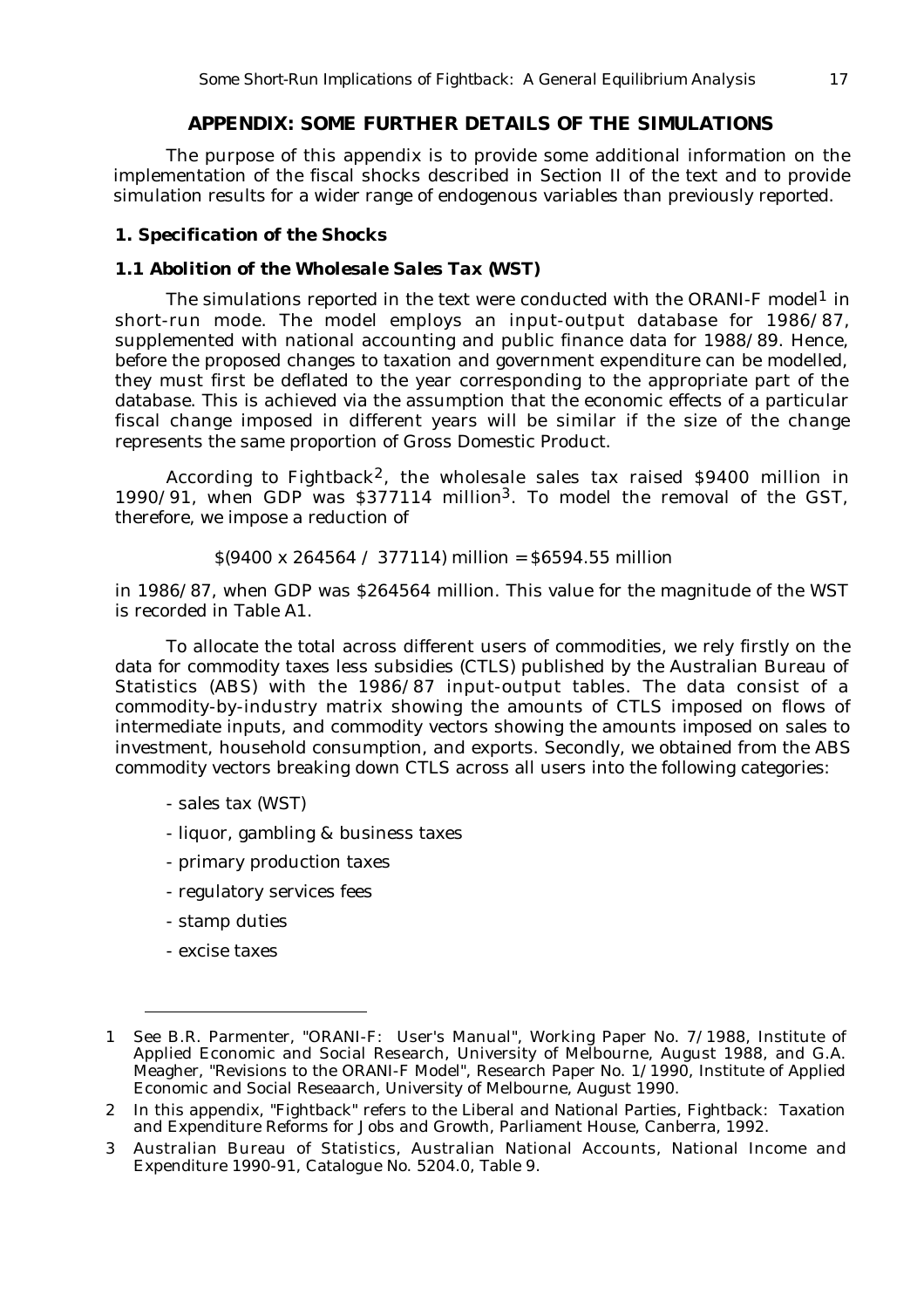- motor vehicle taxes
- financial institution duties
- customs duties on exports
- duty adjustment
- other Commonwealth taxes
- subsidies.

Of the 115 commodities identified in the ORANI model, 41 attract sales tax. For 22 of these (namely4, commodities 24, 25, 37, 38, 44, 45, 50, 55, 56, 57, 60, 68, 69, 74, 76, 77, 79, 81, 82, 83, 84, 85), sales tax is the only component of CTLS, and hence its allocation across users is unambiguously determined by the CTLS matrices. The nominated commodities account for 41.34 per cent of total sales tax. For commodity 70 *(Motor vehicles)*, CTLS is almost entirely made up of sales tax, the only other component being a small subsidy equal to 0.14 per cent of the total. Hence the allocation of sales tax on *Motor vehicles* is also effectively unambiguous and this commodity accounts for a further 31.90 per cent of all sales tax.

For most of the remaining commodities (namely, commodities 26, 27, 28, 30, 35, 40, 42, 46, 48, 54, 58, 59, 75, and 80, which account for 23.93 per cent of the total), sales tax is allocated according to the following rules:

- (i) if the CTLS levied on a particular use is zero, sales tax is also assumed to be zero;
- (ii) for uses with CTLS less than zero (i.e., for uses with a net subsidy), sales tax is distributed in proportion to sales;
- (iii) for remaining uses, sales tax is distributed in proportion to CTLS.

In four cases (namely, commodities 21, 22, 52 and 71, which account for 2.83 per cent of all sales tax), these rules are amended to take account of commodity-specific characteristics of the tax structure.

The operations just described result in the wholesale sales tax being allocated across aggregate user categories in the manner set out in Table A2. Table A3 shows how the totals in Table A2 are allocated across commodities. Table A5 shows how the total amount paid by intermediate users (i.e., \$1873.77 million) is allocated across industries.

## *1.2 Abolition of the Petrol Excise Tax*

From Fightback, the petrol excise tax raised \$6600 million in 1990/91, an amount which converts to \$4630.22 million in 1986/87 (see Table A1). This total is allocated across users in proportion to the CTLS imposed on sales of commodity 58 *(Petroleum and coal products).* The resulting allocation across aggregate users is shown in Table A2, across commodities in Table A3, and (for intermediate users) across industries in Table A5.

<sup>4</sup> For a description of the ORANI commodities, see Table A3 below.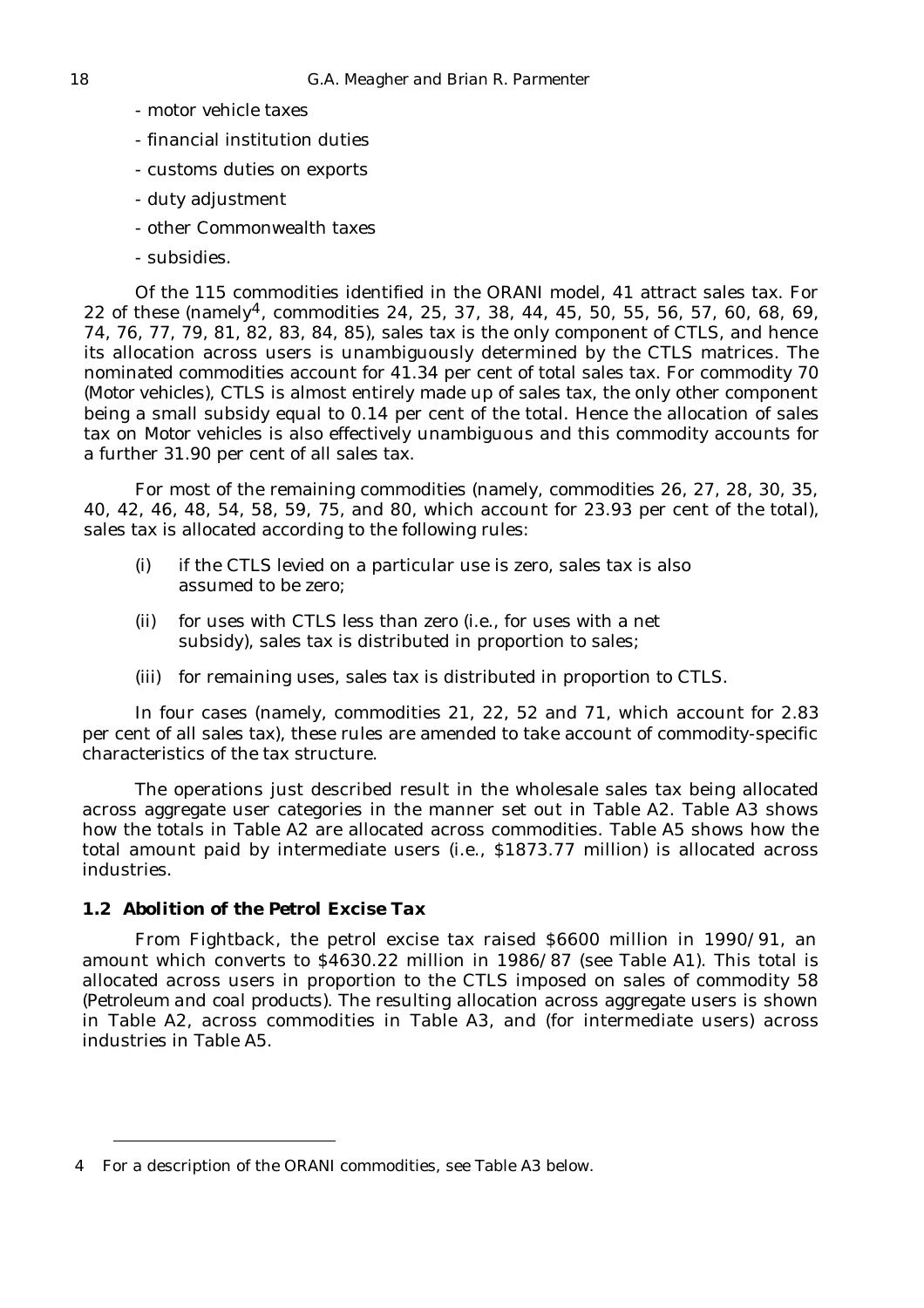#### *1.3 Abolition of the Payroll Tax*

The payroll tax is worth \$4068.98 million when converted to 1986/87 (see Table A1). It is allocated across industries in proportion to actual payroll tax collections in 1986/87. The result is shown in Table A5.

#### *1.4 Imposition of the Goods and Services Tax (WST)*

Apart from the "exempt" and "zero-rated" commodities, the imposition of the GST is modelled as a tax of 15 per cent on household consumption valued at purchasers' prices. However, before calculating the size of the shocks, the tax base is adjusted to take account of the abolition of the WST, the petrol tax and the payroll tax. That is, the impact (both direct and indirect) of these taxes on the basic values of commodities purchased by households and on the cost of associated margins is removed. No GST is imposed on zero-rated commodities (i.e., on commodities 107, 108, 109, 110 and 111). For the exempt commodities (i.e., commodities 89, 90, 101, 102, 103, 104 and 106), the GST is imposed on all intermediate inputs to the corresponding industries (again at a rate of 15 per cent on purchasers' price values after removal of the impact of the indirect taxes being abolished) rather than on inputs to household consumption. Thus, for the GST, the total of \$20298.62 million for 1986/87 recorded in Table A1 is not derived from the Fightback document in the same way as the other indirect tax changes, but is built up from the ORANI database. It converts to \$28934 million in 1990/91, as compared with \$27152 million estimated for that year in Fightback<sup>5</sup>. The allocation of the total over major users, over commodities and (for the input-taxed commodities) over industries is shown in Tables A2, A4, and A5.

#### *1.5 Reduction in Personal Income Tax*

The size of the income tax shock to be imposed is problematical. The Fightback documentation states that

"we will slash personal income tax by about 30 per cent - that is, by \$13 billion".<sup>6</sup>

This reform is to be introduced in two phases, the first from 1 October 1994 and the second from 1 January 1996. Hence, if the reform were to be introduced in 1990/91, the corresponding cut would presumably be somewhat less than \$13 billion, the precise figure depending on the growth of GDP in the intervening period. On the other hand, the revenue raised from personal income tax in 1990/91 was \$50045 million<sup>7</sup>, 30 per cent of which is more than \$15 billion. Thus, the intention of the authors of Fightback as to the size of the income tax cut is unclear. In the event, we have chosen to impose an income tax cut of \$13 billion in 1990/91. However, as we shall show, it is possible to reinterpret our results in a straightforward way should some other figure be thought more appropriate. Our choice represents a cut of 25 per cent in the average rate of tax on labour income (i.e., in the average PAYE rate) and an 11 per cent cut in the average rate on other personal income. From Table A1, it is worth \$9120.14 million in 1986/87.

<sup>5</sup> Fightback, page 66.

<sup>6</sup> Fightback, page 7.

<sup>7</sup> Australian Bureau of Statistics, op. cit., Table 16.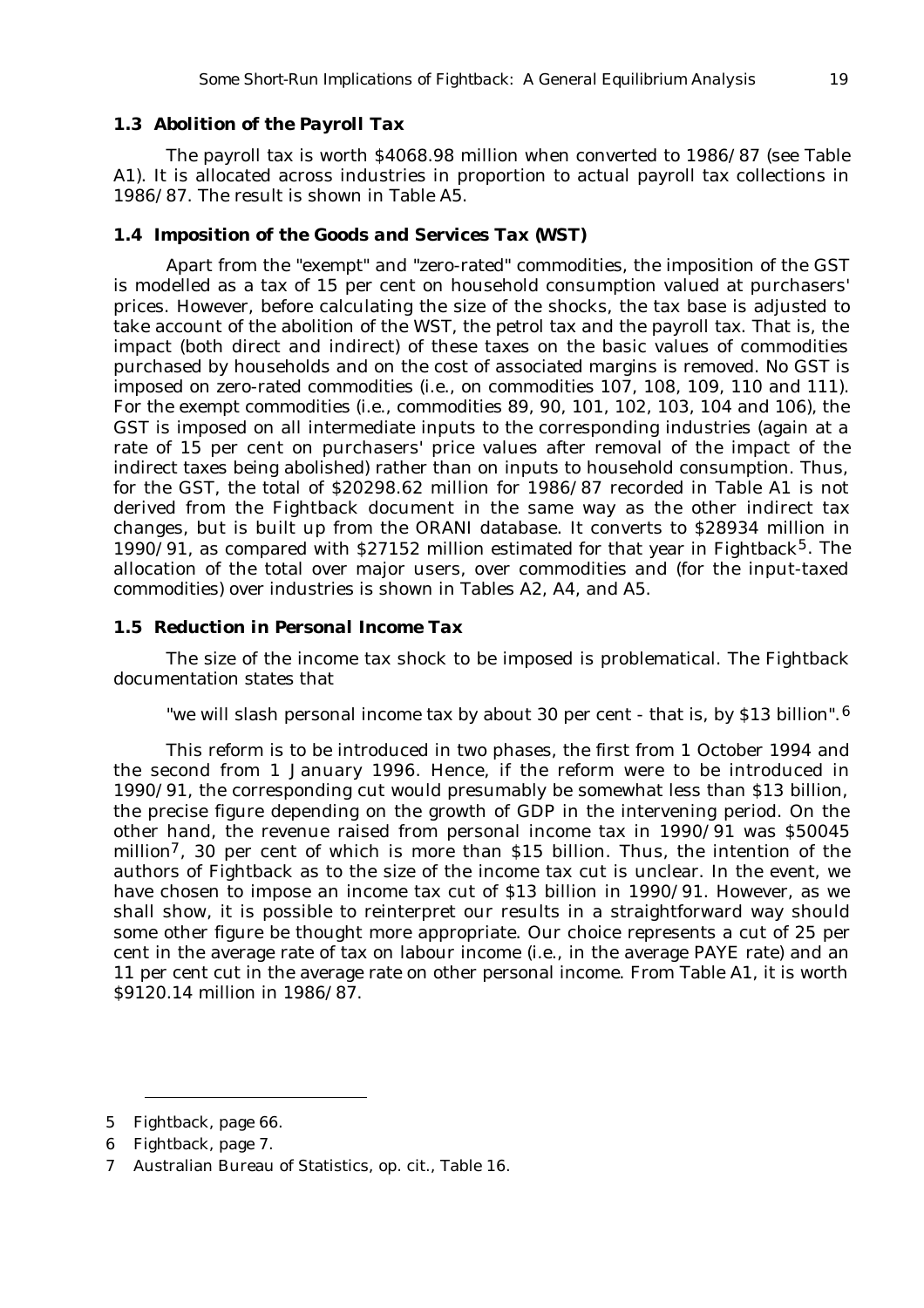### *1.6 Reduction in Government Outlays*

The final component of the Fightback proposal considered in our simulations is the (net) reduction in government outlays of \$4042 million8 in 1991/92, or \$2713.59 million in 1986/87 (see Table A1). The allocation of the total across government expenditure categories adopted in the simulations is given in Table A6. The following considerations, all of which refer to the year 1991/92, are relevant.

Fightback estimates the average number of recipients of unemployment benefits (Job Search Allowance (JSA) and New Start Allowance (NSA) schemes) as 785,000, and the average dole payment as  $$166.65$  per week<sup>9</sup>. This implies a total benefit of  $$6821$ million. Fightback also promises to increase social security payments to the unemployed by 6 per cent, or \$409 million. On the other hand, Fightback claims savings of \$931 million from changes to the administration of the JSA/NSA schemes. Hence we have modelled a reduction of \$522 million in the category *Unemployment benefits*. As the number of unemployed is an endogenous variable in our model, the change is modelled as a reduction of 7.65 per cent in the benefit per recipient.

Fightback estimates a net increase in outlays in the Social Security portfolio of \$228 million, or \$750 million when the \$522 million reduction in unemployment benefits is excluded. In addition, family assistance is to be increased by \$1060 million and redundancy allowances by \$200 million, giving a total increase of \$2010 million in the category *Other personal benefits*.

The model contains a category for government interest payments so the reduction of \$1328 million estimated by Fightback can be modelled directly.

The estimated reduction of \$195 million in foreign aid is modelled as a change in the category *Other government outlays*.

The abolition of the deisel fuel rebate scheme, worth \$902 million, is modelled as an increase in taxes on usage of the commodity *Petrol and coal products*. That is, this expenditure reduction operates to reverse the effects of the abolition of the petrol excise tax by 13 per cent.

The estimated saving of \$220 milliom in the Housing portfolio is treated as a reduction in Federal government capital expenditure on the commodity *Residential building construction*.

The reduction in general purpose grants to the States of \$373 million is distributed across commodities in proportion to total current government spending on commodities in 1986/87.

The remaining expenditure reductions of \$2512 million are recorded in Table A6 as reductions in current Federal expenditure on goods and services. They have been allocated to commodities on the basis of their descriptions in the Fightback document.

Note that we have made no attempt to assess whether the savings claimed by Fightback are in fact likely to be realized from the sources identified by the authors.

<sup>8</sup> Fightback, page 230.

<sup>9</sup> Fightback, page 276.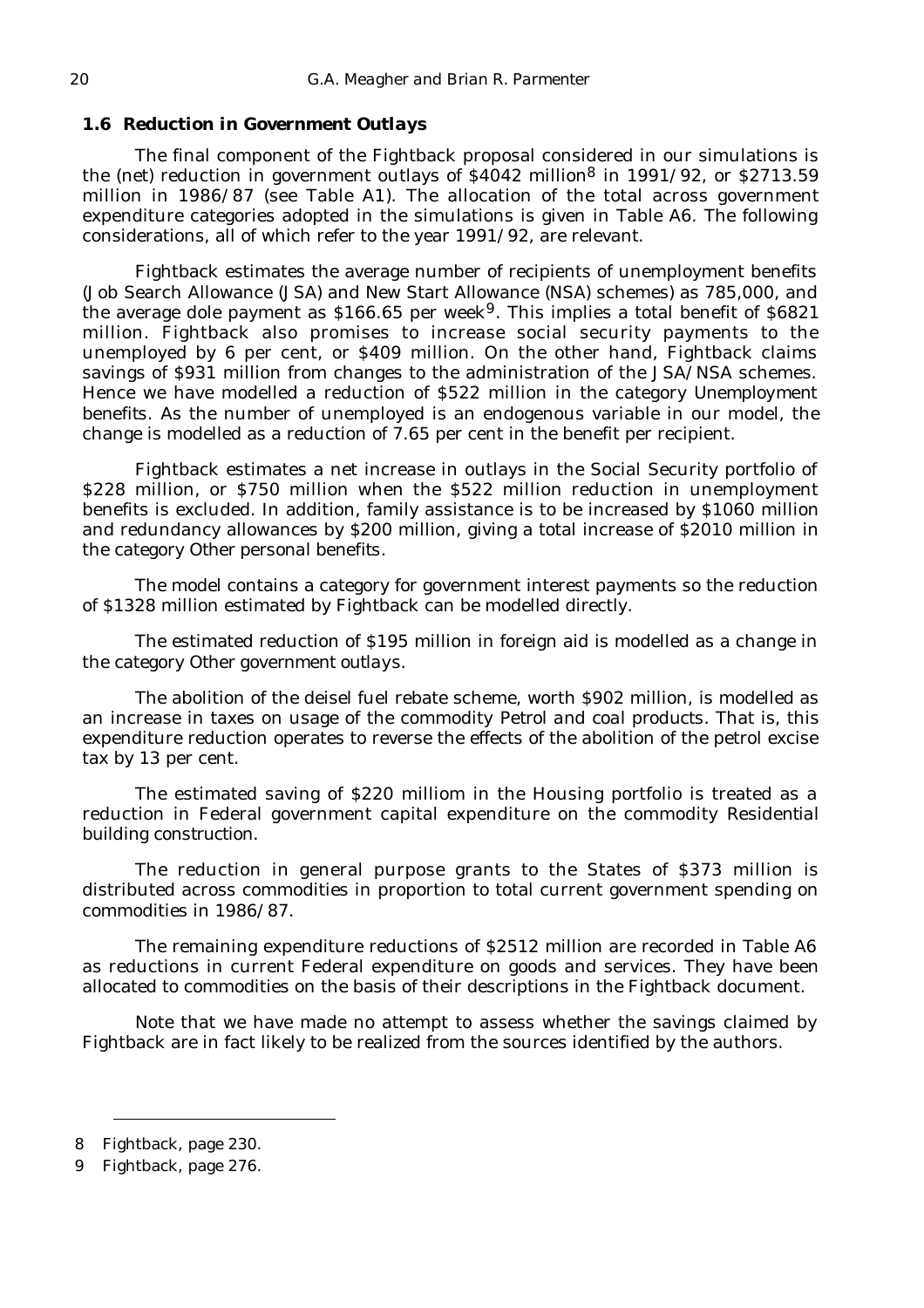#### *1.7 Net Impact of the Fiscal Changes*

For the components of the package we have considered, and bearing in mind the uncertainty about some of their magnitudes, the net impact on the government's budget is to increase the deficit by about \$1400 million in 1986/87, as indicated in Table A1.

#### *2. Simulation Results*

#### *2.1 National Accounting and Public Finance Variables*

Tables A6, A7 and A8 provide results for an extended set of endogenous variables for the simulations reported in Table 2 of the text. In particular, the new tables include the projected changes in the components of the *Domestic production account* and the *Government outlay, revenue and deficit account*. They also include subtotal information for the abolition of the three types of indirect taxation (i.e., WST, petrol excise and payroll) in Table A6, and for all the tax components of the package in Table A7.

# *2.2 Decomposition of Projected Change in Aggregate Employment*

As an aid to understanding our results intuitively, the discussion in the text employs a decomposition that separates the effects of changes in real disposable income (RDI) from the effects of changes in cost and demand holding RDI constant. Table A10 sets out this decomposition more fully for the case of aggregate employment. The first column of Table A7 shows that the abolition of the WST, taken by itself, is projected to increase aggregate emlpoyment by 2.91 per cent. Part of this increase occurs because RDI increases by 4.29 per cent. In the third column of Table A10, the contribution of the change in RDI is separately identified as 2.56 per cent. Thus, if the abolition were to occur in an environment in which RDI is constant, aggregate employment would increase by only 0.35 per cent. This amount can be further broken down into cost and demand components, as indicated in the first two columns of Table A10.

The cost component should be associated with the abolition of the WST on intermediate inputs which, from Table A2, amounts to \$1873.77 million in 1986/87. The abolition of this tax, with RDI held constant, would increase aggregate employment by 0.47 per cent. The demand component should be associated with the abolition of the remaining GST of \$4720.78 million, which falls on investment, household consumption and exports in the proportions indicated in Table A2. The abolition of this tax, again with RDI held constant, would reduce aggregate employment by 0.12 per cent.

The rows of Table A10 perform this decomposition for all the components of the Fightback package we have considered. When the contributions are summed over the whole table, we obtain the final result for aggregate employment (i.e., an increase of 2.28 per cent) reported in column 7 of Table 1 in the text. Similarly, the second row of Table 4 in the text<sup>10</sup> corresponds to the second column of Table A10, and the second row of Table 5 corresponds to the sum of the first two columns of Table A10.

<sup>10</sup> This statement does not apply to the government outlays column, which is incorrect in Table 4. The column should be the same as the corresponding column in Table 5. Even then the government outlays column must be interpreted differently to the others because the cost and demand components have not been separated. (See also footnote 2 in the text.)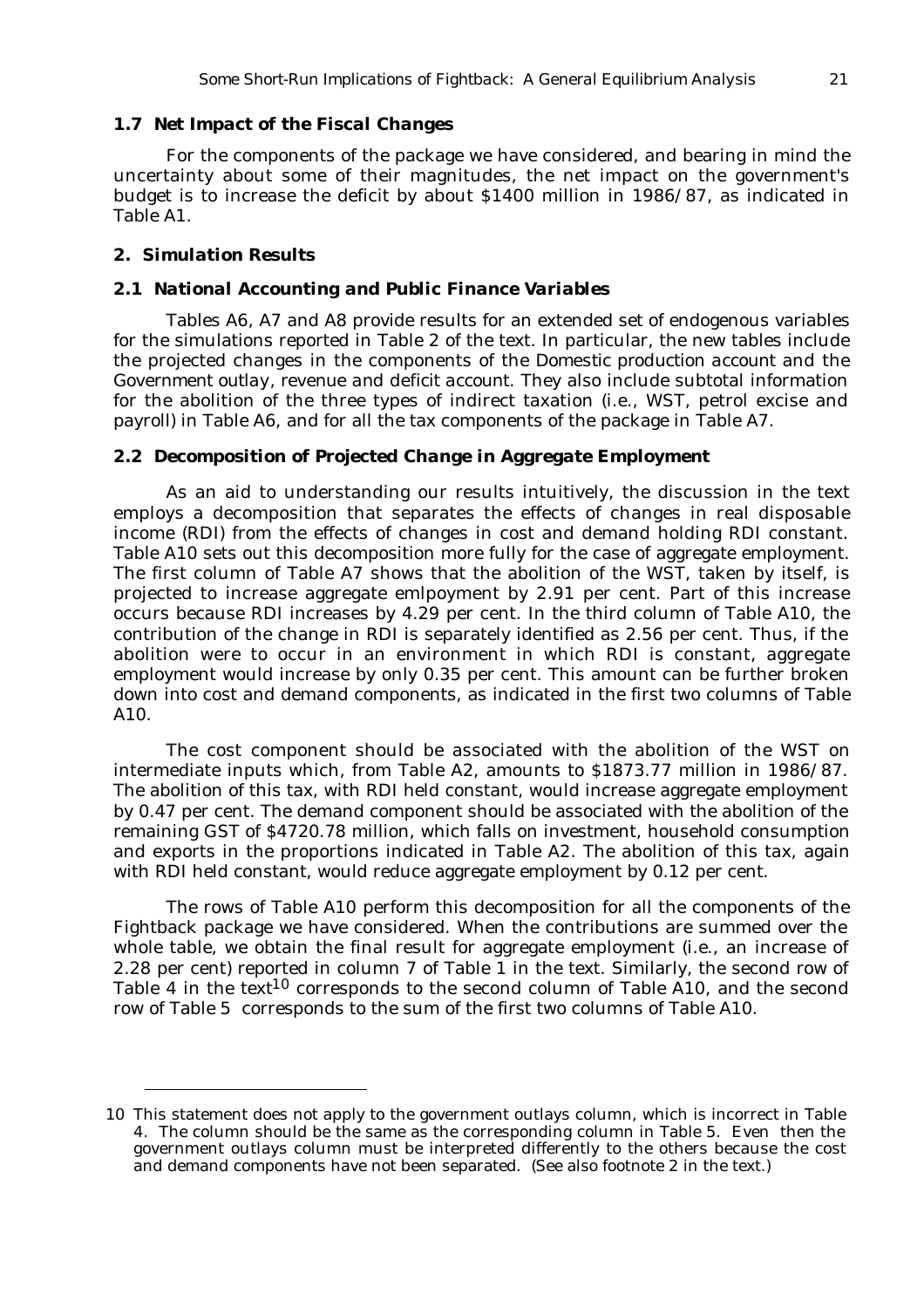#### *2.3 Sensitivity Analysis*

As we have remarked earlier, some uncertainty surrounds the size of the shocks that shold be imposed in our model to properly reflect the intentions of the authors of Fightback, particularly with regard to the income tax cut. Because the model is linear in the percentage changes of its variables, it is possible to abrogate this uncertainty to a large extent by scaling our results to reflect alternative interpretations of the Fightback document. To illustrate the method, we consider an income tax cut of a size which renders neutral the impact of our package on the government's budget deficit.

From Table A1, an income tax cut of \$9120.14 million in 1986/87, when combined with the other fiscal changes indicated in the table, would increase the government's budget deficit by \$1401.69 million, at least as far as its impact effect is concerned.<sup>11</sup> Hence a cut of  $\frac{57818.45}{2}$  million would result in a neutral impact on the deficit. Tables A11 and A12 are revised versions of Tables A8 and A9, respectively, which incorporate this reduced income tax cut. The columns for the indirect tax reductions and for the GST in Table A11 are the same as in Table A8. The income tax column in Table A11 is obtained by multiplying the corresponding column of Table A8 by

 $7818.45 / 9120.14 = 0.8463.$ 

The final column of Table A11 is obtained by addition, and is carried over into the first column of Table A12. The second column of the latter is identical to the corresponding column of Table A9, while the third is again obtained by addition.

In the wage inflation column, the nominal wage rate is allowed to adjust so as to offset any change in real disposable income per employed worker due to the Fightback package. Thus, in the third column of Table A12 (which represents the effects of the package when the nominal wage rate is constant), RDI per employed worker falls by  $(0.43 - 1.82) = 1.39$  per cent. In the final column it rises by  $(-0.76 + 2.15) = 1.39$  per cent. In Table A9, wage inflation results in a fall in RDI per employed worker of 1.05 per cent. Hence the final column of Table A12 is obtained by multiplying the corresponding column of Table A9 by

 $1.39 / 1.05 = 1.32$ .

Note that, with the smaller income tax cut and with RDI per employed worker constant, the package has the effect of reducing aggregate employment by -(1.82 - 2.15) = 0.33 per cent.

<sup>11</sup> Note that, because the tax base expands, the final effect of the package is to reduce the government deficit (see Table A9).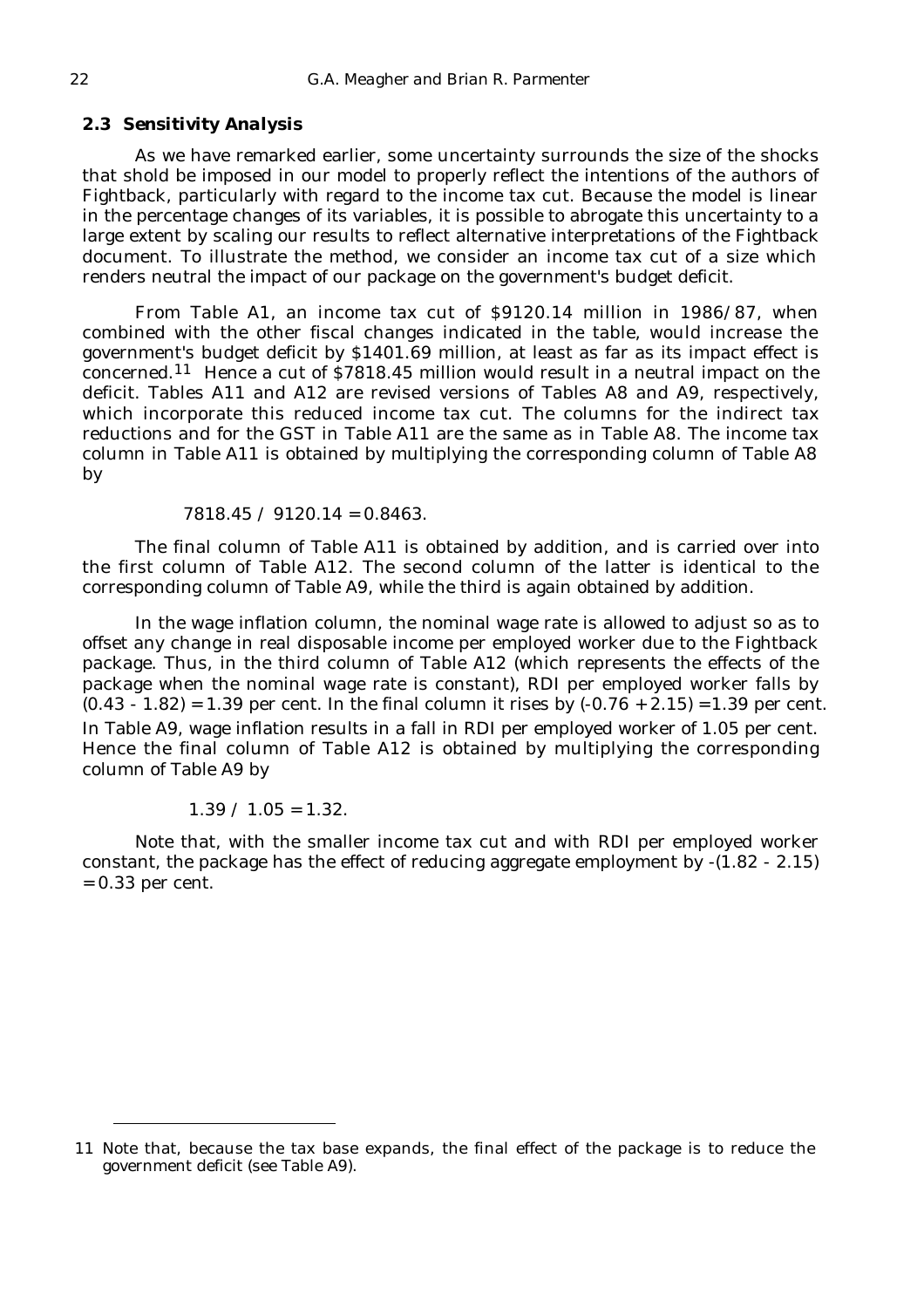| <b>Fiscal Category</b>                       | 1990/91*    | $1991/92*$ | 1986/87    |
|----------------------------------------------|-------------|------------|------------|
| Wholesale sales tax (WST) (reduction)        | $-9400.00$  |            | $-6594.55$ |
| Petrol tax (reduction)                       | $-6600.00$  |            | $-4630.22$ |
| Payroll tax (reduction)                      | $-5800.00$  |            | $-4068.98$ |
| Goods and services tax (GST) (increase)      |             |            | 20298.62   |
| Income tax (reduction)                       | $-13000.00$ |            | $-9120.14$ |
| <b>Expenditure (reduction)</b>               |             | 4042.00    | 2713.59    |
| Net impact on government surplus (reduction) |             |            | $-1401.69$ |

*Table A1. Changes in Taxation and Expenditure, \$million*

\* Source: Fightback! Taxation and Expenditure - Reform for Jobs and Growth, pp. 7, 47, 230.

*Table A2 Changes in Commodity Taxes by Demand Category, 1986/87, \$million*

| Type of Tax               | Inter-<br>mediate<br>Inputs | Capital<br>Inputs | Consum-<br>ption | <b>Exports</b> | Total    |
|---------------------------|-----------------------------|-------------------|------------------|----------------|----------|
| Wholesale sales tax       | 1873.77                     | 805.54            | 3880.18          | 35.06          | 6594.55  |
| Petrol tax                | 2504.68                     | 0.00              | 2125.54          | 0.00           | 4630.22  |
| Goods and services<br>tax | 5013.94                     | 0.00              | 15284.68         | 0.00           | 20298.62 |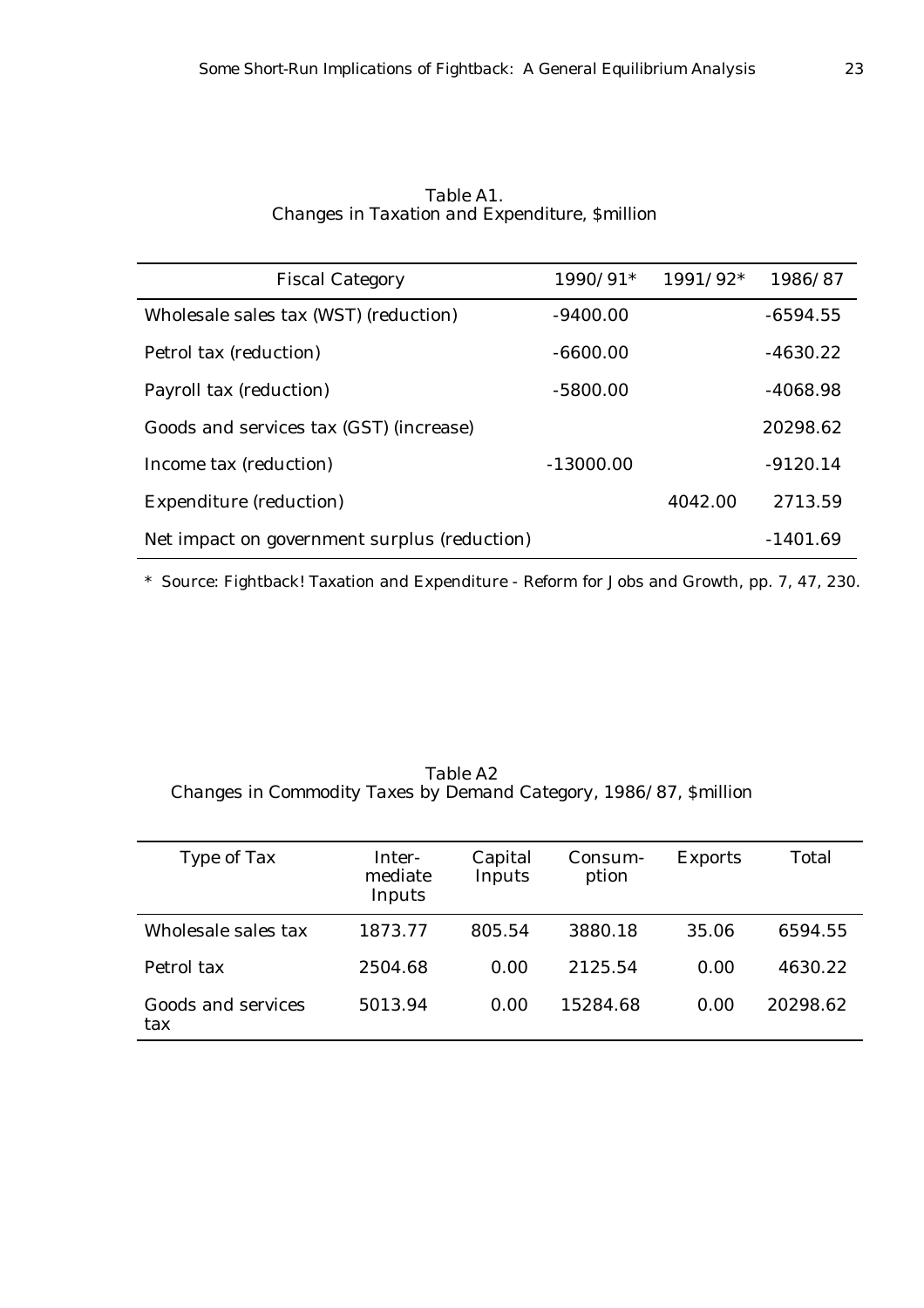|                  |                                                                  | Inter-  | Capital | Consum- | <b>Exports</b> | Total  |
|------------------|------------------------------------------------------------------|---------|---------|---------|----------------|--------|
|                  | Commodity                                                        | mediate | Inputs  | ption   |                |        |
|                  |                                                                  | Inputs  |         |         |                |        |
| $\mathbf{1}$     | <b>Wool</b>                                                      | 0.00    | 0.00    | 0.00    | 0.00           | 0.00   |
| $\boldsymbol{2}$ | <b>Sheep</b>                                                     | 0.00    | 0.00    | 0.00    | 0.00           | 0.00   |
| 3                | Wheat                                                            | 0.00    | 0.00    | 0.00    | 0.00           | 0.00   |
| 4                | <b>Barley</b>                                                    | 0.00    | 0.00    | 0.00    | 0.00           | 0.00   |
| 5                | Other grains                                                     | 0.00    | 0.00    | 0.00    | 0.00           | 0.00   |
| 6                | Meat cattle                                                      | 0.00    | 0.00    | 0.00    | 0.00           | 0.00   |
| 7                | Milk cattle and pigs                                             | 0.00    | 0.00    | 0.00    | 0.00           | 0.00   |
| 8                | Other farming - export                                           | 0.00    | 0.00    | 0.00    | 0.00           | 0.00   |
|                  | oriented                                                         |         |         |         |                |        |
| 9                | Other farming - import<br>competing                              | 0.00    | 0.00    | 0.00    | 0.00           | 0.00   |
| 10               | Poultry                                                          | 0.00    | 0.00    | 0.00    | 0.00           | 0.00   |
| 11               | Services to agriculture                                          | 0.00    | 0.00    | 0.00    | 0.00           | 0.00   |
| 12               | <b>Forestry and logging</b>                                      | 0.00    | 0.00    | 0.00    | 0.00           | 0.00   |
| 13               | <b>Fishing and hunting</b>                                       | 0.00    | 0.00    | 0.00    | 0.00           | 0.00   |
| 14               | Ferrous metal ores                                               | 0.00    | 0.00    | 0.00    | 0.00           | 0.00   |
| 15               | Non-ferrous metal ores                                           | 0.00    | 0.00    | 0.00    | 0.00           | 0.00   |
| 16               | <b>Black coal</b>                                                | 0.00    | 0.00    | 0.00    | 0.00           | 0.00   |
| 17               | Oil, gas and brown coal                                          | 0.00    | 0.00    | 0.00    | 0.00           | 0.00   |
| 18               | Other minerals                                                   | 0.00    | 0.00    | 0.00    | 0.00           | 0.00   |
| 19               | Services to mining                                               | 0.00    | 0.00    | 0.00    | 0.00           | 0.00   |
| 20               | <b>Meat products</b>                                             | 0.00    | 0.00    | 0.00    | 0.00           | 0.00   |
| 21               | Milk products                                                    | 0.00    | 0.00    | 53.36   | 0.00           | 53.36  |
| 22               | Fruit and vegetable                                              | 5.69    | 0.00    | 12.90   | 0.00           | 18.59  |
|                  | products                                                         |         |         |         |                |        |
| 23               | Margarine, oils and fats                                         | 0.00    | 0.00    | 0.00    | 0.00           | 0.00   |
| 24               | Flour and cereal products                                        | 0.00    | 0.00    | 1.61    | 0.00           | 1.61   |
| 25               | Bread, cakes and biscuits                                        | 6.18    | 0.00    | 42.43   | 0.00           | 48.61  |
| 26               | Confectionary and cocoa<br>products                              | 2.27    | 0.00    | 89.46   | 0.00           | 91.73  |
| 27               | Food products nec                                                | 70.99   | 0.00    | 66.56   | 0.22           | 137.77 |
| 28               | Soft drinks, cordials and                                        | 0.00    | 0.00    | 174.90  | 0.00           | 174.90 |
|                  | syrups                                                           |         |         |         |                |        |
| 29               | Beer and malt                                                    | 0.00    | 0.00    | 0.00    | 0.00           | 0.00   |
| 30               | Other alcoholic drinks                                           | 4.73    | 0.00    | 78.65   | 0.00           | 83.37  |
| 31               | <b>Tobacco products</b>                                          | 0.00    | 0.00    | 0.00    | 0.00           | 0.00   |
| 32               | Cotton ginning, wool                                             | 0.00    | 0.00    | 0.00    | 0.00           | 0.00   |
| 33               | scouring, top making<br>Man-made fibres, yarns                   | 0.00    | 0.00    | 0.00    | 0.00           | 0.00   |
| 34               | and broadwoven fåbrics<br>Cotton yarns and<br>broadwoven fabrics | 0.00    | 0.00    | 0.00    | 0.00           | 0.00   |
| 35               | Worsted and woolen yarns<br>and broadwoven fabrics               | 2.61    | 0.00    | 0.72    | 0.00           | 3.33   |
| 36               | <b>Textile finishing</b>                                         | 0.00    | 0.00    | 0.00    | 0.00           | 0.00   |
| 37               | Textile floor coverings and                                      | 0.00    | 0.00    | 15.96   | 0.00           | 15.96  |
|                  | felt                                                             |         |         |         |                |        |
| 38               | Other textile products                                           | 0.00    | 0.00    | 9.28    | 0.00           | 9.28   |
| 39               | Knitting mills                                                   | 0.00    | 0.00    | 0.00    | 0.00           | 0.00   |
| 40               | Clothing                                                         | 0.07    | 0.00    | 2.86    | 0.00           | 2.93   |

*Table A3 Reductions in Wholesale SalesTax by Commodity, 1986/87, \$million*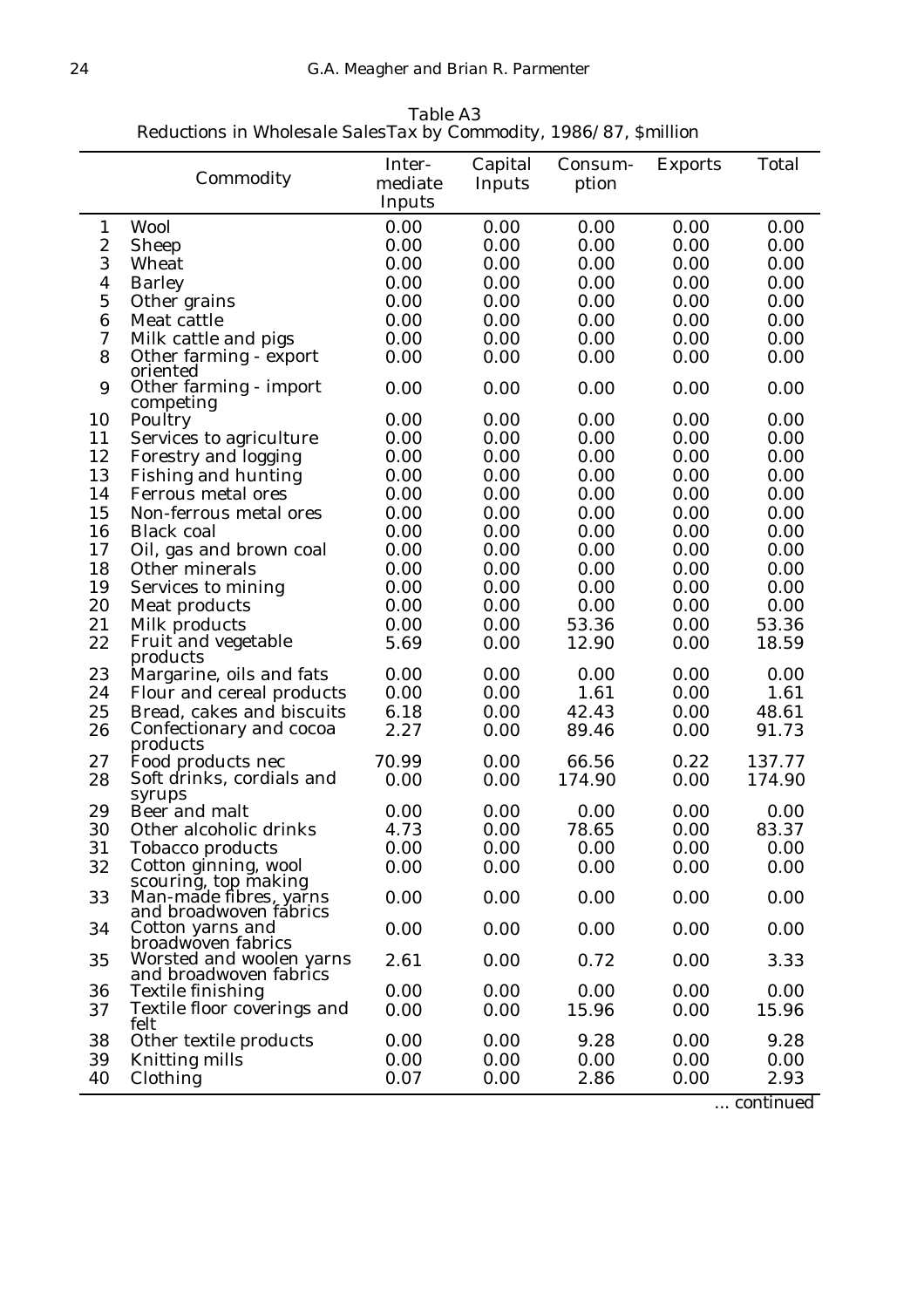*Table A3. (continued)*

|    | Commodity                               | Inter-<br>mediate<br>Inputs | Capital<br>Inputs | Consum-<br>ption | <b>Exports</b> | <b>Total</b> |
|----|-----------------------------------------|-----------------------------|-------------------|------------------|----------------|--------------|
| 41 | Footwear                                | 0.00                        | 0.00              | 0.00             | 0.00           | 0.00         |
| 42 | Sawmill products                        | 7.80                        | 0.00              | 0.18             | 0.00           | 7.97         |
| 43 | <b>Veneers and boards</b>               | 0.00                        | 0.00              | 0.00             | 0.00           | 0.00         |
| 44 | Joinery and wood products               | 13.40                       | 0.00              | 18.82            | 0.00           | 32.22        |
| 45 | <b>Furniture and mattresses</b>         | 1.83                        | 0.00              | 41.56            | 0.00           | 43.39        |
| 46 | Pulp, paper and paperboard              | 60.54                       | 0.00              | 58.73            | 0.00           | 119.27       |
| 47 | Paper bags and fibreboard<br>containers | 0.00                        | 0.00              | 0.00             | 0.00           | 0.00         |
| 48 | Paper products nec                      | 3.08                        | 0.00              | 45.07            | 0.00           | 48.14        |
| 49 | <b>Newspapers and books</b>             | 0.00                        | 0.00              | 0.00             | 0.00           | 0.00         |
| 50 | <b>Commercial printing</b>              | 469.94                      | 0.00              | 140.30           | 0.00           | 610.24       |
| 51 | <b>Chemical fertilizers</b>             | 0.00                        | 0.00              | 0.00             | 0.00           | 0.00         |
| 52 | Other basic chemicals                   | 53.38                       | 0.17              | 0.89             | 0.00           | 54.45        |
| 53 | Paints and varnishes                    | 0.00                        | 0.00              | 0.00             | 0.00           | 0.00         |
| 54 | <b>Pharmaceutical products</b>          | 20.48                       | 0.00              | 22.96            | 0.00           | 43.44        |
| 55 | Soap and detergents                     | 0.00                        | 0.00              | 126.85           | 0.00           | 126.85       |
| 56 | <b>Cosmetics and toiletries</b>         | 0.00                        | 0.00              | 162.41           | 0.00           | 162.41       |
| 57 | Other chemical products                 | 41.34                       | 0.00              | 53.86            | 0.00           | 95.20        |
| 58 | Petroluem and coal products             | 85.52                       | 0.00              | 72.57            | 0.00           | 158.09       |
| 59 | Glass and glass products                | 23.30                       | 0.00              | 32.53            | 0.00           | 55.83        |
| 60 | Clay products and<br>refractories       | 5.67                        | 0.00              | 13.44            | 0.00           | 19.11        |
| 61 | Cement                                  | 0.00                        | 0.00              | 0.00             | 0.00           | 0.00         |
| 62 | Ready mixed concrete                    | 0.00                        | 0.00              | 0.00             | 0.00           | 0.00         |
| 63 | Concrete products                       | 0.00                        | 0.00              | 0.00             | 0.00           | 0.00         |
| 64 | Other non-metallic mineral<br>products  | 0.00                        | 0.00              | 0.00             | 0.00           | 0.00         |
| 65 | Basic iron and steel products           | 0.00                        | 0.00              | 0.00             | 0.00           | 0.00         |
| 66 | Basic non-ferrous metal<br>products     | 0.00                        | 0.00              | 0.00             | 0.00           | 0.00         |
| 67 | <b>Structural metal products</b>        | 0.00                        | 0.00              | 0.00             | 0.00           | 0.00         |
| 68 | Sheet metal products                    | 0.00                        | 0.00              | 2.54             | 0.00           | 2.54         |
| 69 | Other fabricated metal<br>products      | 53.86                       | 0.29              | 199.66           | 0.00           | 253.81       |
| 70 | Motor vehicles and parts                | 342.66                      | 641.99            | 1115.84          | 0.00           | 2100.49      |
| 71 | Ships and boats                         | 14.38                       | 6.37              | 36.32            | 0.00           | 57.07        |
| 72 | Locomotives and rolling stock           | 0.00                        | 0.00              | 0.00             | 0.00           | 0.00         |
| 73 | Aircraft                                | 0.00                        | 0.00              | 0.00             | 0.00           | 0.00         |
| 74 | Scientific equipment                    | 78.29                       | 104.84            | 195.40           | 0.00           | 378.53       |
| 75 | Electronic equipment                    | 220.83                      | 27.99             | 349.30           | 0.00           | 598.12       |
| 76 | <b>Household appliances</b>             | 35.32                       | 0.65              | 95.99            | 0.00           | 131.95       |
| 77 | Other electrical equipment              | 19.54                       | 10.79             | 16.65            | 0.00           | 46.98        |
| 78 | <b>Agricultural machinery</b>           | 0.00                        | 0.00              | 0.00             | 0.00           | 0.00         |
| 79 | <b>Construction machinery</b>           | 0.14                        | 1.45              | 0.00             | 0.00           | 1.58         |
| 80 | Other plant and machinery               | 12.28                       | 10.74             | 5.65             | 0.00           | 28.67        |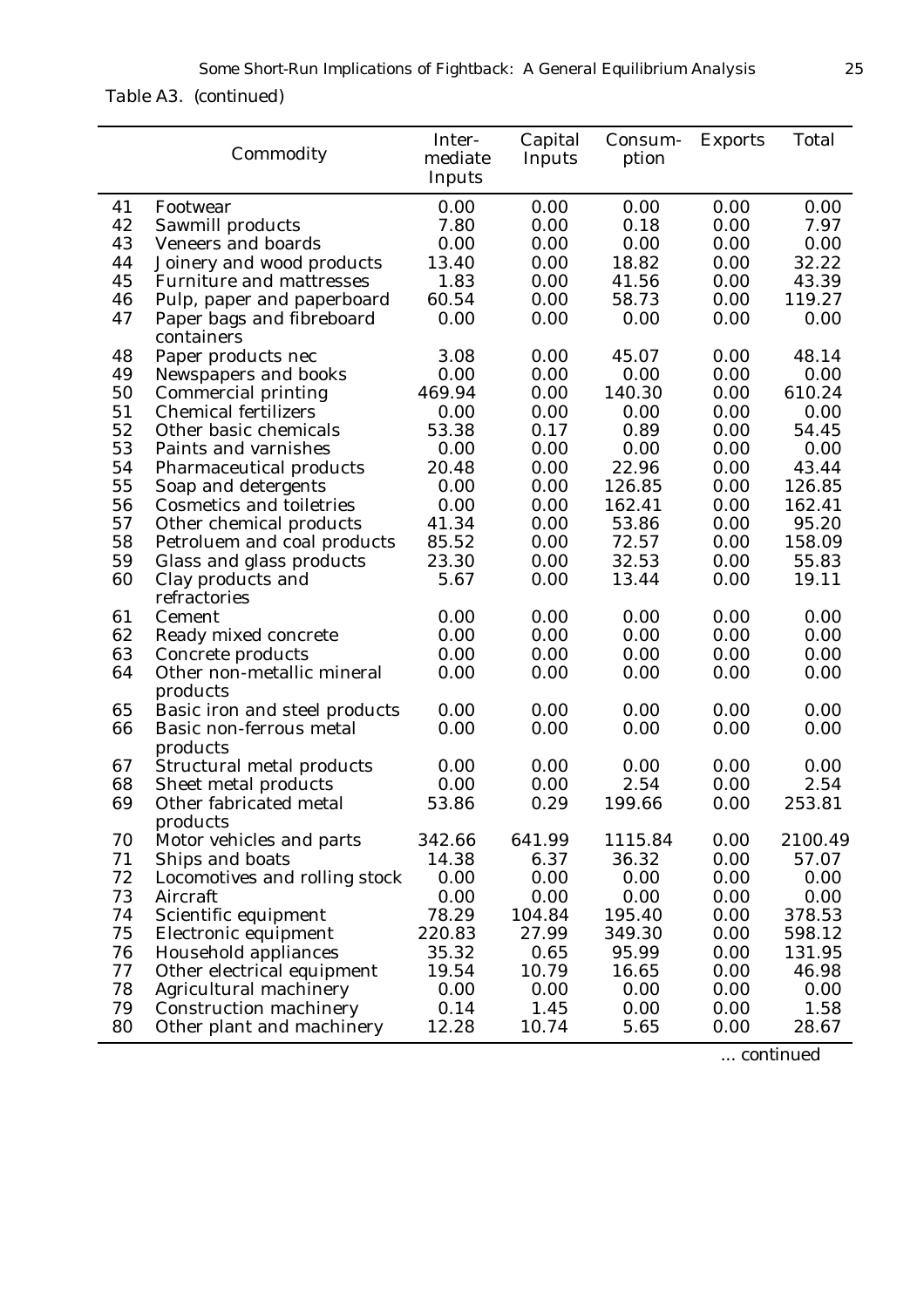# *Table A3. (continued)*

|     | Commodity                                 | Inter-<br>mediate<br>Inputs | Capital<br>Inputs | Consum-<br>ption | <b>Exports</b> | <b>Total</b> |
|-----|-------------------------------------------|-----------------------------|-------------------|------------------|----------------|--------------|
|     | 81 Leather products                       | 0.00                        | 0.00              | 20.61            | 0.00           | 20.61        |
|     | 82 Rubber products                        | 121.32                      | 0.00              | 152.78           | 0.00           | 274.10       |
| 83  | Plastic and related products              | 16.45                       | 0.27              | 54.51            | 0.00           | 71.24        |
| 84  | Signs, writing and marking                | 79.89                       | 0.00              | 19.06            | 0.00           | 98.96        |
|     | equipment                                 |                             |                   |                  |                |              |
| 85  | Manufacturing nec                         | 0.00                        | 0.00              | 277.01           | 0.00           | 277.01       |
| 86  | Electricity                               | 0.00                        | 0.00              | 0.00             | 0.00           | 0.00         |
| 87  | Gas                                       | 0.00                        | 0.00              | 0.00             | 0.00           | 0.00         |
| 88  | Water, sewerage and                       | 0.00                        | 0.00              | 0.00             | 0.00           | 0.00         |
|     | drainage                                  |                             |                   |                  |                |              |
| 89  | <b>Residential building</b>               | 0.00                        | 0.00              | 0.00             | 0.00           | 0.00         |
|     | construction                              |                             |                   |                  |                |              |
| 90  | Other building construction               | 0.00                        | 0.00              | 0.00             | 0.00           | 0.00         |
| 91  | Wholesale trade                           | 0.00                        | 0.00              | 0.00             | 0.00           | 0.00         |
| 92  | Retail trade                              | 0.00                        | 0.00              | 0.00             | 0.00           | 0.00         |
| 93  | <b>Mechanical repairs</b>                 | 0.00                        | 0.00              | 0.00             | 0.00           | 0.00         |
| 94  | Other repairs                             | 0.00                        | 0.00              | 0.00             | 0.00           | 0.00         |
| 95  | Road transport                            | 0.00                        | 0.00              | 0.00             | 0.00           | 0.00         |
| 96  | Rail and other transport                  | 0.00                        | 0.00              | 0.00             | 0.00           | 0.00         |
| 97  | Water transport                           | 0.00                        | 0.00              | 0.00             | 0.00           | 0.00         |
| 98  | Air transport                             | 0.00                        | 0.00              | 0.00             | 0.00           | 0.00         |
| 99  | Services to transport                     | 0.00                        | 0.00              | 0.00             | 0.00           | 0.00         |
| 100 | Communication                             | 0.00                        | 0.00              | 0.00             | 0.00           | 0.00         |
| 101 | <b>Banking</b>                            | 0.00                        | 0.00              | 0.00             | 0.00           | 0.00         |
|     | 102 Non-bank finance                      | 0.00                        | 0.00              | 0.00             | 0.00           | 0.00         |
|     | 103 Investment and services to<br>finance | 0.00                        | 0.00              | 0.00             | 0.00           | 0.00         |
|     | 104 Insurance                             | 0.00                        | 0.00              | 0.00             | 0.00           | 0.00         |
|     | 105 Other business services               | 0.00                        | 0.00              | 0.00             | 0.00           | 0.00         |
| 106 | <b>Ownership of dwellings</b>             | 0.00                        | 0.00              | 0.00             | 0.00           | 0.00         |
|     | 107 Public administration                 | 0.00                        | 0.00              | 0.00             | 0.00           | 0.00         |
|     | 108 Defence                               | 0.00                        | 0.00              | 0.00             | 0.00           | 0.00         |
|     | 109 Health                                | 0.00                        | 0.00              | 0.00             | 0.00           | 0.00         |
|     | 110 Education, museums,                   | 0.00                        | 0.00              | 0.00             | 0.00           | 0.00         |
|     | libraries                                 |                             |                   |                  |                |              |
|     | 111 Welfare and religious                 | 0.00                        | 0.00              | 0.00             | 0.00           | 0.00         |
|     | institutions                              |                             |                   |                  |                |              |
|     | 112 Entertainment and                     | 0.00                        | 0.00              | 0.00             | 0.00           | 0.00         |
|     | recreational services                     |                             |                   |                  |                |              |
|     | 113 Restaurants, hotels, clubs            | 0.00                        | 0.00              | 0.00             | 0.00           | 0.00         |
|     | 114 Personal services                     | 0.00                        | 0.00              | 0.00             | 0.00           | 0.00         |
|     | 115 Non-traditional exports               | 0.00                        | 0.00              | 0.00             | 34.84          | 34.84        |
|     | All commodities                           | 1873.77                     | 805.54            | 3880.18          | 35.06          | 6594.55      |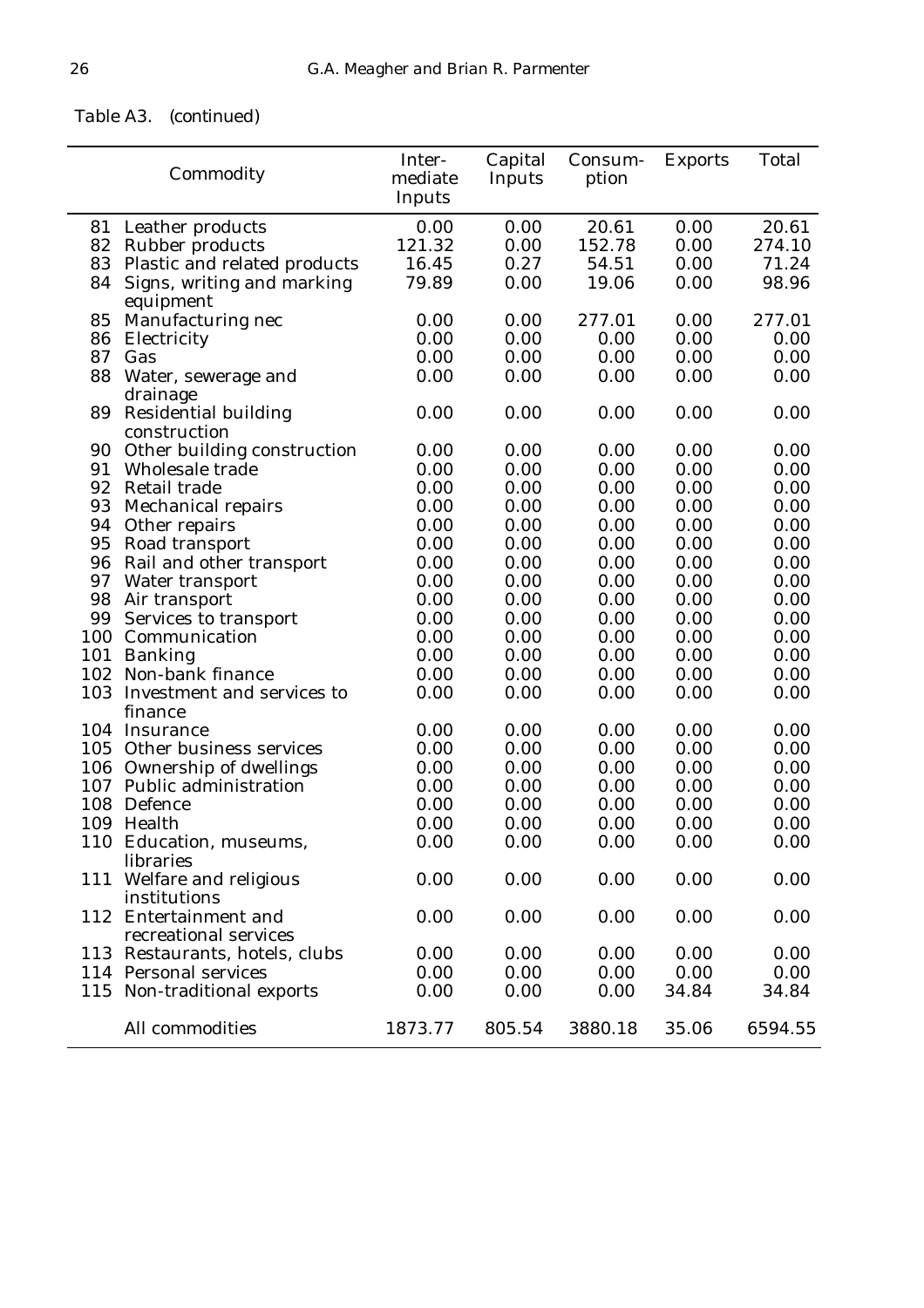| Table A4                                                               |  |
|------------------------------------------------------------------------|--|
| Increases in Goods and Services Tax by Commodity, 1986/87 (\$ million) |  |

|                  | Commodity                           | Inter-<br>mediate<br>Inputs | Capital<br><b>Inputs</b> | Consum-<br>ption | <b>Exports</b> | <b>Total</b> |
|------------------|-------------------------------------|-----------------------------|--------------------------|------------------|----------------|--------------|
| $\mathbf{1}$     | <b>Wool</b>                         | 0.00                        | 0.00                     | 0.00             | 0.00           | 0.00         |
| $\boldsymbol{2}$ | <b>Sheep</b>                        | 0.00                        | 0.00                     | 36.11            | 0.00           | 36.11        |
| 3                | Wheat                               | 0.00                        | 0.00                     | 0.00             | 0.00           | 0.00         |
| $\boldsymbol{4}$ | <b>Barley</b>                       | 0.00                        | 0.00                     | 0.00             | 0.00           | 0.00         |
| $\mathbf 5$      | Other grains                        | 0.00                        | 0.00                     | 4.84             | 0.00           | 4.85         |
| $\boldsymbol{6}$ | Meat cattle                         | 0.00                        | 0.00                     | 91.04            | 0.00           | 91.04        |
| 7                | Milk cattle and pigs                | 0.00                        | 0.00                     | 0.84             | 0.00           | 0.84         |
| 8                | Other farming - export              | 0.10                        | 0.00                     | 110.15           | 0.00           | 110.26       |
|                  | oriented                            |                             |                          |                  |                |              |
| 9                | Other farming - import              | 1.31                        | 0.00                     | 173.60           | 0.00           | 174.90       |
|                  | competing                           |                             |                          |                  |                |              |
| 10               | Poultry                             | 0.00                        | 0.00                     | 71.30            | 0.00           | 71.30        |
| 11               | Services to agriculture             | 0.00                        | 0.00                     | 4.21             | 0.00           | 4.21         |
| 12               | Forestry and logging                | 2.53                        | 0.00                     | 3.68             | 0.00           | 6.21         |
| 13               | <b>Fishing and hunting</b>          | 0.23                        | 0.00                     | 75.57            | 0.00           | 75.81        |
| 14               | <b>Ferrous metal ores</b>           | 0.00                        | 0.00                     | 0.00             | 0.00           | 0.00         |
| 15               | Non-ferrous metal ores              | 0.03                        | 0.00                     | 0.00             | 0.00           | 0.03         |
| 16               | <b>Black coal</b>                   | 0.45                        | 0.00                     | 0.67             | 0.00           | 1.11         |
| 17               | Oil, gas and brown coal             | 4.60                        | 0.00                     | 16.56            | 0.00           | 21.16        |
| 18               | Other minerals                      | 100.57                      | 0.00                     | 0.63             | 0.00           | 101.20       |
| 19               | Services to mining                  | 0.00                        | 0.00                     | 0.00             | 0.00           | 0.00         |
| 20               | <b>Meat products</b>                | 2.69                        | 0.00                     | 673.97           | 0.00           | 676.66       |
| 21               | Milk products                       | 2.19                        | 0.00                     | 453.05           | 0.00           | 455.24       |
| 22               | Fruit and vegetable products        | 0.13                        | 0.00                     | 253.36           | 0.00           | 253.48       |
| 23               | Margarine, oils and fats            | 0.14                        | 0.00                     | 67.33            | 0.00           | 67.47        |
| 24               | Flour and cereal products           | 0.18                        | 0.00                     | 114.52           | 0.00           | 114.70       |
| 25               | Bread, cakes and biscuits           | 4.96                        | 0.00                     | 375.85           | 0.00           | 380.81       |
| 26               |                                     | 0.30                        | 0.00                     | 217.74           | 0.00           | 218.04       |
|                  | Confectionary and cocoa<br>products |                             |                          |                  |                |              |
| 27               | Food products nec                   | 1.13                        | 0.00                     | 518.17           | 0.00           | 519.30       |
| 28               | Soft drinks, cordials and           | 2.84                        | 0.00                     | 223.22           | 0.00           | 226.06       |
|                  |                                     |                             |                          |                  |                |              |
| 29               | syrups<br>Beer and malt             | 0.84                        | 0.00                     | 711.78           | 0.00           | 712.62       |
| 30               | Other alcoholic drinks              | 4.92                        | 0.00                     | 421.61           | 0.00           | 426.53       |
| 31               | <b>Tobacco products</b>             | 0.52                        | 0.00                     | 365.10           | 0.00           | 365.62       |
| 32               | Cotton ginning, wool                | 0.00                        | 0.00                     | 0.00             | 0.00           | 0.00         |
|                  |                                     |                             |                          |                  |                |              |
| 33               | scouring, top making                | 0.06                        | 0.00                     | 24.86            |                | 24.92        |
|                  | Man-made fibres, yarns and          |                             |                          |                  | 0.00           |              |
|                  | broadwoven fabrics                  |                             |                          |                  |                |              |
| 34               | Cotton yarns and                    | 0.17                        | 0.00                     | 108.13           | 0.00           | 108.30       |
|                  | broadwoven fabrics                  |                             |                          |                  |                |              |
| 35               | Worsted and woolen yarns            | 0.01                        | 0.00                     | 21.80            | 0.00           | 21.81        |
|                  | and broadwoven fabrics              |                             |                          |                  |                |              |
| 36               | <b>Textile finishing</b>            | 0.03                        | 0.00                     | 2.07             | 0.00           | 2.10         |
| 37               | Textile floor coverings and         | 6.89                        | 0.00                     | 102.21           | 0.00           | 109.10       |
|                  | felt                                |                             |                          |                  |                |              |
| 38               | Other textile products              | 3.28                        | 0.00                     | 42.24            | 0.00           | 45.52        |
| 39               | <b>Knitting mills</b>               | 0.48                        | 0.00                     | 279.33           | 0.00           | 279.81       |
| 40               | Clothing                            | 1.88                        | 0.00                     | 855.05           | 0.00           | 856.94       |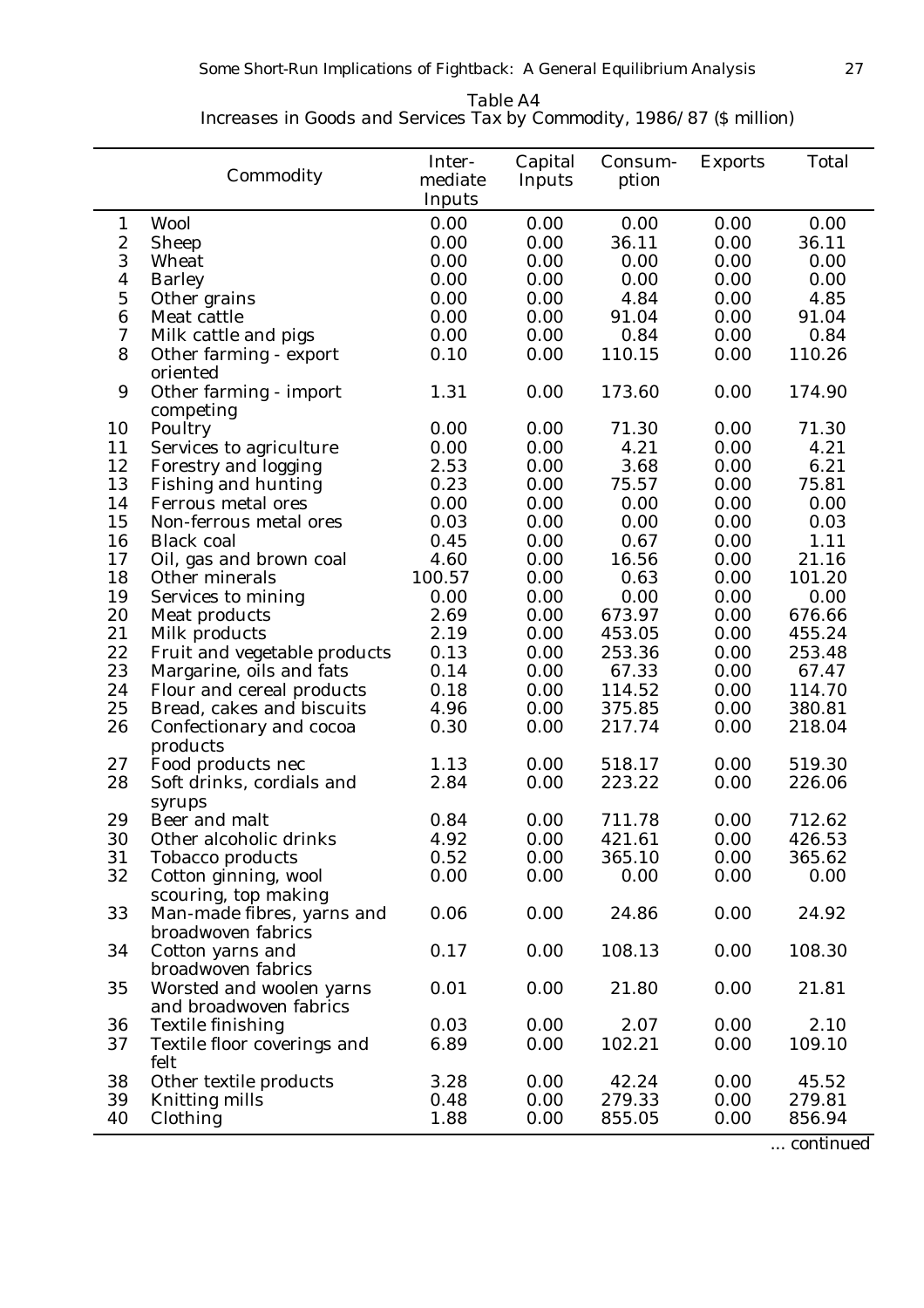# *Table A4. (continued)*

|    | Commodity                               | Inter-<br>mediate<br>Inputs | Capital<br>Inputs | Consum-<br>ption | <b>Exports</b> | <b>Total</b> |
|----|-----------------------------------------|-----------------------------|-------------------|------------------|----------------|--------------|
| 41 | Footwear                                | 1.31                        | 0.00              | 289.68           | 0.00           | 290.99       |
| 42 | Sawmill products                        | 155.21                      | 0.00              | 7.93             | 0.00           | 163.14       |
| 43 | <b>Veneers and boards</b>               | 22.66                       | 0.00              | 10.40            | 0.00           | 33.06        |
| 44 | Joinery and wood products               | 203.80                      | 0.00              | 45.09            | 0.00           | 248.89       |
| 45 | <b>Furniture and mattresses</b>         | 0.58                        | 0.00              | 358.94           | 0.00           | 359.52       |
| 46 | Pulp, paper and paperboard              | 11.02                       | 0.00              | 7.02             | 0.00           | 18.04        |
| 47 | Paper bags and fibreboard<br>containers | 0.25                        | 0.00              | 0.23             | 0.00           | 0.49         |
| 48 | Paper products nec                      | 7.97                        | 0.00              | 55.99            | 0.00           | 63.95        |
| 49 | Newspapers and books                    | 24.09                       | 0.00              | 347.58           | 0.00           | 371.67       |
| 50 | <b>Commercial printing</b>              | 66.12                       | 0.00              | 67.00            | 0.00           | 133.12       |
| 51 | <b>Chemical fertilizers</b>             | 0.93                        | 0.00              | 10.16            | 0.00           | 11.09        |
| 52 | Other basic chemicals                   | 24.33                       | 0.00              | 1.31             | 0.00           | 25.64        |
| 53 | Paints and varnishes                    | 69.22                       | 0.00              | 5.71             | 0.00           | 74.93        |
| 54 | <b>Pharmaceutical products</b>          | 0.20                        | 0.00              | 260.59           | 0.00           | 260.79       |
| 55 | Soap and detergents                     | 1.17                        | 0.00              | 161.57           | 0.00           | 162.74       |
| 56 | <b>Cosmetics and toiletries</b>         | 0.00                        | 0.00              | 161.40           | 0.00           | 161.40       |
| 57 | Other chemical products                 | 9.72                        | 0.00              | 23.82            | 0.00           | 33.54        |
| 58 | Petroluem and coal products             | 83.21                       | 0.00              | 710.85           | 0.00           | 794.06       |
| 59 | Glass and glass products                | 20.75                       | 0.00              | 26.14            | 0.00           | 46.89        |
| 60 | Clay products and<br>refractories       | 156.93                      | 0.00              | 44.92            | 0.00           | 201.86       |
| 61 | Cement                                  | 31.52                       | 0.00              | 0.54             | 0.00           | 32.06        |
| 62 | Ready mixed concrete                    | 180.47                      | 0.00              | 0.00             | 0.00           | 180.47       |
| 63 | Concrete products                       | 163.44                      | 0.00              | 0.59             | 0.00           | 164.03       |
| 64 | Other non-metallic mineral<br>products  | 87.60                       | 0.00              | 5.18             | 0.00           | 92.78        |
| 65 | Basic iron and steel products           | 175.04                      | 0.00              | 1.64             | 0.00           | 176.68       |
| 66 | Basic non-ferrous metal<br>products     | 58.87                       | 0.00              | 6.84             | 0.00           | 65.71        |
| 67 | <b>Structural metal products</b>        | 289.32                      | 0.00              | 25.87            | 0.00           | 315.20       |
| 68 | Sheet metal products                    | 103.82                      | 0.00              | 25.61            | 0.00           | 129.44       |
| 69 | Other fabricated metal<br>products      | 167.44                      | 0.00              | 74.92            | 0.00           | 242.36       |
| 70 | Motor vehicles and parts                | 3.16                        | 0.00              | 538.72           | 0.00           | 541.89       |
| 71 | Ships and boats                         | 0.03                        | 0.00              | 31.62            | 0.00           | 31.64        |
| 72 | Locomotives and rolling stock           | 0.10                        | 0.00              | 0.00             | 0.00           | 0.10         |
| 73 | Aircraft                                | 0.12                        | 0.00              | 3.75             | 0.00           | 3.88         |
| 74 | Scientific equipment                    | 2.09                        | 0.00              | 145.05           | 0.00           | 147.14       |
| 75 | Electronic equipment                    | 163.39                      | 0.00              | 331.03           | 0.00           | 494.42       |
| 76 | <b>Household appliances</b>             | 72.56                       | 0.00              | 269.10           | 0.00           | 341.67       |
| 77 | Other electrical equipment              | 189.16                      | 0.00              | 76.07            | 0.00           | 265.23       |
| 78 | Agricultural machinery                  | 0.49                        | 0.00              | 0.15             | 0.00           | 0.64         |
| 79 | <b>Construction machinery</b>           | 1.86                        | 0.00              | 0.37             | 0.00           | 2.22         |
| 80 | Other plant and machinery               | 108.61                      | 0.00              | 35.21            | 0.00           | 143.82       |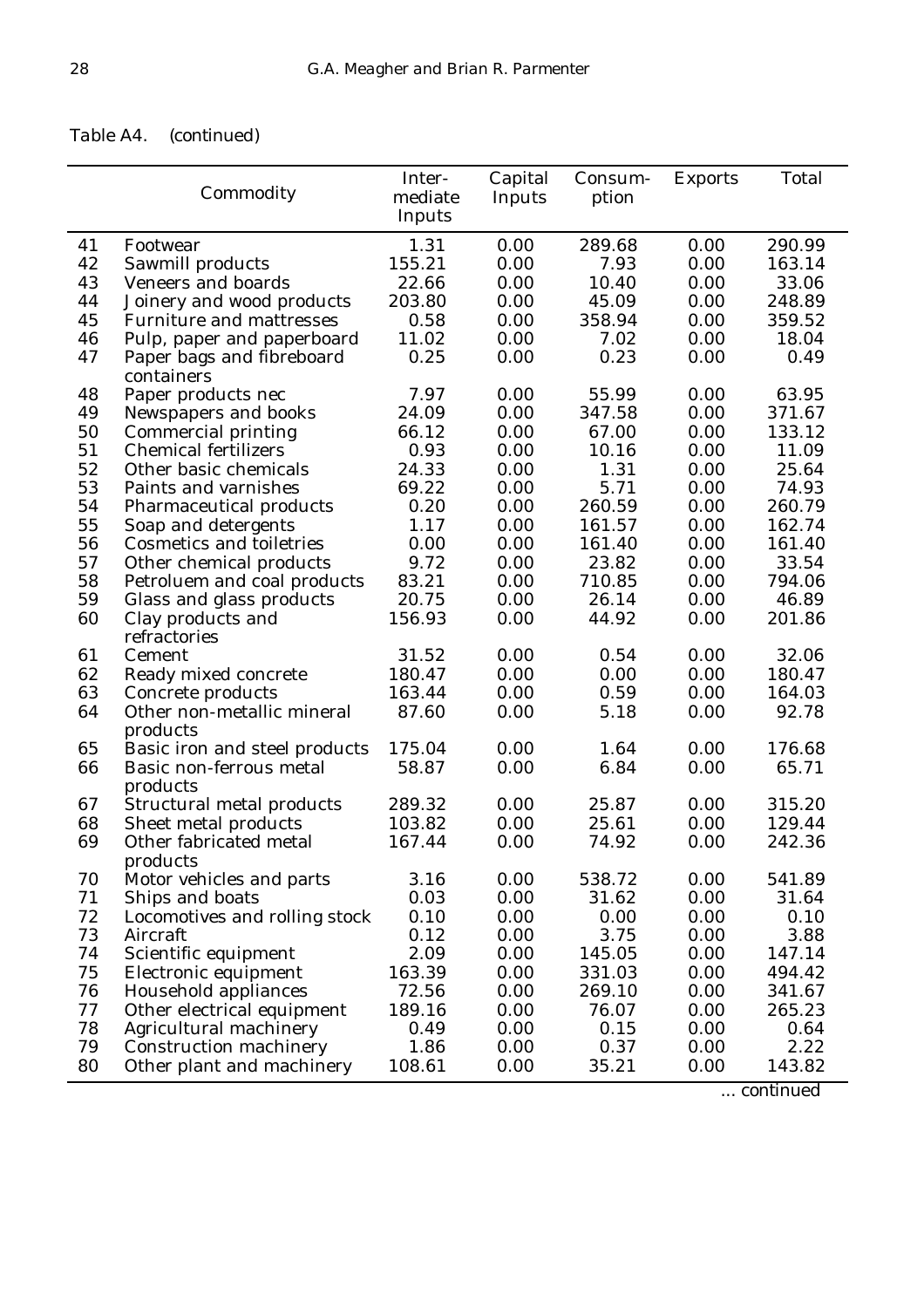*Table A4. (continued)*

|     | Commodity                                         | Inter-<br>mediate<br>Inputs | Capital<br>Inputs | Consum- Exports<br>ption |      | <b>Total</b> |
|-----|---------------------------------------------------|-----------------------------|-------------------|--------------------------|------|--------------|
| 81  | Leather products                                  | 0.00                        | 0.00              | 73.14                    | 0.00 | 73.14        |
| 82  | <b>Rubber products</b>                            | 16.26                       | 0.00              | 59.67                    | 0.00 | 75.92        |
| 83  | Plastic and related products                      | 122.11                      | 0.00              | 115.88                   | 0.00 | 237.99       |
| 84  | Signs, writing and marking<br>equipment           | 9.15                        | 0.00              | 22.85                    | 0.00 | 31.99        |
| 85  | Manufacturing nec                                 | 1.58                        | 0.00              | 240.13                   | 0.00 | 241.72       |
| 86  | Electricity                                       | 41.26                       | 0.00              | 415.10                   | 0.00 | 456.37       |
| 87  | Gas                                               | 2.58                        | 0.00              | 81.36                    | 0.00 | 83.94        |
| 88  | Water, sewerage and<br>drainage                   | 186.27                      | 0.00              | 22.35                    | 0.00 | 208.62       |
| 89  | <b>Residential building</b><br>construction       | 245.16                      | 0.00              | 0.00                     | 0.00 | 245.16       |
| 90  | Other building construction                       | 1.67                        | 0.00              | 0.00                     | 0.00 | 1.67         |
| 91  | Wholesale trade                                   | 12.09                       | 0.00              | 2.87                     | 0.00 | 14.97        |
| 92  | <b>Retail trade</b>                               | 10.88                       | 0.00              | 90.50                    | 0.00 | 101.38       |
| 93  | <b>Mechanical repairs</b>                         | 20.47                       | 0.00              | 382.60                   | 0.00 | 403.06       |
| 94  | Other repairs                                     | 31.03                       | 0.00              | 66.40                    | 0.00 | 97.43        |
| 95  | Road transport                                    | 23.83                       | 0.00              | 190.61                   | 0.00 | 214.44       |
| 96  | Rail and other transport                          | 0.52                        | 0.00              | 77.44                    | 0.00 | 77.96        |
| 97  | Water transport                                   | 0.22                        | 0.00              | 21.62                    | 0.00 | 21.84        |
| 98  | Air transport                                     | 24.50                       | 0.00              | 386.34                   | 0.00 | 410.84       |
| 99  | Services to transport                             | 15.19                       | 0.00              | 39.43                    | 0.00 | 54.62        |
| 100 | Communication                                     | 76.11                       | 0.00              | 382.70                   | 0.00 | 458.80       |
| 101 | <b>Banking</b>                                    | 385.21                      | 0.00              | 0.00                     | 0.00 | 385.21       |
| 102 | Non-bank finance                                  | 235.43                      | 0.00              | 0.00                     | 0.00 | 235.43       |
| 103 | Investment and services to<br>finance             | 74.90                       | 0.00              | 0.00                     | 0.00 | 74.90        |
| 104 | Insurance                                         | 157.23                      | 0.00              | 0.00                     | 0.00 | 157.23       |
| 105 | Other business services                           | 389.54                      | 0.00              | 150.94                   | 0.00 | 540.47       |
| 106 | Ownership of dwellings                            | 0.00                        | 0.00              | 0.00                     | 0.00 | 0.00         |
| 107 | Public administration                             | 35.37                       | 0.00              | 0.00                     | 0.00 | 35.37        |
| 108 | Defence                                           | 0.00                        | 0.00              | 0.00                     | 0.00 | 0.00         |
| 109 | Health                                            | 1.69                        | 0.00              | 0.00                     | 0.00 | 1.69         |
| 110 | Education, museums,<br>libraries                  | 1.95                        | 0.00              | 0.00                     | 0.00 | 1.95         |
| 111 | Welfare and religious<br>institutions             | 27.25                       | 0.00              | 0.00                     | 0.00 | 27.25        |
| 112 | <b>Entertainment and</b><br>recreational services | 29.58                       | 0.00              | 739.03                   | 0.00 | 768.62       |
| 113 | Restaurants, hotels, clubs                        | 16.10                       | 0.00              | 765.74                   | 0.00 | 781.84       |
| 114 | <b>Personal services</b>                          | 2.76                        | 0.00              | 276.05                   | 0.00 | 278.82       |
| 115 | Non-traditional exports                           | 14.04                       | 0.00              | 92.70                    | 0.00 | 106.74       |
|     | All commodities                                   | 5013.94                     | 0.00              | 15284.68                 | 0.00 | 20298.62     |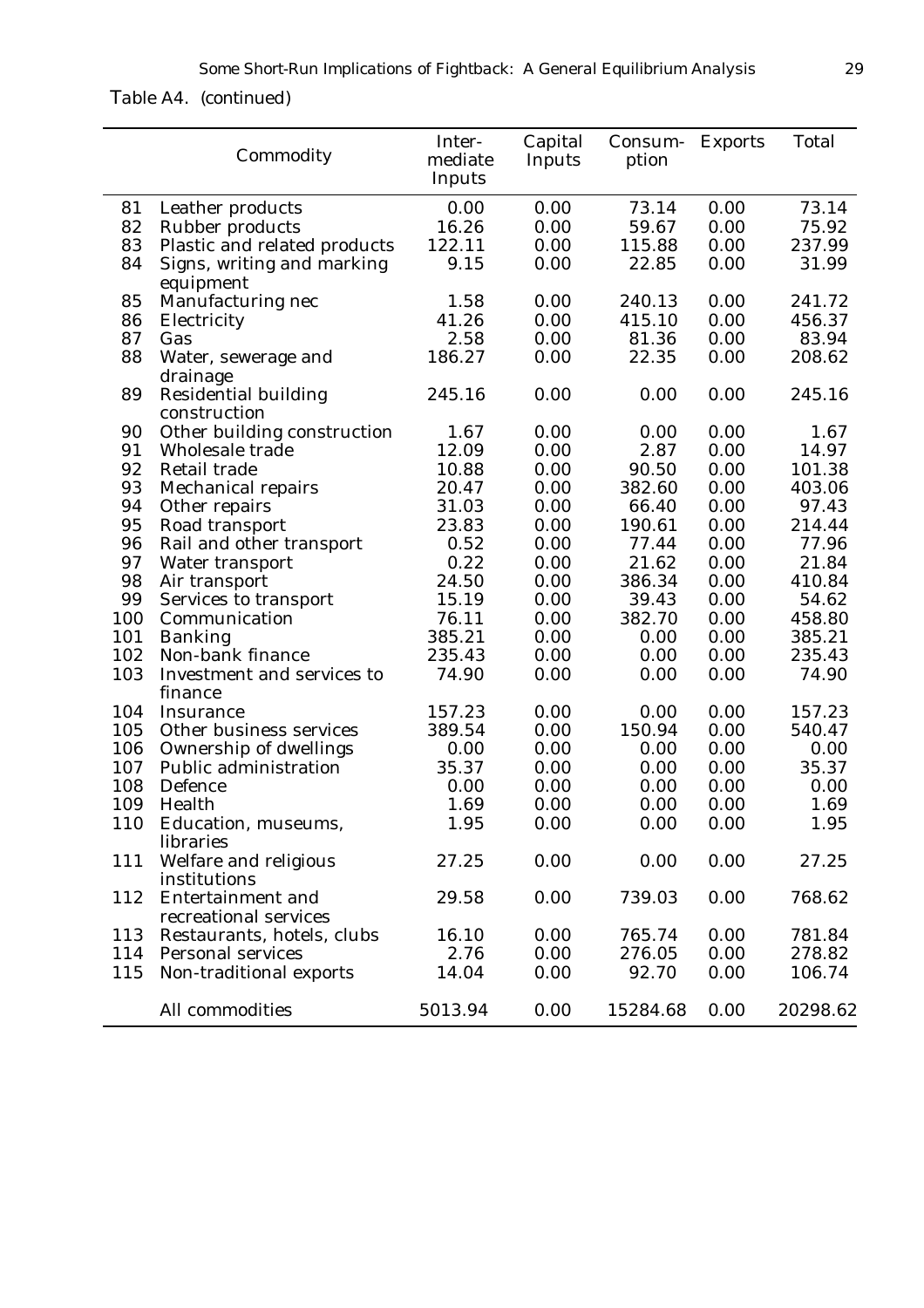|                  | Industry                            | <b>WST</b> | Petrol | Payroll | <b>GST</b> |
|------------------|-------------------------------------|------------|--------|---------|------------|
|                  |                                     |            | Tax    | Tax     |            |
| $\mathbf{1}$     | Pastoral zone                       | 1.10       | 12.54  | 0.63    | 0.00       |
| $\boldsymbol{2}$ | Wheat-sheep zone                    | 8.51       | 120.88 | 5.43    | 0.00       |
| 3                | High rainfall zone                  | 4.13       | 39.88  | 2.00    | 0.00       |
| $\boldsymbol{4}$ | Northern beef                       | 1.78       | 13.97  | 0.00    | 0.00       |
| $\overline{5}$   | Milk cattle and pigs                | 15.18      | 18.27  | 1.80    | 0.00       |
| $\boldsymbol{6}$ | Other farming - export<br>oriented  | 1.38       | 25.17  | 4.42    | 0.00       |
| 7                | Other farming - import<br>competing | 1.45       | 26.55  | 4.65    | 0.00       |
| 8                | Poultry                             | 34.60      | 0.28   | 7.34    | 0.00       |
| 9                | Services to agriculture             | 1.31       | 11.54  | 5.67    | 0.00       |
| 10               | Forestry and logging                | 6.28       | 46.75  | 9.15    | 0.00       |
| 11               | Fishing and hunting                 | 17.32      | 50.40  | 1.35    | 0.00       |
| 12               | Ferrous metal ores                  | 7.78       | 8.60   | 18.95   | 0.00       |
| 13               | Non-ferrous metal ores              | 9.74       | 30.96  | 41.27   | 0.00       |
| 14               | <b>Black coal</b>                   | 18.06      | 24.57  | 74.03   | 0.00       |
| 15               | Oil, gas and brown coal             | 4.75       | 1.78   | 21.81   | 0.00       |
| 16               | Other minerals                      | 4.53       | 19.45  | 12.09   | 0.00       |
| 17               | Services to mining                  | 1.96       | 11.58  | 13.60   | 0.00       |
| 18               | <b>Meat products</b>                | 3.44       | 5.37   | 48.92   | 0.00       |
| 19               | Milk products                       | 3.59       | 6.04   | 13.78   | 0.00       |
| 20               | Fruit and vegetable products        | 7.79       | 3.24   | 8.12    | 0.00       |
| 21               | Margarine, oils and fats            | 2.16       | 0.94   | 2.38    | 0.00       |
| 22               | Flour and cereal products           | 1.39       | 1.37   | 8.44    | 0.00       |
| 23               | Bread, cakes and biscuits           | 2.95       | 8.74   | 22.49   | 0.00       |
| 24               | Confectionary and cocoa             | 4.57       | 1.51   | 6.54    | 0.00       |
|                  | products                            |            |        |         |            |
| 25               | Food products nec                   | 5.82       | 13.11  | 22.52   | 0.00       |
| 26               | Soft drinks, cordials and           | 10.59      | 9.73   | 6.55    | 0.00       |
|                  | syrups                              |            |        |         |            |
| 27               | Beer and malt                       | 5.22       | 1.94   | 12.03   | 0.00       |
| 28               | Other alcoholic drinks              | 3.76       | 1.88   | 2.72    | 0.00       |
| 29               | <b>Tobacco products</b>             | 0.86       | 0.39   | 5.47    | 0.00       |
| 30               | Cotton ginning, wool                | 0.03       | 0.40   | 3.35    | 0.00       |
|                  | scouring, top making                |            |        |         |            |
| 31               | Man-made fibres, yarns and          | 0.90       | 0.25   | 7.03    | 0.00       |
|                  | broadwoven fabrics                  |            |        |         |            |
| 32               | Cotton yarns and                    | 0.46       | 0.14   | 5.57    | 0.00       |
|                  | broadwoven fabrics                  |            |        |         |            |
| 33               | Worsted and woolen yarns            | 0.04       | 0.13   | 3.45    | 0.00       |
|                  | and broadwoven fabrics              |            |        |         |            |
| 34               | <b>Textile finishing</b>            | 2.35       | 0.18   | 3.22    | 0.00       |
| 35               | Textile floor coverings and         | 2.34       | 0.50   | 5.37    | 0.00       |
|                  | felt                                |            |        |         |            |
| 36               | Other textile products              | 0.95       | 1.14   | 5.22    | 0.00       |
| 37               | <b>Knitting mills</b>               | 1.22       | 0.56   | 12.58   | 0.00       |
| 38               | Clothing                            | 1.80       | 2.76   | 28.30   | 0.00       |
| 39               | Footwear                            | 0.45       | 0.33   | 9.91    | 0.00       |
| 40               | Sawmill products                    | 1.79       | 12.34  | 12.92   | 0.00       |

*Table A5 Changes in Input Taxes by Industry, 1986/87, \$million*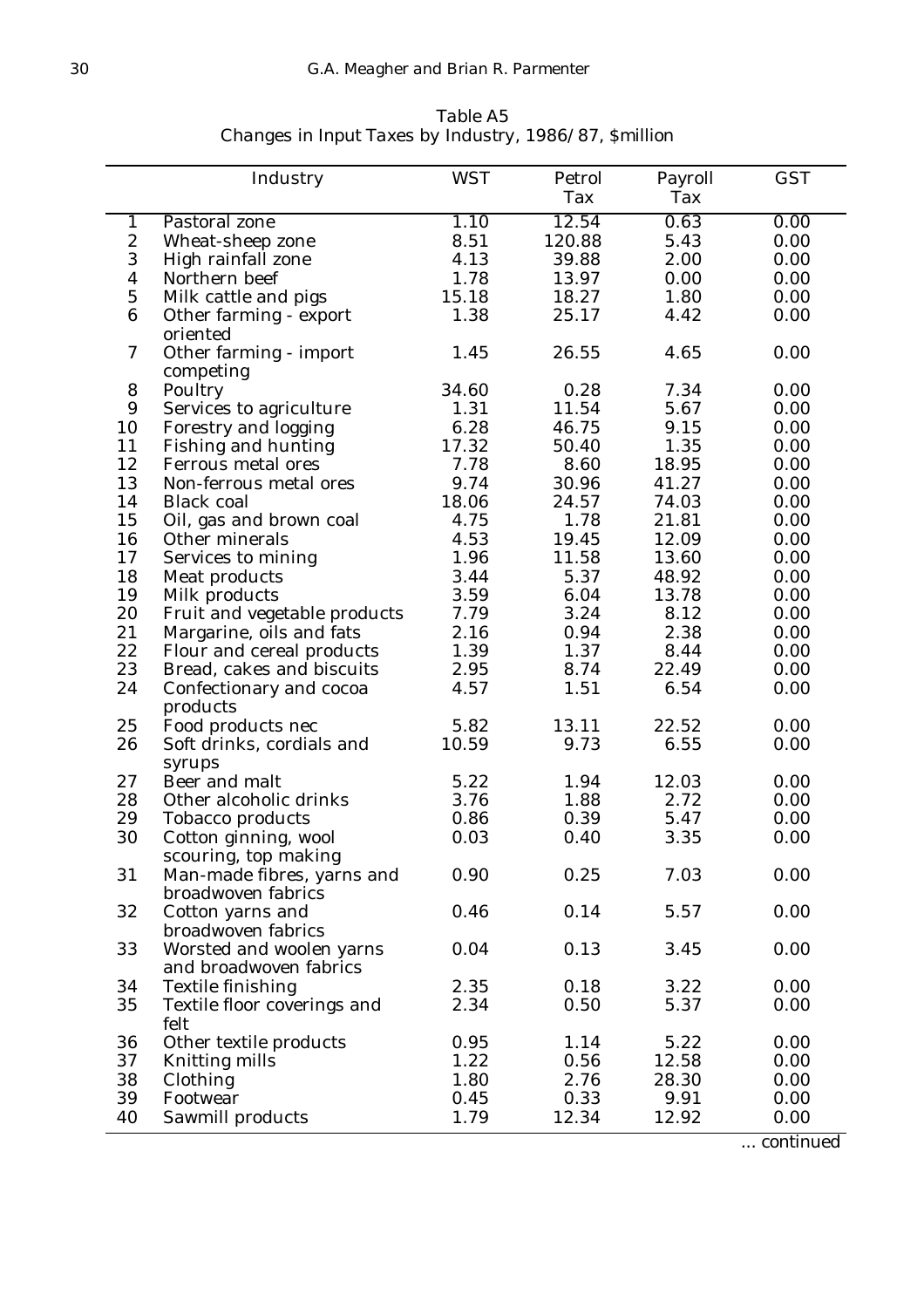| Table A5. | (continued) |
|-----------|-------------|
|-----------|-------------|

|    | Industry                        | <b>WST</b> | Petrol | Payroll | <b>GST</b> |
|----|---------------------------------|------------|--------|---------|------------|
|    |                                 |            | Tax    | Tax     |            |
| 41 | <b>Veneers and boards</b>       | 0.60       | 2.08   | 3.85    | 0.00       |
| 42 | Joinery and wood products       | 4.72       | 7.02   | 12.11   | 0.00       |
| 43 | <b>Furniture and mattresses</b> | 8.49       | 5.24   | 18.68   | 0.00       |
| 44 | Pulp, paper and paperboard      | 1.70       | 2.13   | 6.62    | 0.00       |
| 45 | Paper bags and fibreboard       | 29.32      | 3.58   | 10.85   | 0.00       |
|    | containers                      |            |        |         |            |
| 46 | Paper products nec              | 2.79       | 1.94   | 5.10    | 0.00       |
| 47 | Newspapers and books            | 46.19      | 15.89  | 38.87   | 0.00       |
| 48 | <b>Commercial printing</b>      | 25.69      | 13.84  | 39.73   | 0.00       |
| 49 | <b>Chemical fertilizers</b>     | 4.68       | 0.48   | 3.12    | 0.00       |
| 50 | Other basic chemicals           | 7.80       | 67.71  | 23.62   | 0.00       |
| 51 | Paints and varnishes            | 18.42      | 13.50  | 7.54    | 0.00       |
| 52 | <b>Pharmaceutical products</b>  | 5.35       | 2.97   | 15.07   | 0.00       |
| 53 | Soap and detergents             | 3.12       | 5.02   | 7.96    | 0.00       |
| 54 | <b>Cosmetics and toiletries</b> | 3.60       | 2.80   | 5.13    | 0.00       |
| 55 | Other chemical products         | 7.27       | 10.94  | 5.05    | 0.00       |
| 56 | Petroluem and coal products     | 13.67      | 0.00   | 9.63    | 0.00       |
| 57 | Glass and glass products        | 3.36       | 2.19   | 8.06    | 0.00       |
| 58 | Clay products and               | 3.68       | 2.50   | 11.76   | 0.00       |
|    | refractories                    |            |        |         |            |
| 59 | Cement                          | 0.74       | 2.48   | 5.56    | 0.00       |
| 60 | Ready mixed concrete            | 1.75       | 7.59   | 3.49    | 0.00       |
| 61 | Concrete products               | 1.94       | 4.95   | 11.60   | 0.00       |
| 62 | Other non-metallic mineral      | 0.37       | 0.84   | 5.49    | 0.00       |
|    | products                        |            |        |         |            |
| 63 | Basic iron and steel products   | 4.15       | 7.34   | 59.17   | 0.00       |
| 64 | Basic non-ferrous metal         | 2.28       | 27.92  | 40.57   | 0.00       |
|    | products                        |            |        |         |            |
| 65 | Structural metal products       | 2.80       | 8.78   | 25.13   | 0.00       |
| 66 | Sheet metal products            | 3.61       | 7.44   | 20.69   | 0.00       |
| 67 | Other fabricated metal          | 6.44       | 7.92   | 29.86   | 0.00       |
|    | products                        |            |        |         |            |
| 68 | Motor vehicles and parts        | 47.98      | 4.88   | 72.26   | 0.00       |
| 69 | Ships and boats                 | 2.91       | 1.43   | 7.91    | 0.00       |
| 70 | Locomotives and rolling         | 0.81       | 0.77   | 4.26    | 0.00       |
|    | stock                           |            |        |         |            |
| 71 | Aircraft                        | 2.42       | 0.26   | 5.64    | 0.00       |
| 72 | Scientific equipment            | 3.46       | 1.02   | 9.13    | 0.00       |
| 73 | Electronic equipment            | 8.56       | 1.82   | 18.12   | 0.00       |
| 74 | <b>Household appliances</b>     | 10.26      | 1.01   | 15.45   | 0.00       |
| 75 | Other electrical equipment      | 17.83      | 4.54   | 26.40   | 0.00       |
| 76 | Agricultural machinery          | 2.44       | 0.71   | 3.70    | 0.00       |
| 77 | <b>Construction machinery</b>   | 3.40       | 1.41   | 4.96    | 0.00       |
| 78 | Other plant and machinery       | 25.16      | 8.42   | 41.46   | 0.00       |
| 79 | Leather products                | 0.11       | 0.69   | 3.27    | 0.00       |
| 80 | <b>Rubber products</b>          | 3.67       | 5.13   | 8.04    | 0.00       |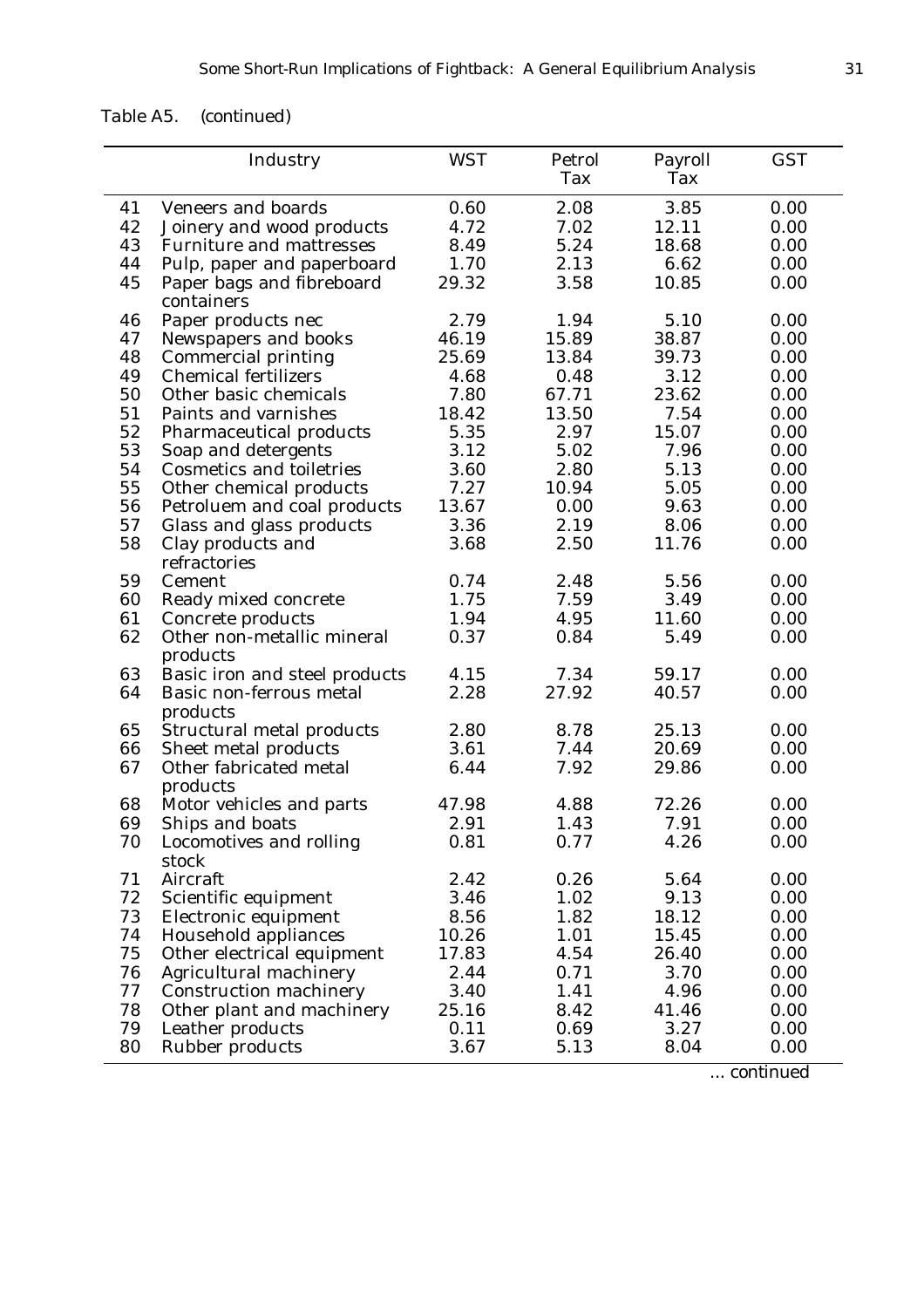*Table A5. (continued)*

|     | Industry                                          | <b>WST</b> | Petrol<br>Tax | Payroll<br>Tax | <b>GST</b> |
|-----|---------------------------------------------------|------------|---------------|----------------|------------|
| 81  | Plastic and related products                      | 13.93      | 8.67          | 30.89          | 0.00       |
| 82  | Signs, writing and marking<br>equipment           | 2.30       | 1.34          | 3.49           | 0.00       |
| 83  | Manufacturing nec                                 | 0.74       | 1.12          | 5.86           | 0.00       |
| 84  | Electricity                                       | 8.77       | 62.78         | 128.70         | 0.00       |
| 85  | Gas                                               | 2.04       | 5.93          | 17.91          | 0.00       |
| 86  | Water, sewerage and<br>drainage                   | 1.92       | 3.83          | 77.73          | 0.00       |
| 87  | <b>Residential building</b><br>construction       | 39.78      | 23.37         | 38.32          | 1160.64    |
| 88  | Other building construction                       | 80.20      | 80.21         | 158.65         | 1952.13    |
| 89  | Wholesale trade                                   | 159.96     | 266.15        | 359.34         | 0.00       |
| 90  | <b>Retail trade</b>                               | 195.75     | 164.34        | 333.07         | 0.00       |
| 91  | <b>Mechanical repairs</b>                         | 226.23     | 0.66          | 75.54          | 0.00       |
| 92  | Other repairs                                     | 10.06      | 10.06         | 28.78          | 0.00       |
| 93  | Road transport                                    | 70.54      | 273.96        | 92.32          | 0.00       |
| 94  | Rail and other transport                          | 8.36       | 121.88        | 57.38          | 0.00       |
| 95  | Water transport                                   | 6.15       | 22.76         | 11.33          | 0.00       |
| 96  | Air transport                                     | 6.90       | 159.65        | 31.02          | 0.00       |
| 98  | Services to transport                             | 1.28       | 10.51         | 67.16          | 0.00       |
| 98  | Communication                                     | 58.92      | 63.28         | 79.69          | 0.00       |
| 99  | <b>Banking</b>                                    | 46.38      | 1.86          | 249.57         | 459.84     |
| 100 | Non-bank finance                                  | 10.95      | 2.60          | 103.92         | 235.54     |
| 101 | Investment and services to<br>finance             | 3.99       | 3.57          | 54.91          | 39.88      |
| 102 | Insurance                                         | 9.95       | 4.11          | 123.19         | 180.63     |
| 103 | Other business services                           | 101.71     | 97.20         | 514.14         | 0.00       |
| 104 | Ownership of dwellings                            | 2.65       | 11.22         | 0.00           | 985.29     |
| 105 | <b>Public administration</b>                      | 0.00       | 0.00          | 0.00           | 0.00       |
| 106 | Defence                                           | 8.66       | 0.00          | 0.00           | 0.00       |
| 107 | Health                                            | 31.33      | 41.38         | 50.20          | 0.00       |
| 108 | Education, museums,<br>libraries                  | 54.34      | 0.65          | 52.02          | 0.00       |
| 109 | Welfare and religious<br>institutions             | 55.97      | 187.87        | 25.54          | 0.00       |
| 110 | <b>Entertainment</b> and<br>recreational services | 86.47      | 44.49         | 44.89          | 0.00       |
| 111 | Restaurants, hotels, clubs                        | 16.60      | 5.16          | 87.91          | 0.00       |
|     | 112 Personal services                             | 3.09       | 20.70         | 29.53          | 0.00       |
| 113 | Non-traditional exports                           | 0.00       | 0.00          | 0.00           | 0.00       |
|     | All industries                                    | 1873.77    | 2504.68       | 4068.98        | 5013.94    |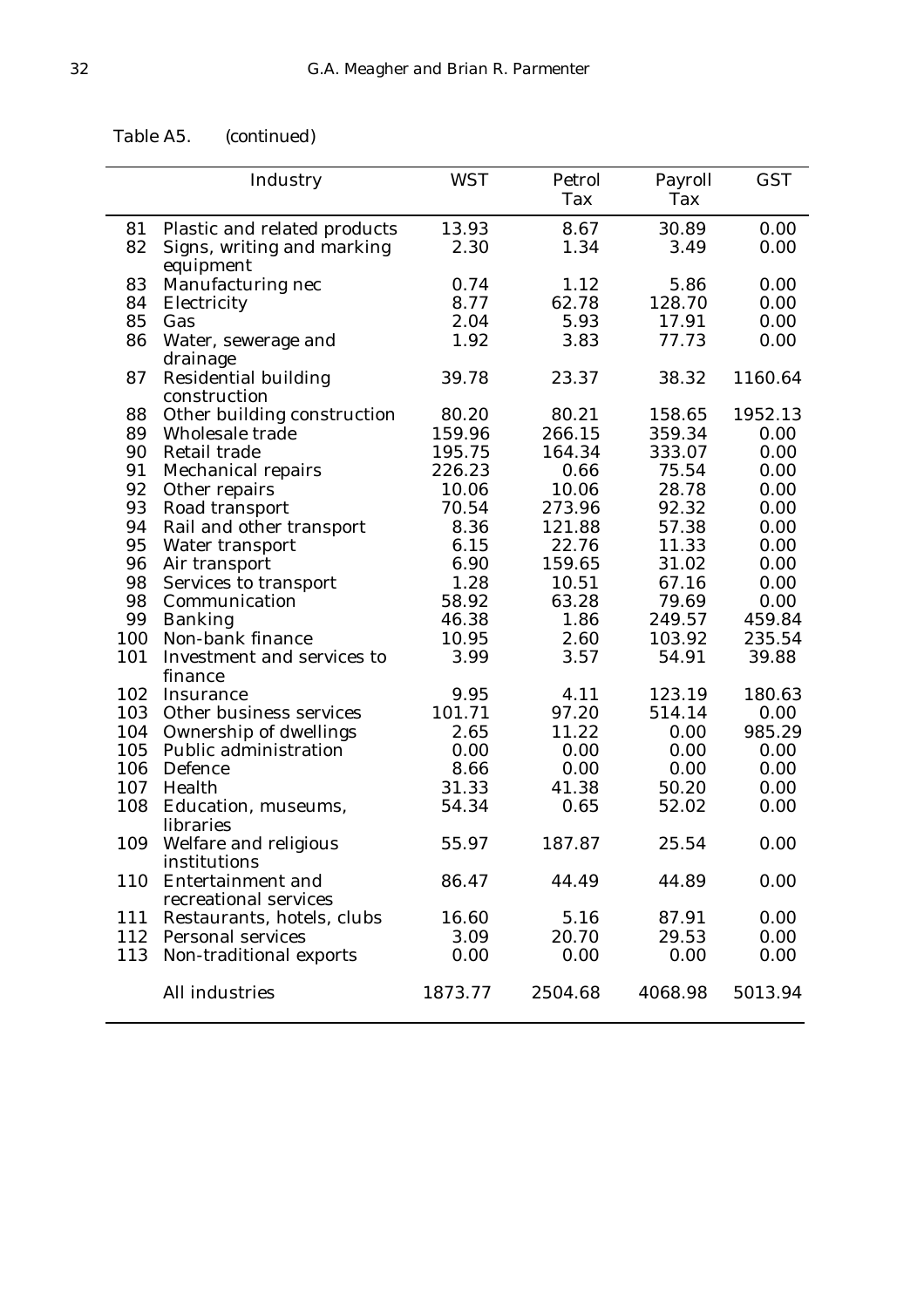| Table A6                                                |  |
|---------------------------------------------------------|--|
| Reductions in Government Expenditure, 1990/91, Smillion |  |

|                | Commodity/Expenditure<br>Category                  | <b>Goods and Services</b> |                    |                          | Other | <b>Total</b> |
|----------------|----------------------------------------------------|---------------------------|--------------------|--------------------------|-------|--------------|
|                |                                                    | Federal<br>Current        | Federal<br>Capital | <b>States</b><br>Current |       |              |
| $\mathbf{1}$   | Wool                                               | 0.00                      | 0.00               | 0.00                     | 0.00  | 0.00         |
| 2              | <b>Sheep</b>                                       | 0.00                      | 0.00               | 0.00                     | 0.00  | 0.00         |
| 3              | Wheat                                              | 0.00                      | 0.00               | 0.00                     | 0.00  | 0.00         |
| 4              | <b>Barley</b>                                      | 0.00                      | 0.00               | 0.00                     | 0.00  | 0.00         |
| $\overline{5}$ | Other grains                                       | 0.00                      | 0.00               | 0.00                     | 0.00  | 0.00         |
| 6              | Meat cattle                                        | 0.00                      | 0.00               | 0.00                     | 0.00  | 0.00         |
| 7              | Milk cattle and pigs                               | 0.00                      | 0.00               | 0.00                     | 0.00  | 0.00         |
| 8              | Other farming-export oriented                      | 0.00                      | 0.00               | 0.00                     | 0.00  | 0.00         |
| 9              | Other farming-import<br>competing                  | 0.00                      | 0.00               | 0.00                     | 0.00  | 0.00         |
| 10             | Poultry                                            | 0.00                      | 0.00               | 0.00                     | 0.00  | 0.00         |
| 11             | Services to agriculture                            | 20.00                     | 0.00               | 3.26                     | 0.00  | 23.26        |
| 12             | <b>Forestry and logging</b>                        | 0.00                      | 0.00               | 2.57                     | 0.00  | 2.57         |
| 13             | <b>Fishing and hunting</b>                         | 0.00                      | 0.00               | 0.26                     | 0.00  | 0.26         |
| 14             | <b>Ferrous metal ores</b>                          | 0.00                      | 0.00               | 0.00                     | 0.00  | 0.00         |
| 15             | Non-ferrous metal ores                             | 0.00                      | 0.00               | 0.00                     | 0.00  | 0.00         |
| 16             | <b>Black coal</b>                                  | 0.00                      | 0.00               | 0.00                     | 0.00  | 0.00         |
| 17             | Oil, gas and brown coal                            | 0.00                      | 0.00               | 0.00                     | 0.00  | 0.00         |
| 18             | Other minerals                                     | 0.00                      | 0.00               | 0.00                     | 0.00  | 0.00         |
| 19             | Services to mining                                 | 0.00                      | 0.00               | 0.38                     | 0.00  | 0.38         |
| 20             | Meat products                                      | 0.00                      | 0.00               | 0.00                     | 0.00  | 0.00         |
| 21             | Milk products                                      | 0.00                      | 0.00               | 0.00                     | 0.00  | 0.00         |
| 22             | Fruit and vegetable products                       | 0.00                      | 0.00               | 0.00                     | 0.00  | 0.00         |
| 23             | Margarine, oils and fats                           | 0.00                      | 0.00               | 0.00                     | 0.00  | 0.00         |
| 24             | Flour and cereal products                          | 0.00                      | 0.00               | 0.00                     | 0.00  | 0.00         |
| 25             | Bread, cakes and biscuits                          | 0.00                      | 0.00               | 0.00                     | 0.00  | 0.00         |
| 26             | Confectionary and cocoa<br>products                | 0.00                      | 0.00               | 0.00                     | 0.00  | 0.00         |
| 27             | Food products nec                                  | 0.00                      | 0.00               | 0.00                     | 0.00  | 0.00         |
| 28             | Soft drinks, cordials & syrups                     | 0.00                      | 0.00               | 0.00                     | 0.00  | 0.00         |
| 29             | Beer and malt                                      | 0.00                      | 0.00               | 0.00                     | 0.00  | 0.00         |
| 30             | Other alcoholic drinks                             | 0.00                      | 0.00               | 0.00                     | 0.00  | 0.00         |
| 31             | <b>Tobacco products</b>                            | 0.00                      | 0.00               | 0.00                     | 0.00  | 0.00         |
| 32             | Cotton ginning, wool<br>scouring, top making       | 0.00                      | 0.00               | 0.00                     | 0.00  | 0.00         |
| 33             | Man-made fibres, yarns and<br>broadwoven fabrics   | 0.00                      | 0.00               | 0.00                     | 0.00  | 0.00         |
| 34             | Cotton yarns and<br>broadwoven fabrics             | 0.00                      | 0.00               | 0.00                     | 0.00  | 0.00         |
| 35             | Worsted and woolen yarns                           | 0.00                      | 0.00               | 0.00                     | 0.00  | 0.00         |
| 36             | and broadwoven fabrics<br><b>Textile finishing</b> | 0.00                      | 0.00               | 0.00                     | 0.00  | 0.00         |
| 37             | Textile floor coverings and                        | 0.00                      | 0.00               | 0.00                     | 0.00  | 0.00         |
|                | felt                                               |                           |                    |                          |       |              |
| 38             | Other textile products                             | 0.00                      | 0.00               | 0.00                     | 0.00  | 0.00         |
| 39             | <b>Knitting mills</b>                              | 0.00                      | 0.00               | 0.00                     | 0.00  | 0.00         |
| 40             | Clothing                                           | 0.00                      | 0.00               | 0.00                     | 0.00  | 0.00         |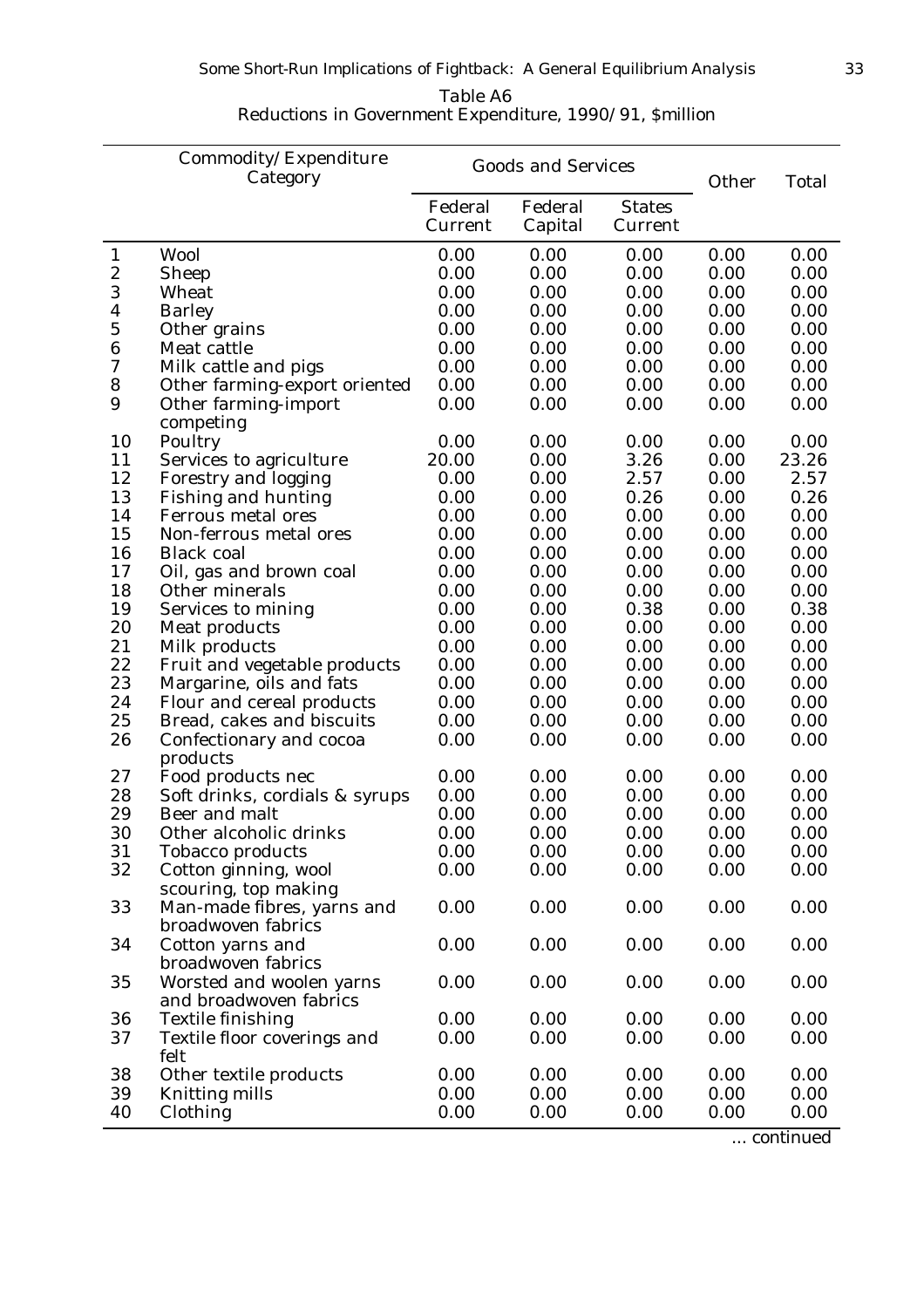# *Table A6. (continued)*

|    | Commodity/Expenditure<br>Category       | <b>Goods and Services</b> |                    |                          | Other | <b>Total</b> |
|----|-----------------------------------------|---------------------------|--------------------|--------------------------|-------|--------------|
|    |                                         | Federal<br>Current        | Federal<br>Capital | <b>States</b><br>Current |       |              |
| 41 | Footwear                                | 0.00                      | 0.00               | 0.00                     | 0.00  | 0.00         |
| 42 | Sawmill products                        | 0.00                      | 0.00               | 0.00                     | 0.00  | 0.00         |
| 43 | <b>Veneers and boards</b>               | 0.00                      | 0.00               | 0.00                     | 0.00  | 0.00         |
| 44 | Joinery and wood products               | 0.00                      | 0.00               | 0.00                     | 0.00  | 0.00         |
| 45 | <b>Furniture and mattresses</b>         | 0.00                      | 0.00               | 0.00                     | 0.00  | 0.00         |
| 46 | Pulp, paper and paperboard              | 0.00                      | 0.00               | 0.00                     | 0.00  | 0.00         |
| 47 | Paper bags and fibreboard<br>containers | 0.00                      | 0.00               | 0.00                     | 0.00  | 0.00         |
| 48 | Paper products nec                      | 0.00                      | 0.00               | 0.00                     | 0.00  | 0.00         |
| 49 | Newspapers and books                    | 0.00                      | 0.00               | 0.00                     | 0.00  | 0.00         |
| 50 | <b>Commercial printing</b>              | 0.00                      | 0.00               | 0.42                     | 0.00  | 0.42         |
| 51 | <b>Chemical fertilizers</b>             | 0.00                      | 0.00               | 0.00                     | 0.00  | 0.00         |
| 52 | Other basic chemicals                   | 0.00                      | 0.00               | 0.00                     | 0.00  | 0.00         |
| 53 | Paints and varnishes                    | 0.00                      | 0.00               | 0.00                     | 0.00  | 0.00         |
| 54 | <b>Pharmaceutical products</b>          | 0.00                      | 0.00               | 0.00                     | 0.00  | 0.00         |
| 55 | Soap and detergents                     | 0.00                      | 0.00               | 0.00                     | 0.00  | 0.00         |
| 56 | <b>Cosmetics and toiletries</b>         | 0.00                      | 0.00               | 0.00                     | 0.00  | 0.00         |
| 57 | Other chemical products                 | 0.00                      | 0.00               | 0.00                     | 0.00  | 0.00         |
| 58 | Petroluem and coal products             | 0.00                      | 0.00               | 0.00                     | 0.00  | 0.00         |
| 59 | Glass and glass products                | 0.00                      | 0.00               | 0.00                     | 0.00  | 0.00         |
| 60 | Clay products and<br>refractories       | 0.00                      | 0.00               | 0.00                     | 0.00  | 0.00         |
| 61 | Cement                                  | 0.00                      | 0.00               | 0.00                     | 0.00  | 0.00         |
| 62 | Ready mixed concrete                    | 0.00                      | 0.00               | 0.00                     | 0.00  | 0.00         |
| 63 | Concrete products                       | 0.00                      | 0.00               | 0.00                     | 0.00  | 0.00         |
| 64 | Other non-metallic mineral              | 0.00                      | 0.00               | 0.00                     | 0.00  | 0.00         |
|    | products                                |                           |                    |                          |       |              |
| 65 | Basic iron and steel products           | 0.00                      | 0.00               | 0.00                     | 0.00  | 0.00         |
| 66 | Basic non-ferrous metal<br>products     | 0.00                      | 0.00               | 0.00                     | 0.00  | 0.00         |
| 67 | <b>Structural metal products</b>        | 0.00                      | 0.00               | 0.00                     | 0.00  | 0.00         |
| 68 | Sheet metal products                    | 0.00                      | 0.00               | 0.00                     | 0.00  | 0.00         |
| 69 | Other fabricated metal<br>products      | 0.00                      | 0.00               | 0.00                     | 0.00  | 0.00         |
| 70 | Motor vehicles and parts                | 0.00                      | 0.00               | 0.00                     | 0.00  | 0.00         |
| 71 | Ships and boats                         | 0.00                      | 0.00               | 0.00                     | 0.00  | 0.00         |
| 72 | Locomotives and rolling<br>stock        | 0.00                      | 0.00               | 0.00                     | 0.00  | 0.00         |
| 73 | Aircraft                                | 0.00                      | 0.00               | 0.00                     | 0.00  | 0.00         |
| 74 | Scientific equipment                    | 0.00                      | 0.00               | 0.00                     | 0.00  | 0.00         |
| 75 | Electronic equipment                    | 0.00                      | 0.00               | 0.00                     | 0.00  | 0.00         |
| 76 | <b>Household appliances</b>             | 0.00                      | 0.00               | 0.00                     | 0.00  | 0.00         |
| 77 | Other electrical equipment              | 0.00                      | 0.00               | 0.00                     | 0.00  | 0.00         |
| 78 | <b>Agricultural machinery</b>           | 0.00                      | 0.00               | 0.11                     | 0.00  | 0.11         |
| 79 | <b>Construction machinery</b>           | 0.00                      | 0.00               | 0.00                     | 0.00  | 0.00         |
| 80 | Other plant and machinery               | 0.00                      | 0.00               | 0.00                     | 0.00  | 0.00         |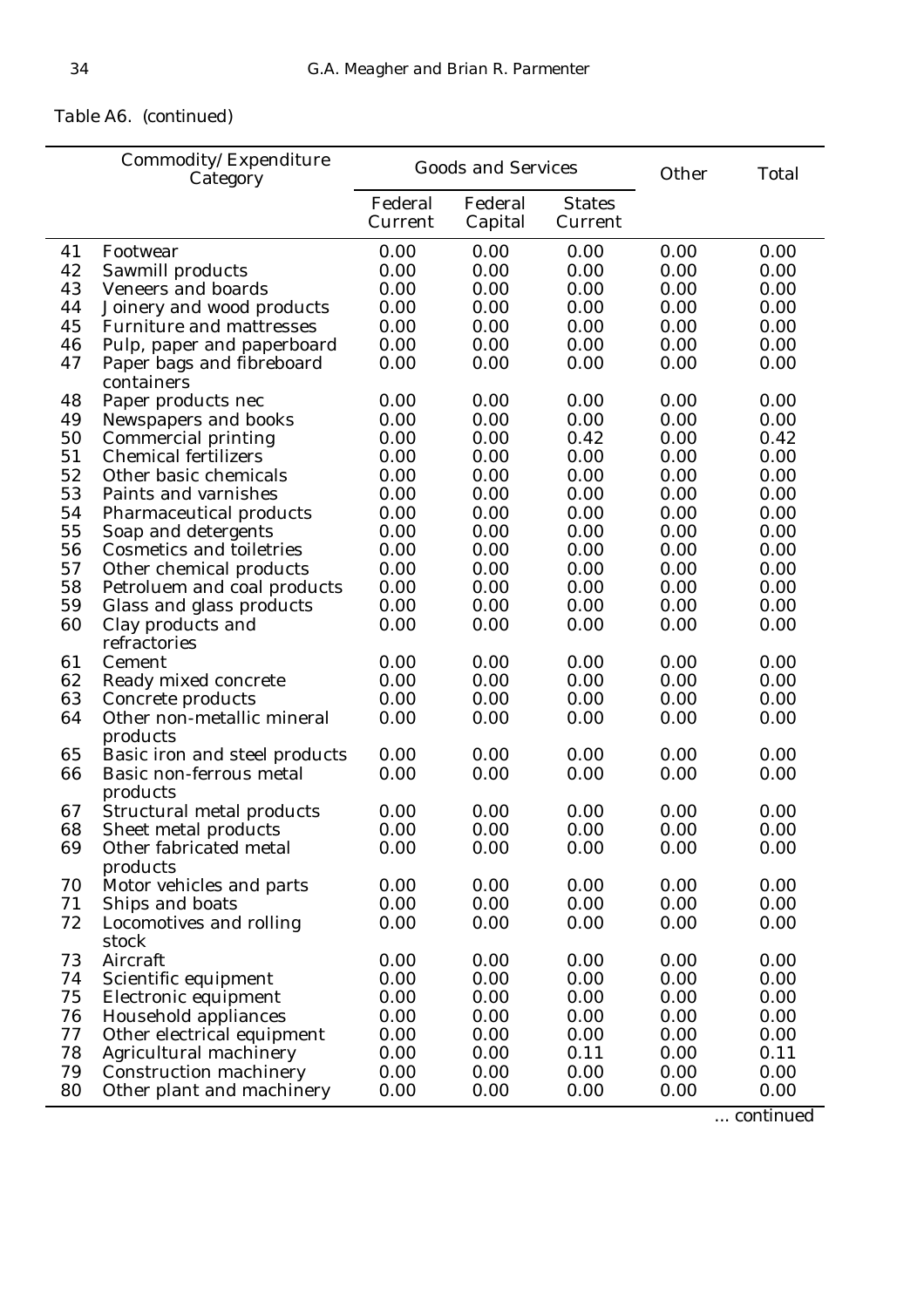# *Table A6 (continued)*

|     | Commodity/Expenditure<br>Category           |                    | <b>Goods and Services</b> |                          | Other      | <b>Total</b> |
|-----|---------------------------------------------|--------------------|---------------------------|--------------------------|------------|--------------|
|     |                                             | Federal<br>Current | Federal<br>Capital        | <b>States</b><br>Current |            |              |
| 81  | Leather products                            | 0.00               | 0.00                      | 0.00                     | 0.00       | 0.00         |
| 82  | <b>Rubber products</b>                      | 0.00               | 0.00                      | 0.00                     | 0.00       | 0.00         |
| 83  | Plastic and related products                | 0.00               | 0.00                      | 0.00                     | 0.00       | 0.00         |
| 84  | Signs, writing and marking<br>equipment     | 0.00               | 0.00                      | 0.00                     | 0.00       | 0.00         |
| 85  | Manufacturing nec                           | 0.00               | 0.00                      | 0.00                     | 0.00       | 0.00         |
| 86  | Electricity                                 | 0.00               | 0.00                      | 0.00                     | 0.00       | 0.00         |
| 87  | Gas                                         | 0.00               | 0.00                      | 0.00                     | 0.00       | 0.00         |
| 88  | Water, sewerage and                         | 0.00               | 0.00                      | 1.37                     | 0.00       | 1.37         |
| 89  | drainage<br><b>Residential building</b>     | 0.00               | 220.00                    | 0.00                     | 0.00       | 220.00       |
| 90  | construction<br>Other building construction | 0.00               | 0.00                      | 33.36                    | 0.00       | 33.36        |
| 91  | <b>Wholesale trade</b>                      | 0.00               | 0.00                      | 0.04                     | 0.00       | 0.04         |
| 92  | <b>Retail trade</b>                         | 0.00               | 0.00                      | 0.00                     | 0.00       | 0.00         |
| 93  | <b>Mechanical repairs</b>                   | 0.00               | 0.00                      | 0.00                     | 0.00       | 0.00         |
| 94  | Other repairs                               | 0.00               | 0.00                      | 0.00                     | 0.00       | 0.00         |
| 95  | Road transport                              | 21.00              | 0.00                      | 1.11                     | 0.00       | 22.11        |
| 96  | Rail and other transport                    | 0.00               | 0.00                      | 0.00                     | 0.00       | 0.00         |
| 97  | Water transport                             | 0.00               | 0.00                      | 0.00                     | 0.00       | 0.00         |
| 98  | Air transport                               | 0.00               | 0.00                      | 0.05                     | 0.00       | 0.05         |
| 99  | Services to transport                       | 66.00              | 0.00                      | 3.76                     | 0.00       | 69.76        |
| 100 | Communication                               | 273.00             | 0.00                      | 0.62                     | 0.00       | 273.62       |
| 101 | <b>Banking</b>                              | 0.00               | 0.00                      | 0.15                     | 0.00       | 0.15         |
| 102 | Non-bank finance                            | 0.00               | 0.00                      | 0.00                     | 0.00       | 0.00         |
| 103 | Investment & services to<br>finance         | 0.00               | 0.00                      | 0.00                     | 0.00       | 0.00         |
| 104 | <b>Insurance</b>                            | 0.00               | 0.00                      | 9.60                     | 0.00       | 9.60         |
| 105 | Other business services                     | 0.00               | 0.00                      | 0.91                     | 0.00       | 0.91         |
| 106 | Ownership of dwellings                      | 0.00               | 0.00                      | 0.46                     | 0.00       | 0.46         |
| 107 | Public administration                       | 1156.00            | 0.00                      | 0.00                     | 0.00       | 1156.00      |
| 108 | Defence                                     | 200.00             | 0.00                      | 62.84                    | 0.00       | 262.84       |
| 109 | Health                                      | 811.00             | 0.00                      | 82.80                    | 0.00       | 893.80       |
| 110 | Education, museums,<br>libraries            | $-240.00$          | 0.00                      | 104.43                   | 0.00       | $-135.57$    |
| 111 | Welfare and religious<br>institutions       | 81.00              | 0.00                      | 52.47                    | 0.00       | 133.47       |
| 112 | Entertainment and<br>recreational services  | 116.00             | 0.00                      | 11.65                    | 0.00       | 127.65       |
| 113 | Restaurants, hotels, clubs                  | 0.00               | 0.00                      | 0.00                     | 0.00       | 0.00         |
| 114 | <b>Personal services</b>                    | 8.00               | 0.00                      | 0.38                     | 0.00       | 8.38         |
| 115 | Non-traditional exports                     | 0.00               | 0.00                      | 0.00                     | 0.00       | 0.00         |
|     | All commodities                             | 2512.00            | 220.00                    | 373.00                   | 0.00       | 3105.00      |
|     | <b>Unemployment benefits</b>                | 0.00               | 0.00                      | 0.00                     | 522.00     | 522.00       |
|     | Other personal benefits                     | 0.00               | 0.00                      | 0.00                     | $-2010.00$ | $-2010.00$   |
|     | <b>Interest payments</b>                    | 0.00               | 0.00                      | 0.00                     | 1328.00    | 1328.00      |
|     | <b>Transfers to overseas</b>                | 0.00               | 0.00                      | 0.00                     | 195.00     | 195.00       |
|     | Deisel fuel rebate scheme                   | 0.00               | 0.00                      | 0.00                     | 902.00     | 902.00       |
|     | <b>Total</b>                                | 2512.00            | 220.00                    | 373.00                   | 937.00     | 4042.00      |
|     |                                             |                    |                           |                          |            |              |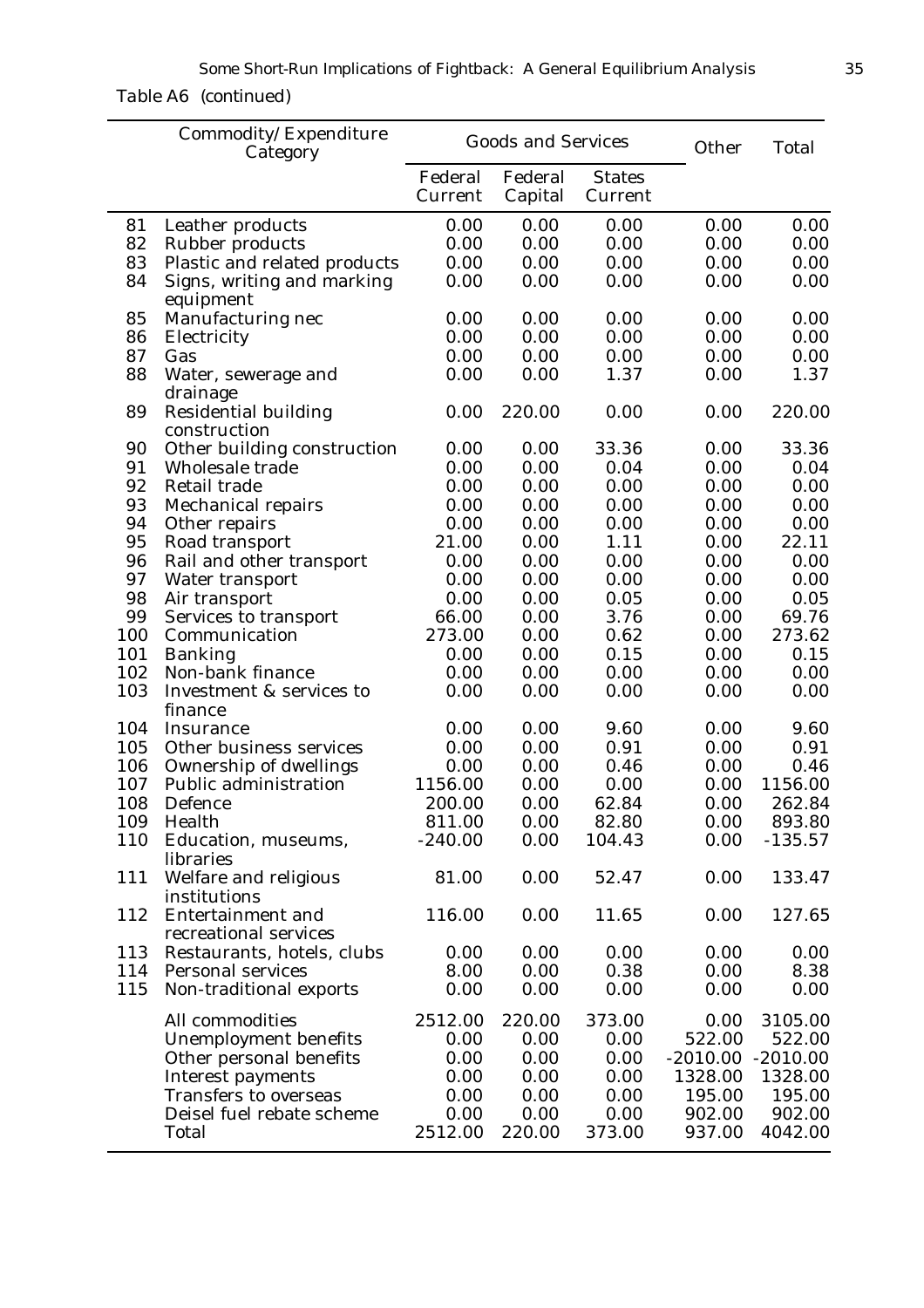| Variable<br>1988/89<br>Wholesale<br>Petrol<br>Payroll<br><b>Total</b><br>(Sm)<br>Domestic production account -<br>1.96<br>GDP at market prices (income side)<br>330912<br>1.85<br>2.23<br>6.04<br>2.27<br>Wages, salaries and supplements<br>2.78<br>3.03<br>8.08<br>164957<br>2.78<br>2.27<br>3.03<br>Disposable labour income<br>126947<br>8.08<br>2.27<br>2.78<br>3.03<br><b>PAYE</b> taxes<br>38010<br>8.08<br><b>Gross operating surplus</b><br>5.26<br>4.98<br>125950<br>6.11<br>16.36<br>Disposable non-labour income<br>6.11<br>5.26<br>4.98<br>16.36<br>104507<br>Taxes on non-labour income<br>6.11<br>5.26<br>4.98<br>21443<br>16.36<br>$-15.47$<br>$-9.71$<br>$-9.69$<br>Indirect taxes<br>40005<br>$-34.87$<br>Commodity taxes less subsidies<br>26577<br>$-25.79$<br>$-16.58$<br>2.51<br>$-39.85$<br>13428<br>$-33.85$<br><b>Production taxes</b><br>4.96<br>3.87<br>$-25.02$<br>1.96<br>2.23<br>GDP at market prices (expenditure<br>330912<br>1.85<br>6.04<br>side)<br>Domestic absorption<br>337976<br>2.94<br>2.49<br>2.19<br>7.62<br>3.76<br>3.08<br>3.23<br>Private consumption<br>191553<br>10.07<br>2.72<br>Private investment<br>69948<br>2.92<br>1.50<br>7.14<br>0.28<br>0.03<br>$-0.16$<br>57807<br>$-0.47$<br>Government consumption<br>3.26<br>2.29<br>Government investment<br>18668<br>2.84<br>8.39<br>$-0.32$<br>2.92<br>$-0.28$<br>Exports of goods and services<br>51479<br>$-2.88$<br>Imports of goods and services<br>57721<br>2.58<br>4.03<br>3.05<br>9.66<br>Sales by final buyers<br>822<br>1.73<br>1.83<br>2.93<br>6.50<br>Government outlay, revenue and<br>deficit account -<br>Income side total<br>122506<br>$-3.36$<br>$-1.59$<br>$-1.39$<br>$-6.35$<br>117853<br>$-3.53$<br>$-1.69$<br>$-1.46$<br>$-6.67$<br>Government revenue<br>3.33<br>3.72<br>11.02<br>60063<br>3.96<br>Direct taxes<br>59453<br>3.35<br>3.73<br>3.99<br>11.07<br>Income taxes<br>610<br>1.85<br>1.96<br>2.23<br>6.04<br>Other direct taxes<br>43919<br>$-15.47$<br>$-9.71$<br>$-34.87$<br><b>Indirect taxes</b><br>$-9.69$<br>1.96<br>2.23<br>Other revenue<br>13871<br>1.85<br>6.04<br>4653<br>0.90<br>0.82<br>0.21<br>1.93<br>Increase in provisions<br>117869<br>$-0.15$<br>Expenditure side total<br>0.65<br>0.44<br>0.94<br>75390<br>0.90<br>0.21<br>Expenditure on goods & sevices<br>0.82<br>1.93<br>$-1.36$<br>Personal benefit payments<br>29311<br>$-1.68$<br>$-1.77$<br>$-4.80$<br>$-17.64$<br>Unemployment benefits<br>2933<br>$-16.76$<br>$-13.55$<br>$-47.94$<br>Other personal benefits<br>26378<br>0.00<br>0.00<br>0.00<br>0.00<br>1.35<br>13435<br>4.33<br>2.18<br>7.86<br>Interest payments (net)<br>Other outlays<br>$-267$<br>0.65<br>0.44<br>$-0.15$<br>0.94 |  | Projections |  |  |  |  |
|-----------------------------------------------------------------------------------------------------------------------------------------------------------------------------------------------------------------------------------------------------------------------------------------------------------------------------------------------------------------------------------------------------------------------------------------------------------------------------------------------------------------------------------------------------------------------------------------------------------------------------------------------------------------------------------------------------------------------------------------------------------------------------------------------------------------------------------------------------------------------------------------------------------------------------------------------------------------------------------------------------------------------------------------------------------------------------------------------------------------------------------------------------------------------------------------------------------------------------------------------------------------------------------------------------------------------------------------------------------------------------------------------------------------------------------------------------------------------------------------------------------------------------------------------------------------------------------------------------------------------------------------------------------------------------------------------------------------------------------------------------------------------------------------------------------------------------------------------------------------------------------------------------------------------------------------------------------------------------------------------------------------------------------------------------------------------------------------------------------------------------------------------------------------------------------------------------------------------------------------------------------------------------------------------------------------------------------------------------------------------------------------------------------------------------------------------------------------------------------------------------------------------------------------------------------------------------------------------------------------------------------------------------------------------------------------------------|--|-------------|--|--|--|--|
|                                                                                                                                                                                                                                                                                                                                                                                                                                                                                                                                                                                                                                                                                                                                                                                                                                                                                                                                                                                                                                                                                                                                                                                                                                                                                                                                                                                                                                                                                                                                                                                                                                                                                                                                                                                                                                                                                                                                                                                                                                                                                                                                                                                                                                                                                                                                                                                                                                                                                                                                                                                                                                                                                                     |  |             |  |  |  |  |
|                                                                                                                                                                                                                                                                                                                                                                                                                                                                                                                                                                                                                                                                                                                                                                                                                                                                                                                                                                                                                                                                                                                                                                                                                                                                                                                                                                                                                                                                                                                                                                                                                                                                                                                                                                                                                                                                                                                                                                                                                                                                                                                                                                                                                                                                                                                                                                                                                                                                                                                                                                                                                                                                                                     |  |             |  |  |  |  |
|                                                                                                                                                                                                                                                                                                                                                                                                                                                                                                                                                                                                                                                                                                                                                                                                                                                                                                                                                                                                                                                                                                                                                                                                                                                                                                                                                                                                                                                                                                                                                                                                                                                                                                                                                                                                                                                                                                                                                                                                                                                                                                                                                                                                                                                                                                                                                                                                                                                                                                                                                                                                                                                                                                     |  |             |  |  |  |  |
|                                                                                                                                                                                                                                                                                                                                                                                                                                                                                                                                                                                                                                                                                                                                                                                                                                                                                                                                                                                                                                                                                                                                                                                                                                                                                                                                                                                                                                                                                                                                                                                                                                                                                                                                                                                                                                                                                                                                                                                                                                                                                                                                                                                                                                                                                                                                                                                                                                                                                                                                                                                                                                                                                                     |  |             |  |  |  |  |
|                                                                                                                                                                                                                                                                                                                                                                                                                                                                                                                                                                                                                                                                                                                                                                                                                                                                                                                                                                                                                                                                                                                                                                                                                                                                                                                                                                                                                                                                                                                                                                                                                                                                                                                                                                                                                                                                                                                                                                                                                                                                                                                                                                                                                                                                                                                                                                                                                                                                                                                                                                                                                                                                                                     |  |             |  |  |  |  |
|                                                                                                                                                                                                                                                                                                                                                                                                                                                                                                                                                                                                                                                                                                                                                                                                                                                                                                                                                                                                                                                                                                                                                                                                                                                                                                                                                                                                                                                                                                                                                                                                                                                                                                                                                                                                                                                                                                                                                                                                                                                                                                                                                                                                                                                                                                                                                                                                                                                                                                                                                                                                                                                                                                     |  |             |  |  |  |  |
|                                                                                                                                                                                                                                                                                                                                                                                                                                                                                                                                                                                                                                                                                                                                                                                                                                                                                                                                                                                                                                                                                                                                                                                                                                                                                                                                                                                                                                                                                                                                                                                                                                                                                                                                                                                                                                                                                                                                                                                                                                                                                                                                                                                                                                                                                                                                                                                                                                                                                                                                                                                                                                                                                                     |  |             |  |  |  |  |
|                                                                                                                                                                                                                                                                                                                                                                                                                                                                                                                                                                                                                                                                                                                                                                                                                                                                                                                                                                                                                                                                                                                                                                                                                                                                                                                                                                                                                                                                                                                                                                                                                                                                                                                                                                                                                                                                                                                                                                                                                                                                                                                                                                                                                                                                                                                                                                                                                                                                                                                                                                                                                                                                                                     |  |             |  |  |  |  |
|                                                                                                                                                                                                                                                                                                                                                                                                                                                                                                                                                                                                                                                                                                                                                                                                                                                                                                                                                                                                                                                                                                                                                                                                                                                                                                                                                                                                                                                                                                                                                                                                                                                                                                                                                                                                                                                                                                                                                                                                                                                                                                                                                                                                                                                                                                                                                                                                                                                                                                                                                                                                                                                                                                     |  |             |  |  |  |  |
|                                                                                                                                                                                                                                                                                                                                                                                                                                                                                                                                                                                                                                                                                                                                                                                                                                                                                                                                                                                                                                                                                                                                                                                                                                                                                                                                                                                                                                                                                                                                                                                                                                                                                                                                                                                                                                                                                                                                                                                                                                                                                                                                                                                                                                                                                                                                                                                                                                                                                                                                                                                                                                                                                                     |  |             |  |  |  |  |
|                                                                                                                                                                                                                                                                                                                                                                                                                                                                                                                                                                                                                                                                                                                                                                                                                                                                                                                                                                                                                                                                                                                                                                                                                                                                                                                                                                                                                                                                                                                                                                                                                                                                                                                                                                                                                                                                                                                                                                                                                                                                                                                                                                                                                                                                                                                                                                                                                                                                                                                                                                                                                                                                                                     |  |             |  |  |  |  |
|                                                                                                                                                                                                                                                                                                                                                                                                                                                                                                                                                                                                                                                                                                                                                                                                                                                                                                                                                                                                                                                                                                                                                                                                                                                                                                                                                                                                                                                                                                                                                                                                                                                                                                                                                                                                                                                                                                                                                                                                                                                                                                                                                                                                                                                                                                                                                                                                                                                                                                                                                                                                                                                                                                     |  |             |  |  |  |  |
|                                                                                                                                                                                                                                                                                                                                                                                                                                                                                                                                                                                                                                                                                                                                                                                                                                                                                                                                                                                                                                                                                                                                                                                                                                                                                                                                                                                                                                                                                                                                                                                                                                                                                                                                                                                                                                                                                                                                                                                                                                                                                                                                                                                                                                                                                                                                                                                                                                                                                                                                                                                                                                                                                                     |  |             |  |  |  |  |
|                                                                                                                                                                                                                                                                                                                                                                                                                                                                                                                                                                                                                                                                                                                                                                                                                                                                                                                                                                                                                                                                                                                                                                                                                                                                                                                                                                                                                                                                                                                                                                                                                                                                                                                                                                                                                                                                                                                                                                                                                                                                                                                                                                                                                                                                                                                                                                                                                                                                                                                                                                                                                                                                                                     |  |             |  |  |  |  |
|                                                                                                                                                                                                                                                                                                                                                                                                                                                                                                                                                                                                                                                                                                                                                                                                                                                                                                                                                                                                                                                                                                                                                                                                                                                                                                                                                                                                                                                                                                                                                                                                                                                                                                                                                                                                                                                                                                                                                                                                                                                                                                                                                                                                                                                                                                                                                                                                                                                                                                                                                                                                                                                                                                     |  |             |  |  |  |  |
|                                                                                                                                                                                                                                                                                                                                                                                                                                                                                                                                                                                                                                                                                                                                                                                                                                                                                                                                                                                                                                                                                                                                                                                                                                                                                                                                                                                                                                                                                                                                                                                                                                                                                                                                                                                                                                                                                                                                                                                                                                                                                                                                                                                                                                                                                                                                                                                                                                                                                                                                                                                                                                                                                                     |  |             |  |  |  |  |
|                                                                                                                                                                                                                                                                                                                                                                                                                                                                                                                                                                                                                                                                                                                                                                                                                                                                                                                                                                                                                                                                                                                                                                                                                                                                                                                                                                                                                                                                                                                                                                                                                                                                                                                                                                                                                                                                                                                                                                                                                                                                                                                                                                                                                                                                                                                                                                                                                                                                                                                                                                                                                                                                                                     |  |             |  |  |  |  |
|                                                                                                                                                                                                                                                                                                                                                                                                                                                                                                                                                                                                                                                                                                                                                                                                                                                                                                                                                                                                                                                                                                                                                                                                                                                                                                                                                                                                                                                                                                                                                                                                                                                                                                                                                                                                                                                                                                                                                                                                                                                                                                                                                                                                                                                                                                                                                                                                                                                                                                                                                                                                                                                                                                     |  |             |  |  |  |  |
|                                                                                                                                                                                                                                                                                                                                                                                                                                                                                                                                                                                                                                                                                                                                                                                                                                                                                                                                                                                                                                                                                                                                                                                                                                                                                                                                                                                                                                                                                                                                                                                                                                                                                                                                                                                                                                                                                                                                                                                                                                                                                                                                                                                                                                                                                                                                                                                                                                                                                                                                                                                                                                                                                                     |  |             |  |  |  |  |
|                                                                                                                                                                                                                                                                                                                                                                                                                                                                                                                                                                                                                                                                                                                                                                                                                                                                                                                                                                                                                                                                                                                                                                                                                                                                                                                                                                                                                                                                                                                                                                                                                                                                                                                                                                                                                                                                                                                                                                                                                                                                                                                                                                                                                                                                                                                                                                                                                                                                                                                                                                                                                                                                                                     |  |             |  |  |  |  |
|                                                                                                                                                                                                                                                                                                                                                                                                                                                                                                                                                                                                                                                                                                                                                                                                                                                                                                                                                                                                                                                                                                                                                                                                                                                                                                                                                                                                                                                                                                                                                                                                                                                                                                                                                                                                                                                                                                                                                                                                                                                                                                                                                                                                                                                                                                                                                                                                                                                                                                                                                                                                                                                                                                     |  |             |  |  |  |  |
|                                                                                                                                                                                                                                                                                                                                                                                                                                                                                                                                                                                                                                                                                                                                                                                                                                                                                                                                                                                                                                                                                                                                                                                                                                                                                                                                                                                                                                                                                                                                                                                                                                                                                                                                                                                                                                                                                                                                                                                                                                                                                                                                                                                                                                                                                                                                                                                                                                                                                                                                                                                                                                                                                                     |  |             |  |  |  |  |
|                                                                                                                                                                                                                                                                                                                                                                                                                                                                                                                                                                                                                                                                                                                                                                                                                                                                                                                                                                                                                                                                                                                                                                                                                                                                                                                                                                                                                                                                                                                                                                                                                                                                                                                                                                                                                                                                                                                                                                                                                                                                                                                                                                                                                                                                                                                                                                                                                                                                                                                                                                                                                                                                                                     |  |             |  |  |  |  |
|                                                                                                                                                                                                                                                                                                                                                                                                                                                                                                                                                                                                                                                                                                                                                                                                                                                                                                                                                                                                                                                                                                                                                                                                                                                                                                                                                                                                                                                                                                                                                                                                                                                                                                                                                                                                                                                                                                                                                                                                                                                                                                                                                                                                                                                                                                                                                                                                                                                                                                                                                                                                                                                                                                     |  |             |  |  |  |  |
|                                                                                                                                                                                                                                                                                                                                                                                                                                                                                                                                                                                                                                                                                                                                                                                                                                                                                                                                                                                                                                                                                                                                                                                                                                                                                                                                                                                                                                                                                                                                                                                                                                                                                                                                                                                                                                                                                                                                                                                                                                                                                                                                                                                                                                                                                                                                                                                                                                                                                                                                                                                                                                                                                                     |  |             |  |  |  |  |
|                                                                                                                                                                                                                                                                                                                                                                                                                                                                                                                                                                                                                                                                                                                                                                                                                                                                                                                                                                                                                                                                                                                                                                                                                                                                                                                                                                                                                                                                                                                                                                                                                                                                                                                                                                                                                                                                                                                                                                                                                                                                                                                                                                                                                                                                                                                                                                                                                                                                                                                                                                                                                                                                                                     |  |             |  |  |  |  |
|                                                                                                                                                                                                                                                                                                                                                                                                                                                                                                                                                                                                                                                                                                                                                                                                                                                                                                                                                                                                                                                                                                                                                                                                                                                                                                                                                                                                                                                                                                                                                                                                                                                                                                                                                                                                                                                                                                                                                                                                                                                                                                                                                                                                                                                                                                                                                                                                                                                                                                                                                                                                                                                                                                     |  |             |  |  |  |  |
|                                                                                                                                                                                                                                                                                                                                                                                                                                                                                                                                                                                                                                                                                                                                                                                                                                                                                                                                                                                                                                                                                                                                                                                                                                                                                                                                                                                                                                                                                                                                                                                                                                                                                                                                                                                                                                                                                                                                                                                                                                                                                                                                                                                                                                                                                                                                                                                                                                                                                                                                                                                                                                                                                                     |  |             |  |  |  |  |
|                                                                                                                                                                                                                                                                                                                                                                                                                                                                                                                                                                                                                                                                                                                                                                                                                                                                                                                                                                                                                                                                                                                                                                                                                                                                                                                                                                                                                                                                                                                                                                                                                                                                                                                                                                                                                                                                                                                                                                                                                                                                                                                                                                                                                                                                                                                                                                                                                                                                                                                                                                                                                                                                                                     |  |             |  |  |  |  |
|                                                                                                                                                                                                                                                                                                                                                                                                                                                                                                                                                                                                                                                                                                                                                                                                                                                                                                                                                                                                                                                                                                                                                                                                                                                                                                                                                                                                                                                                                                                                                                                                                                                                                                                                                                                                                                                                                                                                                                                                                                                                                                                                                                                                                                                                                                                                                                                                                                                                                                                                                                                                                                                                                                     |  |             |  |  |  |  |
|                                                                                                                                                                                                                                                                                                                                                                                                                                                                                                                                                                                                                                                                                                                                                                                                                                                                                                                                                                                                                                                                                                                                                                                                                                                                                                                                                                                                                                                                                                                                                                                                                                                                                                                                                                                                                                                                                                                                                                                                                                                                                                                                                                                                                                                                                                                                                                                                                                                                                                                                                                                                                                                                                                     |  |             |  |  |  |  |
|                                                                                                                                                                                                                                                                                                                                                                                                                                                                                                                                                                                                                                                                                                                                                                                                                                                                                                                                                                                                                                                                                                                                                                                                                                                                                                                                                                                                                                                                                                                                                                                                                                                                                                                                                                                                                                                                                                                                                                                                                                                                                                                                                                                                                                                                                                                                                                                                                                                                                                                                                                                                                                                                                                     |  |             |  |  |  |  |
|                                                                                                                                                                                                                                                                                                                                                                                                                                                                                                                                                                                                                                                                                                                                                                                                                                                                                                                                                                                                                                                                                                                                                                                                                                                                                                                                                                                                                                                                                                                                                                                                                                                                                                                                                                                                                                                                                                                                                                                                                                                                                                                                                                                                                                                                                                                                                                                                                                                                                                                                                                                                                                                                                                     |  |             |  |  |  |  |
|                                                                                                                                                                                                                                                                                                                                                                                                                                                                                                                                                                                                                                                                                                                                                                                                                                                                                                                                                                                                                                                                                                                                                                                                                                                                                                                                                                                                                                                                                                                                                                                                                                                                                                                                                                                                                                                                                                                                                                                                                                                                                                                                                                                                                                                                                                                                                                                                                                                                                                                                                                                                                                                                                                     |  |             |  |  |  |  |
|                                                                                                                                                                                                                                                                                                                                                                                                                                                                                                                                                                                                                                                                                                                                                                                                                                                                                                                                                                                                                                                                                                                                                                                                                                                                                                                                                                                                                                                                                                                                                                                                                                                                                                                                                                                                                                                                                                                                                                                                                                                                                                                                                                                                                                                                                                                                                                                                                                                                                                                                                                                                                                                                                                     |  |             |  |  |  |  |
|                                                                                                                                                                                                                                                                                                                                                                                                                                                                                                                                                                                                                                                                                                                                                                                                                                                                                                                                                                                                                                                                                                                                                                                                                                                                                                                                                                                                                                                                                                                                                                                                                                                                                                                                                                                                                                                                                                                                                                                                                                                                                                                                                                                                                                                                                                                                                                                                                                                                                                                                                                                                                                                                                                     |  |             |  |  |  |  |
|                                                                                                                                                                                                                                                                                                                                                                                                                                                                                                                                                                                                                                                                                                                                                                                                                                                                                                                                                                                                                                                                                                                                                                                                                                                                                                                                                                                                                                                                                                                                                                                                                                                                                                                                                                                                                                                                                                                                                                                                                                                                                                                                                                                                                                                                                                                                                                                                                                                                                                                                                                                                                                                                                                     |  |             |  |  |  |  |

*Table A7 Effects of Reductions in Inditect Taxation*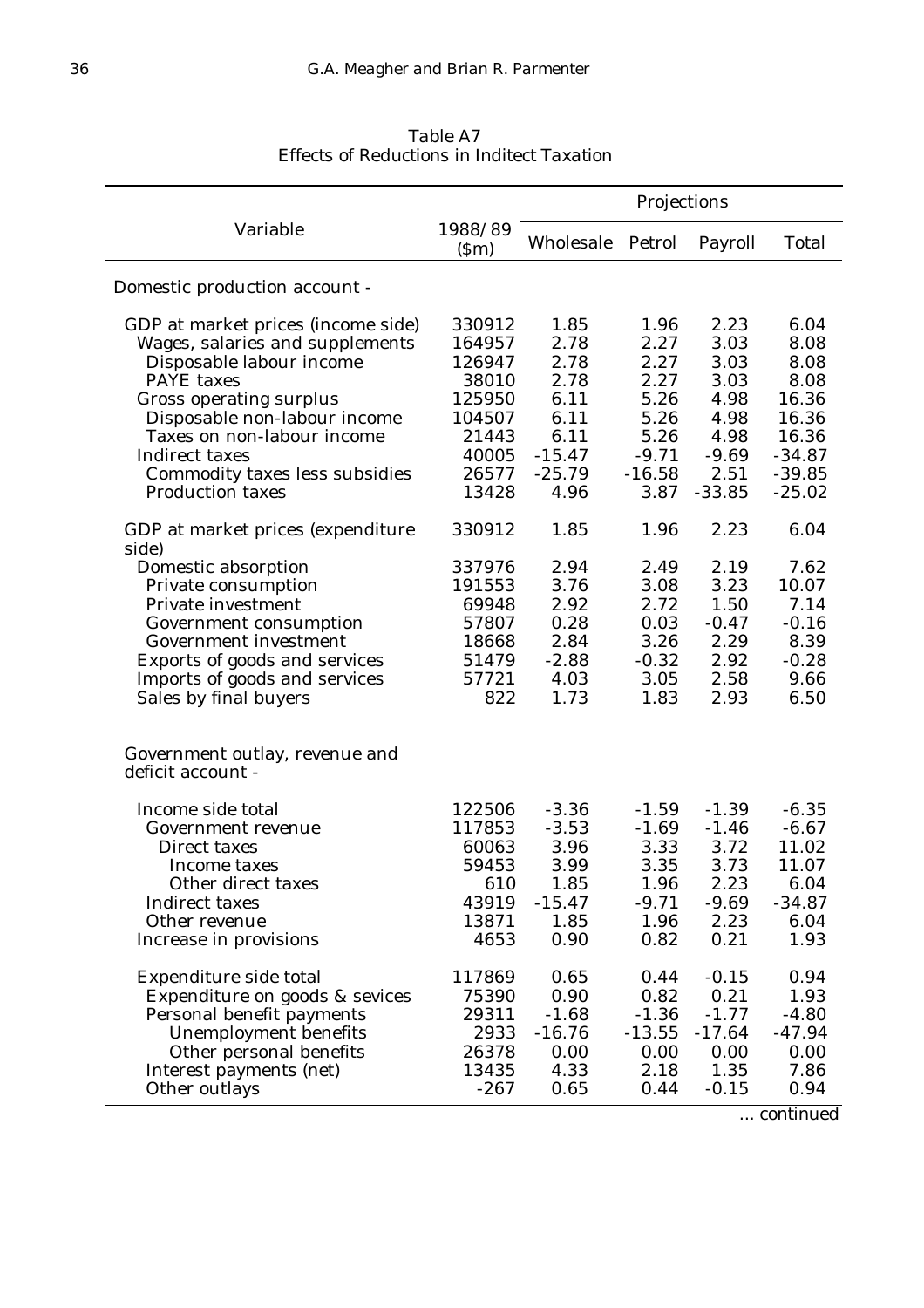|                                                                   |              | Projections  |              |               |  |  |
|-------------------------------------------------------------------|--------------|--------------|--------------|---------------|--|--|
| Variable                                                          | Wholesale    | Petrol       | Payroll      | <b>Total</b>  |  |  |
| Other selected macro variables -                                  |              |              |              |               |  |  |
| Consumer price index                                              | $-0.53$      | $-0.01$      | 0.50         | $-0.04$       |  |  |
| <b>Factor cost GDP deflator</b>                                   | 1.96         | 1.66         | 1.66         | 5.27          |  |  |
| Real disposable income                                            | 4.29         | 3.09         | 2.73         | 10.11         |  |  |
| Balance of trade surplus (percentage of GDP)                      | $-1.15$      | $-0.58$      | 0.00         | $-1.73$       |  |  |
| Government deficit (percentage of total outlays)                  | 4.14         | 2.09         | 1.29         | 7.53          |  |  |
| <b>Real GDP</b>                                                   | 2.27         | 1.90         | 2.22         | 6.39          |  |  |
| Aggregate employment                                              | 2.91         | 2.36         | 3.07         | 8.34          |  |  |
| Industry outputs -                                                |              |              |              |               |  |  |
| Rural<br>1                                                        | 0.19         | 0.99         | 1.22         | 2.39          |  |  |
| $\boldsymbol{2}$<br><b>Mining</b>                                 | $-0.13$      | 0.49         | 2.00         | 2.35          |  |  |
| Food products<br>3                                                | 0.75         | 1.02         | 1.93         | 3.70          |  |  |
| Textiles, clothing, footwear<br>$\boldsymbol{4}$                  | 1.31         | 1.06         | 2.64         | 5.01          |  |  |
| Wood, paper and related products<br>$\overline{5}$                | 2.81         | 2.05         | 2.75         | 7.60          |  |  |
| Chemicals, petroleum and related products<br>$\boldsymbol{6}$     | 1.96         | 2.73         | 3.04         | 7.73          |  |  |
| Non-metallic mineral products<br>7                                | 3.16         | 2.23         | 2.55         | 7.94          |  |  |
| 8<br><b>Metal products</b><br>9                                   | 1.59<br>4.74 | 1.42<br>1.98 | 2.89<br>4.84 | 5.90<br>11.56 |  |  |
| <b>Transport equipment</b><br>Other equipment and machinery<br>10 | 3.22         | 2.08         | 3.34         | 8.64          |  |  |
| Other manufacturing<br>11                                         | 2.96         | 1.75         | 3.26         | 7.97          |  |  |
| <b>Utilities</b><br>12                                            | 1.91         | 1.64         | 2.35         | 5.90          |  |  |
| Construction<br>13                                                | 3.60         | 2.58         | 2.24         | 8.42          |  |  |
| Trade, transport and business services<br>14                      | 2.17         | 1.74         | 2.21         | 6.13          |  |  |
| <b>Community and personal services</b><br>15                      | 1.98         | 1.53         | 1.73         | 5.24          |  |  |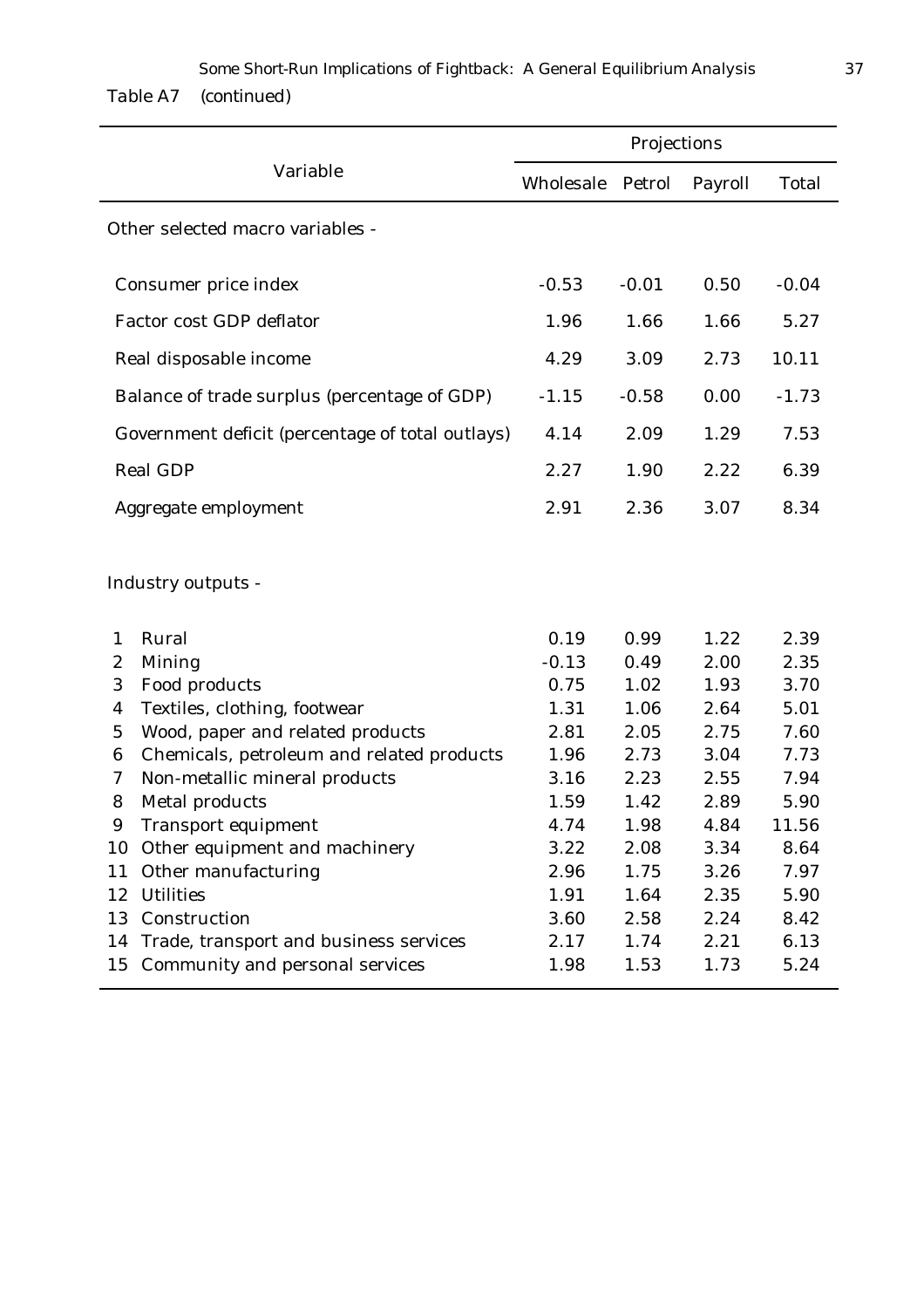|                                                                                                                                                                                                                       |                                                                      |                                                                          | Projections                                                                           |                                                                            |                                                                       |  |
|-----------------------------------------------------------------------------------------------------------------------------------------------------------------------------------------------------------------------|----------------------------------------------------------------------|--------------------------------------------------------------------------|---------------------------------------------------------------------------------------|----------------------------------------------------------------------------|-----------------------------------------------------------------------|--|
| Variable                                                                                                                                                                                                              | 1988/89<br>(Sm)                                                      | Indirect<br>Reductions                                                   | <b>GST</b>                                                                            | <b>Income</b><br>Tax                                                       | <b>Total</b>                                                          |  |
| Domestic production account -                                                                                                                                                                                         |                                                                      |                                                                          |                                                                                       |                                                                            |                                                                       |  |
| GDP at market prices (income side)<br>Wages, salaries and supplements<br>Disposable labour income<br><b>PAYE</b> taxes<br><b>Gross operating surplus</b><br>Disposable non-labour income                              | 330912<br>164957<br>126947<br>38010<br>125950<br>104507              | 6.04<br>8.08<br>8.08<br>8.08<br>16.36<br>16.36                           | $-4.82$<br>$-7.47$<br>$-7.47$<br>$-7.47$<br>$-18.49$<br>$-18.49$                      | 4.97<br>2.88<br>10.29<br>$-21.87$<br>7.50<br>9.77                          | 6.19<br>3.49<br>10.90<br>$-21.26$<br>5.37<br>7.64                     |  |
| Taxes on non-labour income<br><b>Indirect taxes</b><br>Commodity taxes less subsidies<br><b>Production taxes</b>                                                                                                      | 21443<br>40005<br>26577<br>13428                                     | 16.36<br>$-34.87$<br>$-39.85$<br>$-25.02$                                | $-18.49$<br>49.13<br>81.71<br>$-15.34$                                                | $-3.58$<br>5.66<br>5.31<br>6.36                                            | $-5.70$<br>19.92<br>47.17<br>$-34.00$                                 |  |
| GDP at market prices (expenditure<br>side)                                                                                                                                                                            | 330912                                                               | 6.04                                                                     | $-4.82$                                                                               | 4.97                                                                       | 6.19                                                                  |  |
| Domestic absorption<br>Private consumption<br><b>Private investment</b><br>Government consumption<br>Government investment<br>Exports of goods and services<br>Imports of goods and services<br>Sales by final buyers | 337976<br>191553<br>69948<br>57807<br>18668<br>51479<br>57721<br>822 | 7.62<br>10.07<br>7.14<br>$-0.16$<br>8.39<br>$-0.28$<br>9.66<br>6.50      | $-9.15$<br>$-11.12$<br>$-9.84$<br>$-1.41$<br>$-10.40$<br>17.08<br>$-10.66$<br>$-3.87$ | 6.55<br>8.85<br>5.24<br>0.94<br>5.23<br>$-6.66$<br>3.86<br>1.55            | 5.02<br>7.80<br>2.54<br>$-0.62$<br>3.22<br>10.13<br>2.87<br>4.17      |  |
| Government outlay, revenue and<br>deficit account -                                                                                                                                                                   |                                                                      |                                                                          |                                                                                       |                                                                            |                                                                       |  |
| Income side total<br>Government revenue<br>Direct taxes<br>Income taxes<br>Other direct taxes<br><b>Indirect taxes</b><br>Other revenue<br>Increase in provisions                                                     | 122506<br>117853<br>60063<br>59453<br>610<br>43919<br>13871<br>4653  | $-6.35$<br>$-6.67$<br>11.02<br>11.07<br>6.04<br>$-34.87$<br>6.04<br>1.93 | 11.35<br>11.94<br>$-11.38$<br>$-11.45$<br>$-4.82$<br>49.13<br>$-4.82$<br>$-3.60$      | $-4.72$<br>$-4.98$<br>$-15.07$<br>$-15.27$<br>4.97<br>5.66<br>4.97<br>1.99 | 0.29<br>0.29<br>$-15.43$<br>$-15.65$<br>6.19<br>19.92<br>6.19<br>0.32 |  |
| Expenditure side total<br>Expenditure on goods and sevices<br>Personal benefit payments<br>Unemployment benefits<br>Other personal benefits<br>Interest payments (net)<br>Other outlays                               | 117869<br>75390<br>29311<br>2933<br>26378<br>13435<br>$-267$         | 0.94<br>1.93<br>$-4.80$<br>$-47.94$<br>0.00<br>7.86<br>0.94              | $-2.92$<br>$-3.60$<br>4.52<br>45.20<br>0.00<br>$-15.37$<br>$-2.92$                    | 1.61<br>1.99<br>$-1.73$<br>$-17.31$<br>0.00<br>6.80<br>1.61                | $-0.38$<br>0.32<br>$-2.01$<br>$-20.05$<br>0.00<br>$-0.71$<br>$-0.38$  |  |

*Table A8 Effects of Changes in Taxation*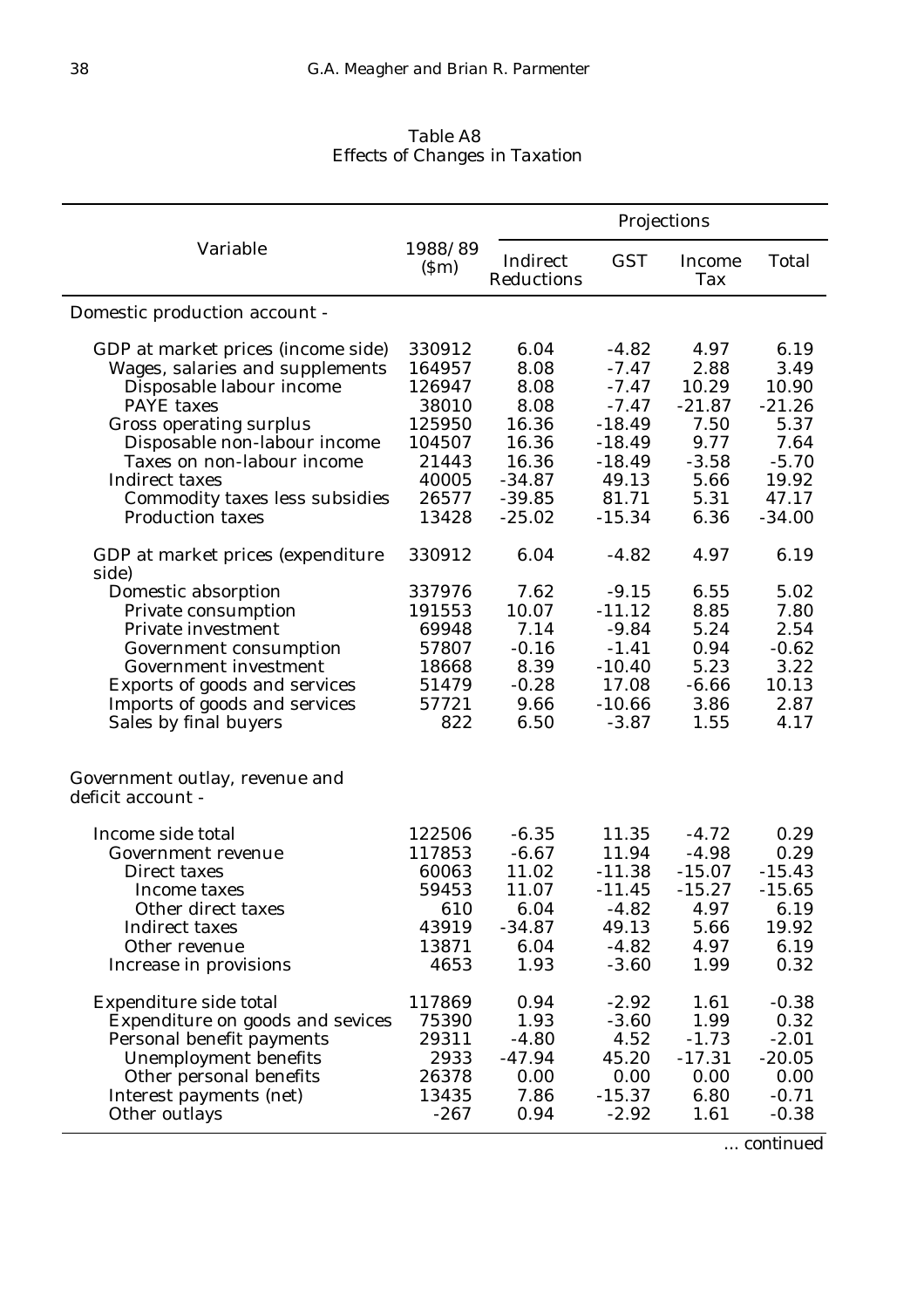| Table A8 | (continued) |
|----------|-------------|
|----------|-------------|

|                                                    |                        |            | Projections   |              |
|----------------------------------------------------|------------------------|------------|---------------|--------------|
| Variable                                           | Indirect<br>Reductions | <b>GST</b> | Income<br>Tax | <b>Total</b> |
| Other selected macro variables -                   |                        |            |               |              |
| Consumer price index                               | $-0.04$                | 2.17       | 3.69          | 5.82         |
| <b>Factor cost GDP deflator</b>                    | 5.27                   | $-6.22$    | 2.60          | 1.66         |
| Real disposable income                             | 10.11                  | $-13.29$   | 5.16          | 1.99         |
| Balance of trade surplus (percentage of GDP)       | $-1.73$                | 4.52       | $-1.71$       | 1.08         |
| Government deficit (percentage of total outlays)   | 7.53                   | $-14.72$   | 6.52          | $-0.68$      |
| <b>Real GDP</b>                                    | 6.39                   | $-6.02$    | 2.28          | 2.64         |
| Aggregate employment                               | 8.34                   | $-7.86$    | 3.01          | 3.49         |
| Industry outputs -                                 |                        |            |               |              |
| Rural<br>1                                         | 2.39                   | 0.69       | $-0.38$       | 2.69         |
| <b>Mining</b><br>$\boldsymbol{2}$                  | 2.35                   | 1.61       | $-0.71$       | 3.26         |
| Food products<br>3                                 | 3.70                   | $-0.90$    | 0.13          | 2.93         |
| Textiles, clothing, footwear<br>4                  | 5.01                   | $-4.35$    | 1.41          | 2.07         |
| Wood, paper and related products<br>$\overline{5}$ | 7.60                   | $-7.21$    | 2.54          | 2.94         |
| Chemicals, petroleum and related products<br>6     | 7.73                   | $-2.82$    | 0.94          | 5.86         |
| Non-metallic mineral products<br>7                 | 7.94                   | $-8.94$    | 3.31          | 2.31         |
| <b>Metal products</b><br>8                         | 5.90                   | $-2.27$    | 0.74          | 4.36         |
| <b>Transport equipment</b><br>9                    | 11.56                  | $-2.46$    | 0.69          | 9.79         |
| 10 Other equipment and machinery                   | 8.64                   | $-6.67$    | 2.35          | 4.32         |
| 11 Other manufacturing                             | 7.97                   | $-3.90$    | 1.30          | 5.37         |
| 12 Utilities                                       | 5.90                   | $-6.93$    | 2.46          | 1.43         |
| 13 Construction                                    | 8.42                   | $-11.91$   | 4.49          | 1.00         |
| 14 Trade, transport and business services          | 6.13                   | $-5.57$    | 2.02          | 2.57         |
| 15 Community and personal services                 | 5.24                   | $-6.86$    | 3.04          | 1.42         |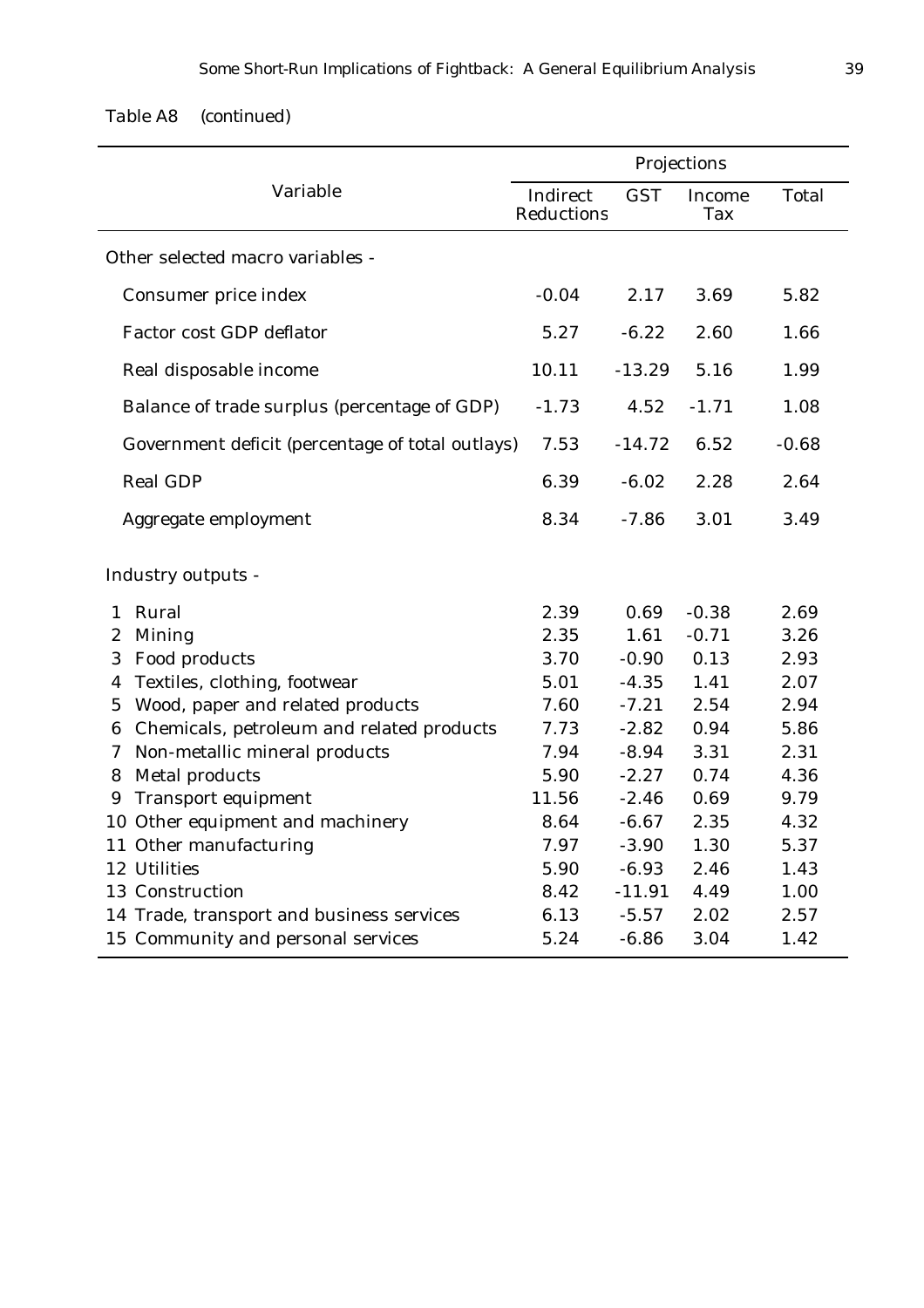|                                                     |                 | Projections     |                 |              |                             |
|-----------------------------------------------------|-----------------|-----------------|-----------------|--------------|-----------------------------|
| Variable                                            | 1988/89<br>(Sm) | <b>Taxation</b> | Govt<br>Outlays | <b>Total</b> | Wage<br><b>Inflation</b>    |
| Domestic production account -                       |                 |                 |                 |              |                             |
| GDP at market prices (income side)                  | 330912          | 6.19            | $-1.24$         | 4.95         | 0.16                        |
| Wages, salaries and supplements                     | 164957          | 3.49            | $-1.21$         | 2.28         | 1.11                        |
| Disposable labour income                            | 126947          | 10.90           | $-1.21$         | 9.69         | 1.11                        |
| <b>PAYE</b> taxes                                   | 38010           | $-21.26$        | $-1.21$         | $-22.47$     | 1.11                        |
| <b>Gross operating surplus</b>                      | 125950          | 5.37            | $-1.91$         | 3.46         | $-0.93$                     |
| Disposable non-labour income                        | 104507          | 7.64            | $-1.91$         | 5.73         | $-0.93$                     |
| Taxes on non-labour income                          | 21443           | $-5.70$         | $-1.91$         | $-7.62$      | $-0.93$                     |
| <b>Indirect taxes</b>                               | 40005           | 19.92           | 0.75            | 20.67        | $-0.31$                     |
| Commodity taxes less subsidies                      | 26577           | 47.17           | 1.76            | 48.93        | $-0.46$                     |
| <b>Production taxes</b>                             | 13428           | $-34.00$        | $-1.25$         | $-35.25$     | 0.00                        |
| GDP at market prices (expenditure side)             | 330912          | 6.19            | $-1.24$         | 4.95         | 0.16                        |
| Domestic absorption                                 | 337976          | 5.02            | $-1.57$         | 3.45         | 0.73                        |
| Private consumption                                 | 191553          | 7.80            | $-1.19$         | 6.61         | 0.34                        |
| Private investment                                  | 69948           | 2.54            | $-0.82$         | 1.72         | 0.73                        |
| Government consumption                              | 57807           | $-0.62$         | $-3.61$         | $-4.23$      | 2.23                        |
| <b>Government investment</b>                        | 18668           | 3.22            | $-1.92$         | 1.30         | 0.13                        |
| Exports of goods and services                       | 51479           | 10.13           | 1.37            | 11.50        | $-4.84$                     |
| Imports of goods and services                       | 57721           | 2.87            | $-0.87$         | 2.01         | $-0.95$                     |
| Sales by final buyers                               | 822             | 4.17            | $-0.41$         | 3.76         | $-0.49$                     |
| Government outlay, revenue and deficit<br>account - |                 |                 |                 |              |                             |
| Income side total                                   | 122506          | 0.29            | $-0.71$         | $-0.42$      | 0.16                        |
| <b>Government revenue</b>                           | 117853          | 0.29            | $-0.61$         | $-0.32$      | 0.09                        |
| Direct taxes                                        | 60063           | $-15.43$        | $-1.46$         | $-16.89$     | 0.37                        |
| Income taxes                                        | 59453           | $-15.65$        | $-1.46$         | $-17.11$     | 0.37                        |
| Other direct taxes                                  | 610             | 6.19            | $-1.24$         | 4.95         | 0.16                        |
| Indirect taxes                                      | 43919           | 19.92           | 0.75            | 20.67        | $-0.31$                     |
|                                                     | 13871           | 6.19            | $-1.24$         | 4.95         |                             |
| Other revenue                                       |                 | 0.32            | $-3.20$         |              | 0.16                        |
| Increase in provisions                              | 4653            |                 |                 | $-2.88$      | 1.72                        |
| Expenditure side total                              | 117869          | $-0.38$         | $-1.83$         | $-2.21$      | 1.49                        |
| Expenditure on goods and sevices                    | 75390           | 0.32            | $-3.20$         | $-2.88$      | 1.72                        |
| Personal benefit payments                           | 29311           | $-2.01$         | 5.85            | 3.84         | 0.94                        |
| <b>Unemployment benefits</b>                        | 2933            | $-20.05$        | $-0.74$         | $-20.79$     | 9.43                        |
| Other personal benefits                             | 26378           | 0.00            | 6.58            | 6.58         | 0.00                        |
| Interest payments (net)                             | 13435           | $-0.71$         | $-9.68$         | $-10.39$     | 1.39                        |
| Other outlays                                       | $-267$          | $-0.38$         | 61.26           | 60.88        | 1.49                        |
|                                                     |                 |                 |                 |              | $\overline{L}_{\text{max}}$ |

*Table A9 Effects of Changes in Taxation, Government Outlays and Wages*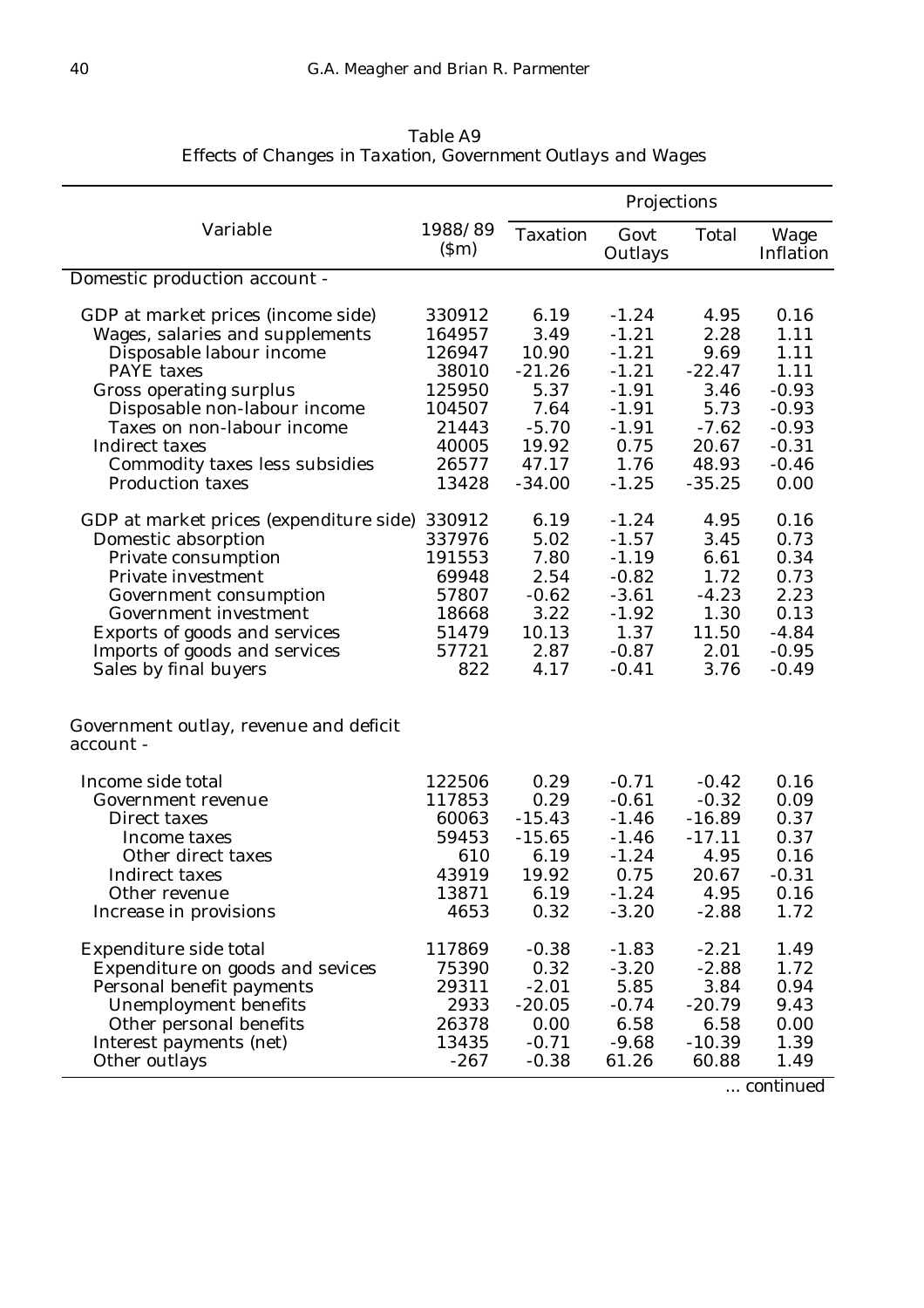|                  | Variable                                            | 1988/89<br>(Sm) | <b>Taxation</b> | Govt.<br>Outlays | Total   | Wage<br>Inflatio |
|------------------|-----------------------------------------------------|-----------------|-----------------|------------------|---------|------------------|
|                  | Other selected macro variables -                    |                 |                 |                  |         |                  |
|                  | Consumer price index                                |                 | 5.82            | $-0.44$          | 5.38    | 0.92             |
|                  | <b>Factor cost GDP deflator</b>                     |                 | 1.66            | $-0.69$          | 0.97    | 1.36             |
|                  | Real disposable income                              |                 | 1.99            | $-0.76$          | 1.23    | $-0.58$          |
|                  | Balance of trade surplus (percentage<br>of GDP)     |                 | 1.08            | 0.36             | 1.44    | $-0.59$          |
|                  | Government deficit (percentage of<br>total outlays) |                 | $-0.68$         | $-1.10$          | $-1.77$ | 1.33             |
|                  | <b>Real GDP</b>                                     |                 | 2.64            | $-0.82$          | 1.82    | $-1.13$          |
|                  | Aggregate employment                                |                 | 3.49            | $-1.20$          | 2.28    | $-1.64$          |
|                  | <b>Industry outputs -</b>                           |                 |                 |                  |         |                  |
| $\mathbf{1}$     | Rural                                               |                 | 2.69            | $-0.06$          | 2.63    | $-1.76$          |
| $\boldsymbol{2}$ | <b>Mining</b>                                       |                 | 3.26            | 0.09             | 3.36    | $-1.52$          |
| 3                | Food products                                       |                 | 2.93            | 0.01             | 2.94    | $-1.84$          |
| 4                | Textiles, clothing, footwear                        |                 | 2.07            | $-0.22$          | 1.85    | $-1.60$          |
| 5                | Wood, paper and related products                    |                 | 2.94            | $-0.75$          | 2.19    | $-1.46$          |
| 6                | Chemicals, petroleum and related<br>products        |                 | 5.86            | $-0.51$          | 5.35    | $-2.12$          |
|                  | 7 Non-metallic mineral products                     |                 | 2.31            | $-0.85$          | 1.46    | $-1.03$          |
| 8                | Metal products                                      |                 | 4.36            | $-0.15$          | 4.21    | $-2.01$          |
| 9                | <b>Transport equipment</b>                          |                 | 9.79            | $-0.09$          | 9.70    | $-3.37$          |
| 10               | Other equipment and machinery                       |                 | 4.32            | $-0.37$          | 3.96    | $-1.93$          |
| 11               | Other manufacturing                                 |                 | 5.37            | $-0.33$          | 5.04    | $-2.21$          |
| 12               | <b>Utilities</b>                                    |                 | 1.43            | $-0.76$          | 0.68    | $-0.99$          |

13 Construction 1.00 -0.99 0.01 -0.47

15 Community and personal services 1.42 -1.85 -0.43 -0.67

2.57 -0.61 1.96 -1.16

14 Trade, transport and business

services

Inflation

*Table A9 (continued)*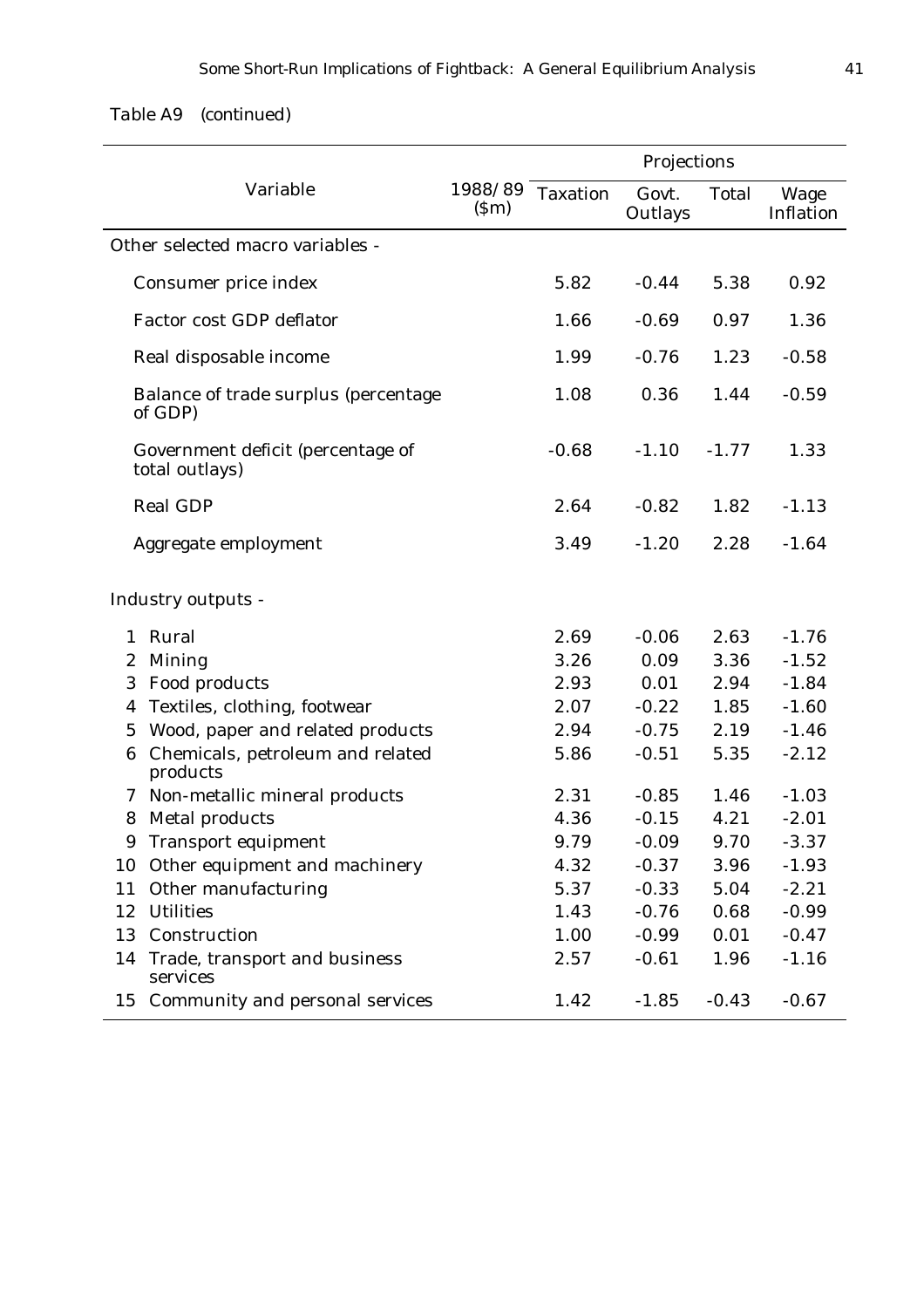|                |                                         | <b>Components of Shock</b> |         |                              |         |  |  |  |  |
|----------------|-----------------------------------------|----------------------------|---------|------------------------------|---------|--|--|--|--|
|                | <b>Shock</b>                            | Cost                       | Demand  | Real<br>Disposable<br>Income | Total   |  |  |  |  |
| $\mathbf{1}$   | Reduction in wholesale sales tax        | 0.47                       | $-0.12$ | 2.56                         | 2.91    |  |  |  |  |
| 2              | Reduction in petrol tax                 | 0.72                       | $-0.20$ | 1.84                         | 2.36    |  |  |  |  |
| 3              | Reduction in payroll tax                | 1.45                       | 0.00    | 1.62                         | 3.07    |  |  |  |  |
| 4              | Indirect tax reductions $(1+2+3)$       | 2.64                       | $-0.32$ | 6.02                         | 8.34    |  |  |  |  |
| $\overline{5}$ | Increase in goods and services tax      | $-0.16$                    | 0.25    | $-7.95$                      | $-7.86$ |  |  |  |  |
| 6              | Reduction in income tax                 | 0.00                       | 0.00    | 3.01                         | 3.01    |  |  |  |  |
| $\mathcal I$   | Changes in taxation $(4+5+6)$           | 2.48                       | $-0.08$ | 1.08                         | 3.49    |  |  |  |  |
| 8              | Reduction in government outlays         | $-0.10$                    | $-0.66$ | $-0.44$                      | $-1.20$ |  |  |  |  |
| 9              | Changes in taxation and outlays $(7+8)$ | 2.38                       | $-0.74$ | 0.64                         | 2.28    |  |  |  |  |

*Table A10 Projected Changes in Aggregate Employment*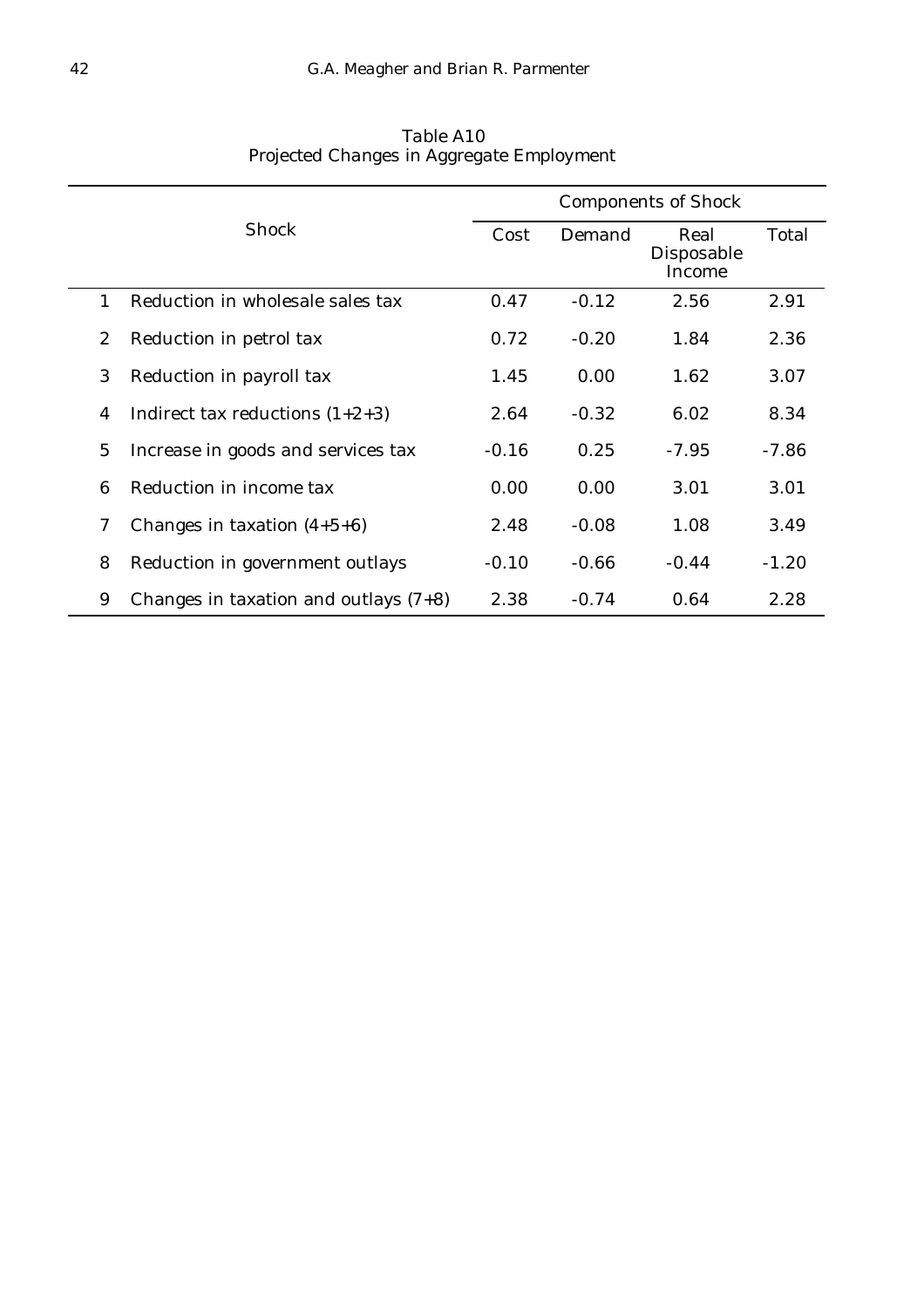| Variable<br>1988/89<br><b>GST</b><br>Indirect<br><b>Total</b><br>Income<br>(Sm)<br>Reductions<br>Tax<br>Domestic production account -<br>6.04<br>4.21<br>330912<br>$-4.82$<br>5.43<br>GDP at market prices (income side)<br>Wages, salaries and supplements<br>164957<br>8.08<br>$-7.47$<br>2.44<br>3.04<br>Disposable labour income<br>8.08<br>$-7.47$<br>8.71<br>9.31<br>126947<br>8.08<br>$-7.47$<br>$-18.51$<br>$-17.90$<br><b>PAYE</b> taxes<br>38010<br>16.36<br>$-18.49$<br>6.35<br>4.22<br><b>Gross operating surplus</b><br>125950<br>Disposable non-labour income<br>104507<br>16.36<br>$-18.49$<br>8.27<br>6.14<br>Taxes on non-labour income<br>16.36<br>$-18.49$<br>$-3.03$<br>$-5.15$<br>21443<br>$-34.87$<br>49.13<br>4.79<br>19.05<br><b>Indirect taxes</b><br>40005<br>Commodity taxes less subsidies<br>26577<br>$-39.85$<br>81.71<br>4.50<br>46.35<br>13428<br>$-25.02$<br>$-15.34$<br>5.38<br>$-34.98$<br><b>Production taxes</b><br>4.21<br>330912<br>6.04<br>GDP at market prices (expenditure<br>$-4.82$<br>5.43<br>side)<br>7.62<br>Domestic absorption<br>337976<br>$-9.15$<br>5.54<br>4.01<br>191553<br>10.07<br>$-11.12$<br>7.49<br>Private consumption<br>6.44<br>4.43<br>1.73<br>Private investment<br>69948<br>7.14<br>$-9.84$<br>57807<br>$-0.16$<br>0.80<br>$-0.77$<br>$-1.41$<br>Government consumption<br>8.39<br>$-10.40$<br>4.43<br>2.42<br><b>Government investment</b><br>18668<br>Exports of goods and services<br>$-0.28$<br>17.08<br>$-5.64$<br>11.16<br>51479<br>3.27<br>Imports of goods and services<br>57721<br>9.66<br>$-10.66$<br>2.28<br>Sales by final buyers<br>822<br>6.50<br>$-3.87$<br>1.31<br>3.93<br>Government outlay, revenue and<br>deficit account -<br>Income side total<br>$-6.35$<br>122506<br>11.35<br>$-3.99$<br>1.02<br>117853<br>$-6.67$<br>$-4.22$<br>1.05<br>11.94<br>Government revenue<br>$-12.75$<br>$-13.11$<br>60063<br>11.02<br>$-11.38$<br>Direct taxes<br>59453<br>$-12.93$<br>$-13.30$<br>11.07<br>$-11.45$<br>Income taxes<br>Other direct taxes<br>610<br>6.04<br>$-4.82$<br>4.21<br>5.43<br>43919<br>$-34.87$<br>49.13<br>4.79<br>19.05<br><b>Indirect taxes</b><br>13871<br>$-4.82$<br>4.21<br>5.43<br>Other revenue<br>6.04<br>4653<br>1.93<br>0.01<br>Increase in provisions<br>$-3.60$<br>1.68<br>Expenditure side total<br>117869<br>0.94<br>$-2.92$<br>1.36<br>$-0.62$<br>75390<br>1.93<br>$-3.60$<br>0.01<br>Expenditure on goods and sevices<br>1.68<br>29311<br>$-4.80$<br>4.52<br>$-1.47$<br>$-1.74$<br>Personal benefit payments<br>2933<br>$-47.94$<br>45.20<br>$-14.65$<br>$-17.39$<br>Unemployment benefits<br>Other personal benefits<br>26378<br>0.00<br>0.00<br>0.00<br>0.00<br>13435<br>7.86<br>$-15.37$<br>Interest payments (net)<br>5.76<br>$-1.75$<br>Other outlays<br>$-267$<br>0.94<br>$-2.92$<br>1.36<br>$-0.62$ |  | Projections |  |  |  |
|---------------------------------------------------------------------------------------------------------------------------------------------------------------------------------------------------------------------------------------------------------------------------------------------------------------------------------------------------------------------------------------------------------------------------------------------------------------------------------------------------------------------------------------------------------------------------------------------------------------------------------------------------------------------------------------------------------------------------------------------------------------------------------------------------------------------------------------------------------------------------------------------------------------------------------------------------------------------------------------------------------------------------------------------------------------------------------------------------------------------------------------------------------------------------------------------------------------------------------------------------------------------------------------------------------------------------------------------------------------------------------------------------------------------------------------------------------------------------------------------------------------------------------------------------------------------------------------------------------------------------------------------------------------------------------------------------------------------------------------------------------------------------------------------------------------------------------------------------------------------------------------------------------------------------------------------------------------------------------------------------------------------------------------------------------------------------------------------------------------------------------------------------------------------------------------------------------------------------------------------------------------------------------------------------------------------------------------------------------------------------------------------------------------------------------------------------------------------------------------------------------------------------------------------------------------------------------------------------------------------------------------------------------------------------------------------------------------------------------------------------------------------------------------------------------------------------|--|-------------|--|--|--|
|                                                                                                                                                                                                                                                                                                                                                                                                                                                                                                                                                                                                                                                                                                                                                                                                                                                                                                                                                                                                                                                                                                                                                                                                                                                                                                                                                                                                                                                                                                                                                                                                                                                                                                                                                                                                                                                                                                                                                                                                                                                                                                                                                                                                                                                                                                                                                                                                                                                                                                                                                                                                                                                                                                                                                                                                                           |  |             |  |  |  |
|                                                                                                                                                                                                                                                                                                                                                                                                                                                                                                                                                                                                                                                                                                                                                                                                                                                                                                                                                                                                                                                                                                                                                                                                                                                                                                                                                                                                                                                                                                                                                                                                                                                                                                                                                                                                                                                                                                                                                                                                                                                                                                                                                                                                                                                                                                                                                                                                                                                                                                                                                                                                                                                                                                                                                                                                                           |  |             |  |  |  |
|                                                                                                                                                                                                                                                                                                                                                                                                                                                                                                                                                                                                                                                                                                                                                                                                                                                                                                                                                                                                                                                                                                                                                                                                                                                                                                                                                                                                                                                                                                                                                                                                                                                                                                                                                                                                                                                                                                                                                                                                                                                                                                                                                                                                                                                                                                                                                                                                                                                                                                                                                                                                                                                                                                                                                                                                                           |  |             |  |  |  |
|                                                                                                                                                                                                                                                                                                                                                                                                                                                                                                                                                                                                                                                                                                                                                                                                                                                                                                                                                                                                                                                                                                                                                                                                                                                                                                                                                                                                                                                                                                                                                                                                                                                                                                                                                                                                                                                                                                                                                                                                                                                                                                                                                                                                                                                                                                                                                                                                                                                                                                                                                                                                                                                                                                                                                                                                                           |  |             |  |  |  |
|                                                                                                                                                                                                                                                                                                                                                                                                                                                                                                                                                                                                                                                                                                                                                                                                                                                                                                                                                                                                                                                                                                                                                                                                                                                                                                                                                                                                                                                                                                                                                                                                                                                                                                                                                                                                                                                                                                                                                                                                                                                                                                                                                                                                                                                                                                                                                                                                                                                                                                                                                                                                                                                                                                                                                                                                                           |  |             |  |  |  |
|                                                                                                                                                                                                                                                                                                                                                                                                                                                                                                                                                                                                                                                                                                                                                                                                                                                                                                                                                                                                                                                                                                                                                                                                                                                                                                                                                                                                                                                                                                                                                                                                                                                                                                                                                                                                                                                                                                                                                                                                                                                                                                                                                                                                                                                                                                                                                                                                                                                                                                                                                                                                                                                                                                                                                                                                                           |  |             |  |  |  |
|                                                                                                                                                                                                                                                                                                                                                                                                                                                                                                                                                                                                                                                                                                                                                                                                                                                                                                                                                                                                                                                                                                                                                                                                                                                                                                                                                                                                                                                                                                                                                                                                                                                                                                                                                                                                                                                                                                                                                                                                                                                                                                                                                                                                                                                                                                                                                                                                                                                                                                                                                                                                                                                                                                                                                                                                                           |  |             |  |  |  |
|                                                                                                                                                                                                                                                                                                                                                                                                                                                                                                                                                                                                                                                                                                                                                                                                                                                                                                                                                                                                                                                                                                                                                                                                                                                                                                                                                                                                                                                                                                                                                                                                                                                                                                                                                                                                                                                                                                                                                                                                                                                                                                                                                                                                                                                                                                                                                                                                                                                                                                                                                                                                                                                                                                                                                                                                                           |  |             |  |  |  |
|                                                                                                                                                                                                                                                                                                                                                                                                                                                                                                                                                                                                                                                                                                                                                                                                                                                                                                                                                                                                                                                                                                                                                                                                                                                                                                                                                                                                                                                                                                                                                                                                                                                                                                                                                                                                                                                                                                                                                                                                                                                                                                                                                                                                                                                                                                                                                                                                                                                                                                                                                                                                                                                                                                                                                                                                                           |  |             |  |  |  |
|                                                                                                                                                                                                                                                                                                                                                                                                                                                                                                                                                                                                                                                                                                                                                                                                                                                                                                                                                                                                                                                                                                                                                                                                                                                                                                                                                                                                                                                                                                                                                                                                                                                                                                                                                                                                                                                                                                                                                                                                                                                                                                                                                                                                                                                                                                                                                                                                                                                                                                                                                                                                                                                                                                                                                                                                                           |  |             |  |  |  |
|                                                                                                                                                                                                                                                                                                                                                                                                                                                                                                                                                                                                                                                                                                                                                                                                                                                                                                                                                                                                                                                                                                                                                                                                                                                                                                                                                                                                                                                                                                                                                                                                                                                                                                                                                                                                                                                                                                                                                                                                                                                                                                                                                                                                                                                                                                                                                                                                                                                                                                                                                                                                                                                                                                                                                                                                                           |  |             |  |  |  |
|                                                                                                                                                                                                                                                                                                                                                                                                                                                                                                                                                                                                                                                                                                                                                                                                                                                                                                                                                                                                                                                                                                                                                                                                                                                                                                                                                                                                                                                                                                                                                                                                                                                                                                                                                                                                                                                                                                                                                                                                                                                                                                                                                                                                                                                                                                                                                                                                                                                                                                                                                                                                                                                                                                                                                                                                                           |  |             |  |  |  |
|                                                                                                                                                                                                                                                                                                                                                                                                                                                                                                                                                                                                                                                                                                                                                                                                                                                                                                                                                                                                                                                                                                                                                                                                                                                                                                                                                                                                                                                                                                                                                                                                                                                                                                                                                                                                                                                                                                                                                                                                                                                                                                                                                                                                                                                                                                                                                                                                                                                                                                                                                                                                                                                                                                                                                                                                                           |  |             |  |  |  |
|                                                                                                                                                                                                                                                                                                                                                                                                                                                                                                                                                                                                                                                                                                                                                                                                                                                                                                                                                                                                                                                                                                                                                                                                                                                                                                                                                                                                                                                                                                                                                                                                                                                                                                                                                                                                                                                                                                                                                                                                                                                                                                                                                                                                                                                                                                                                                                                                                                                                                                                                                                                                                                                                                                                                                                                                                           |  |             |  |  |  |
|                                                                                                                                                                                                                                                                                                                                                                                                                                                                                                                                                                                                                                                                                                                                                                                                                                                                                                                                                                                                                                                                                                                                                                                                                                                                                                                                                                                                                                                                                                                                                                                                                                                                                                                                                                                                                                                                                                                                                                                                                                                                                                                                                                                                                                                                                                                                                                                                                                                                                                                                                                                                                                                                                                                                                                                                                           |  |             |  |  |  |
|                                                                                                                                                                                                                                                                                                                                                                                                                                                                                                                                                                                                                                                                                                                                                                                                                                                                                                                                                                                                                                                                                                                                                                                                                                                                                                                                                                                                                                                                                                                                                                                                                                                                                                                                                                                                                                                                                                                                                                                                                                                                                                                                                                                                                                                                                                                                                                                                                                                                                                                                                                                                                                                                                                                                                                                                                           |  |             |  |  |  |
|                                                                                                                                                                                                                                                                                                                                                                                                                                                                                                                                                                                                                                                                                                                                                                                                                                                                                                                                                                                                                                                                                                                                                                                                                                                                                                                                                                                                                                                                                                                                                                                                                                                                                                                                                                                                                                                                                                                                                                                                                                                                                                                                                                                                                                                                                                                                                                                                                                                                                                                                                                                                                                                                                                                                                                                                                           |  |             |  |  |  |
|                                                                                                                                                                                                                                                                                                                                                                                                                                                                                                                                                                                                                                                                                                                                                                                                                                                                                                                                                                                                                                                                                                                                                                                                                                                                                                                                                                                                                                                                                                                                                                                                                                                                                                                                                                                                                                                                                                                                                                                                                                                                                                                                                                                                                                                                                                                                                                                                                                                                                                                                                                                                                                                                                                                                                                                                                           |  |             |  |  |  |
|                                                                                                                                                                                                                                                                                                                                                                                                                                                                                                                                                                                                                                                                                                                                                                                                                                                                                                                                                                                                                                                                                                                                                                                                                                                                                                                                                                                                                                                                                                                                                                                                                                                                                                                                                                                                                                                                                                                                                                                                                                                                                                                                                                                                                                                                                                                                                                                                                                                                                                                                                                                                                                                                                                                                                                                                                           |  |             |  |  |  |
|                                                                                                                                                                                                                                                                                                                                                                                                                                                                                                                                                                                                                                                                                                                                                                                                                                                                                                                                                                                                                                                                                                                                                                                                                                                                                                                                                                                                                                                                                                                                                                                                                                                                                                                                                                                                                                                                                                                                                                                                                                                                                                                                                                                                                                                                                                                                                                                                                                                                                                                                                                                                                                                                                                                                                                                                                           |  |             |  |  |  |
|                                                                                                                                                                                                                                                                                                                                                                                                                                                                                                                                                                                                                                                                                                                                                                                                                                                                                                                                                                                                                                                                                                                                                                                                                                                                                                                                                                                                                                                                                                                                                                                                                                                                                                                                                                                                                                                                                                                                                                                                                                                                                                                                                                                                                                                                                                                                                                                                                                                                                                                                                                                                                                                                                                                                                                                                                           |  |             |  |  |  |
|                                                                                                                                                                                                                                                                                                                                                                                                                                                                                                                                                                                                                                                                                                                                                                                                                                                                                                                                                                                                                                                                                                                                                                                                                                                                                                                                                                                                                                                                                                                                                                                                                                                                                                                                                                                                                                                                                                                                                                                                                                                                                                                                                                                                                                                                                                                                                                                                                                                                                                                                                                                                                                                                                                                                                                                                                           |  |             |  |  |  |
|                                                                                                                                                                                                                                                                                                                                                                                                                                                                                                                                                                                                                                                                                                                                                                                                                                                                                                                                                                                                                                                                                                                                                                                                                                                                                                                                                                                                                                                                                                                                                                                                                                                                                                                                                                                                                                                                                                                                                                                                                                                                                                                                                                                                                                                                                                                                                                                                                                                                                                                                                                                                                                                                                                                                                                                                                           |  |             |  |  |  |
|                                                                                                                                                                                                                                                                                                                                                                                                                                                                                                                                                                                                                                                                                                                                                                                                                                                                                                                                                                                                                                                                                                                                                                                                                                                                                                                                                                                                                                                                                                                                                                                                                                                                                                                                                                                                                                                                                                                                                                                                                                                                                                                                                                                                                                                                                                                                                                                                                                                                                                                                                                                                                                                                                                                                                                                                                           |  |             |  |  |  |
|                                                                                                                                                                                                                                                                                                                                                                                                                                                                                                                                                                                                                                                                                                                                                                                                                                                                                                                                                                                                                                                                                                                                                                                                                                                                                                                                                                                                                                                                                                                                                                                                                                                                                                                                                                                                                                                                                                                                                                                                                                                                                                                                                                                                                                                                                                                                                                                                                                                                                                                                                                                                                                                                                                                                                                                                                           |  |             |  |  |  |
|                                                                                                                                                                                                                                                                                                                                                                                                                                                                                                                                                                                                                                                                                                                                                                                                                                                                                                                                                                                                                                                                                                                                                                                                                                                                                                                                                                                                                                                                                                                                                                                                                                                                                                                                                                                                                                                                                                                                                                                                                                                                                                                                                                                                                                                                                                                                                                                                                                                                                                                                                                                                                                                                                                                                                                                                                           |  |             |  |  |  |
|                                                                                                                                                                                                                                                                                                                                                                                                                                                                                                                                                                                                                                                                                                                                                                                                                                                                                                                                                                                                                                                                                                                                                                                                                                                                                                                                                                                                                                                                                                                                                                                                                                                                                                                                                                                                                                                                                                                                                                                                                                                                                                                                                                                                                                                                                                                                                                                                                                                                                                                                                                                                                                                                                                                                                                                                                           |  |             |  |  |  |
|                                                                                                                                                                                                                                                                                                                                                                                                                                                                                                                                                                                                                                                                                                                                                                                                                                                                                                                                                                                                                                                                                                                                                                                                                                                                                                                                                                                                                                                                                                                                                                                                                                                                                                                                                                                                                                                                                                                                                                                                                                                                                                                                                                                                                                                                                                                                                                                                                                                                                                                                                                                                                                                                                                                                                                                                                           |  |             |  |  |  |
|                                                                                                                                                                                                                                                                                                                                                                                                                                                                                                                                                                                                                                                                                                                                                                                                                                                                                                                                                                                                                                                                                                                                                                                                                                                                                                                                                                                                                                                                                                                                                                                                                                                                                                                                                                                                                                                                                                                                                                                                                                                                                                                                                                                                                                                                                                                                                                                                                                                                                                                                                                                                                                                                                                                                                                                                                           |  |             |  |  |  |
|                                                                                                                                                                                                                                                                                                                                                                                                                                                                                                                                                                                                                                                                                                                                                                                                                                                                                                                                                                                                                                                                                                                                                                                                                                                                                                                                                                                                                                                                                                                                                                                                                                                                                                                                                                                                                                                                                                                                                                                                                                                                                                                                                                                                                                                                                                                                                                                                                                                                                                                                                                                                                                                                                                                                                                                                                           |  |             |  |  |  |
|                                                                                                                                                                                                                                                                                                                                                                                                                                                                                                                                                                                                                                                                                                                                                                                                                                                                                                                                                                                                                                                                                                                                                                                                                                                                                                                                                                                                                                                                                                                                                                                                                                                                                                                                                                                                                                                                                                                                                                                                                                                                                                                                                                                                                                                                                                                                                                                                                                                                                                                                                                                                                                                                                                                                                                                                                           |  |             |  |  |  |
|                                                                                                                                                                                                                                                                                                                                                                                                                                                                                                                                                                                                                                                                                                                                                                                                                                                                                                                                                                                                                                                                                                                                                                                                                                                                                                                                                                                                                                                                                                                                                                                                                                                                                                                                                                                                                                                                                                                                                                                                                                                                                                                                                                                                                                                                                                                                                                                                                                                                                                                                                                                                                                                                                                                                                                                                                           |  |             |  |  |  |
|                                                                                                                                                                                                                                                                                                                                                                                                                                                                                                                                                                                                                                                                                                                                                                                                                                                                                                                                                                                                                                                                                                                                                                                                                                                                                                                                                                                                                                                                                                                                                                                                                                                                                                                                                                                                                                                                                                                                                                                                                                                                                                                                                                                                                                                                                                                                                                                                                                                                                                                                                                                                                                                                                                                                                                                                                           |  |             |  |  |  |
|                                                                                                                                                                                                                                                                                                                                                                                                                                                                                                                                                                                                                                                                                                                                                                                                                                                                                                                                                                                                                                                                                                                                                                                                                                                                                                                                                                                                                                                                                                                                                                                                                                                                                                                                                                                                                                                                                                                                                                                                                                                                                                                                                                                                                                                                                                                                                                                                                                                                                                                                                                                                                                                                                                                                                                                                                           |  |             |  |  |  |
|                                                                                                                                                                                                                                                                                                                                                                                                                                                                                                                                                                                                                                                                                                                                                                                                                                                                                                                                                                                                                                                                                                                                                                                                                                                                                                                                                                                                                                                                                                                                                                                                                                                                                                                                                                                                                                                                                                                                                                                                                                                                                                                                                                                                                                                                                                                                                                                                                                                                                                                                                                                                                                                                                                                                                                                                                           |  |             |  |  |  |
|                                                                                                                                                                                                                                                                                                                                                                                                                                                                                                                                                                                                                                                                                                                                                                                                                                                                                                                                                                                                                                                                                                                                                                                                                                                                                                                                                                                                                                                                                                                                                                                                                                                                                                                                                                                                                                                                                                                                                                                                                                                                                                                                                                                                                                                                                                                                                                                                                                                                                                                                                                                                                                                                                                                                                                                                                           |  |             |  |  |  |
|                                                                                                                                                                                                                                                                                                                                                                                                                                                                                                                                                                                                                                                                                                                                                                                                                                                                                                                                                                                                                                                                                                                                                                                                                                                                                                                                                                                                                                                                                                                                                                                                                                                                                                                                                                                                                                                                                                                                                                                                                                                                                                                                                                                                                                                                                                                                                                                                                                                                                                                                                                                                                                                                                                                                                                                                                           |  |             |  |  |  |

## *Table A11 Effects of Changes in Taxation (revised)*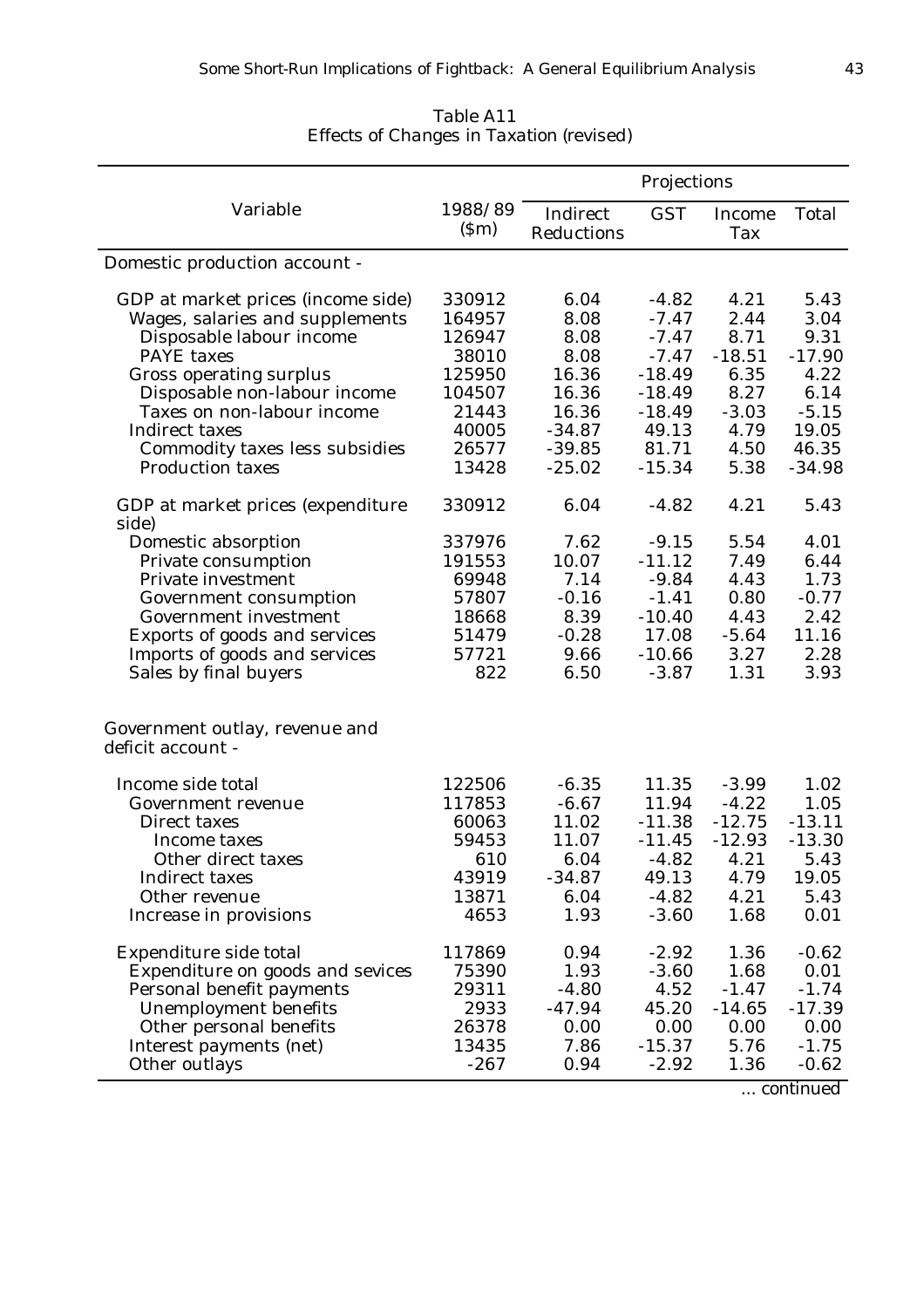|                                                  | Projections            |            |                      |              |
|--------------------------------------------------|------------------------|------------|----------------------|--------------|
| Variable                                         | Indirect<br>Reductions | <b>GST</b> | Income<br><b>Tax</b> | <b>Total</b> |
| Other selected macro variables -                 |                        |            |                      |              |
| Consumer price index                             | $-0.04$                | 2.17       | 3.12                 | 5.25         |
| <b>Factor cost GDP deflator</b>                  | 5.27                   | $-6.22$    | 2.20                 | 1.26         |
| Real disposable income                           | 10.11                  | $-13.29$   | 4.37                 | 1.19         |
| Balance of trade surplus (percentage of GDP)     | $-1.73$                | 4.52       | $-1.45$              | 1.34         |
| Government deficit (percentage of total outlays) | 7.53                   | $-14.72$   | 5.51                 | $-1.68$      |
| <b>Real GDP</b>                                  | 6.39                   | $-6.02$    | 1.93                 | 2.29         |
| Aggregate employment                             | 8.34                   | $-7.86$    | 2.55                 | 3.02         |
| <b>Industry outputs -</b>                        |                        |            |                      |              |
| Rural<br>$\mathbf{1}$                            | 2.39                   | 0.69       | $-0.33$              | 2.75         |
| <b>Mining</b><br>$\boldsymbol{2}$                | 2.35                   | 1.61       | $-0.60$              | 3.37         |
| Food products<br>3                               | 3.70                   | $-0.90$    | 0.11                 | 2.91         |
| Textiles, clothing, footwear<br>4                | 5.01                   | $-4.35$    | 1.19                 | 1.85         |
| Wood, paper and related products<br>$\mathbf 5$  | 7.60                   | $-7.21$    | 2.15                 | 2.55         |
| Chemicals, petroleum and related products<br>6   | 7.73                   | $-2.82$    | 0.80                 | 5.71         |
| Non-metallic mineral products<br>7               | 7.94                   | $-8.94$    | 2.80                 | 1.81         |
| <b>Metal products</b><br>8                       | 5.90                   | $-2.27$    | 0.63                 | 4.25         |
| <b>Transport equipment</b><br>9                  | 11.56                  | $-2.46$    | 0.58                 | 9.69         |
| Other equipment and machinery<br>10              | 8.64                   | $-6.67$    | 1.99                 | 3.96         |
| Other manufacturing<br>11                        | 7.97                   | $-3.90$    | 1.10                 | 5.17         |
| <b>Utilities</b><br>12                           | 5.90                   | $-6.93$    | 2.08                 | 1.05         |
| Construction<br>13                               | 8.42                   | $-11.91$   | 3.80                 | 0.31         |
| Trade, transport and business services<br>14     | 6.13                   | $-5.57$    | 1.71                 | 2.26         |
| Community and personal services<br>15            | 5.24                   | $-6.86$    | 2.57                 | 0.96         |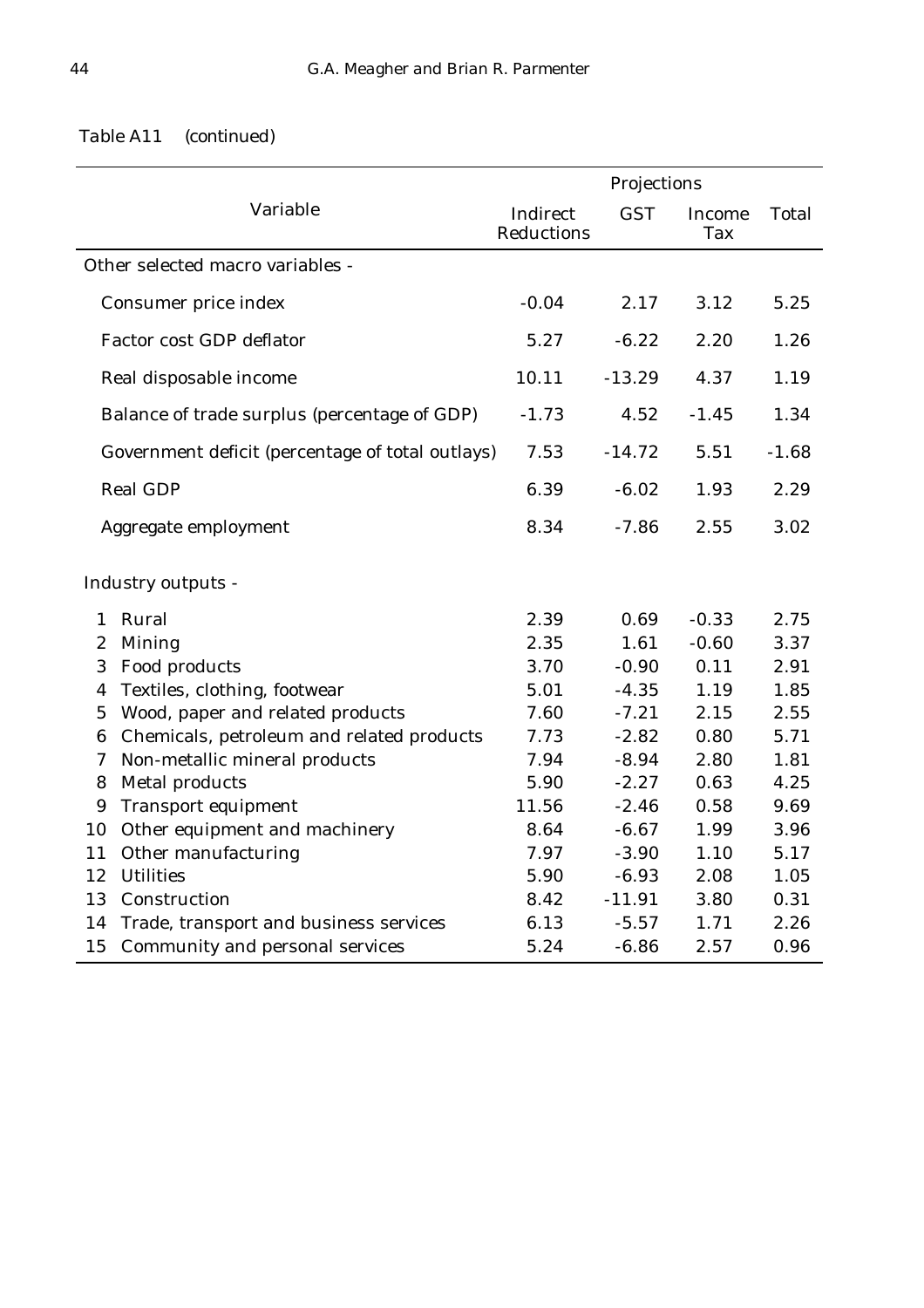|                                                     |                 |                 | Projections      |              |                   |
|-----------------------------------------------------|-----------------|-----------------|------------------|--------------|-------------------|
| Variable                                            | 1988/89<br>(Sm) | <b>Taxation</b> | Govt.<br>Outlays | <b>Total</b> | Wage<br>Inflation |
| Domestic production account -                       |                 |                 |                  |              |                   |
| GDP at market prices (income side)                  | 330912          | 5.43            | $-1.24$          | 4.19         | 0.21              |
| Wages, salaries and supplements                     | 164957          | 3.04            | $-1.21$          | 1.84         | 1.46              |
| Disposable labour income                            | 126947          | 9.31            | $-1.21$          | 8.11         | 1.46              |
| <b>PAYE</b> taxes                                   | 38010           | $-17.90$        | $-1.21$          | $-19.11$     | 1.46              |
| <b>Gross operating surplus</b>                      | 125950          | 4.22            | $-1.91$          | 2.31         | $-1.22$           |
| Disposable non-labour income                        | 104507          | 6.14            | $-1.91$          | 4.23         | $-1.22$           |
| Taxes on non-labour income                          | 21443           | $-5.15$         | $-1.91$          | $-7.07$      | $-1.22$           |
| <b>Indirect taxes</b>                               | 40005           | 19.05           | 0.75             | 19.80        | $-0.40$           |
| Commodity taxes less subsidies                      | 26577           | 46.35           | 1.76             | 48.11        | $-0.60$           |
| <b>Production taxes</b>                             | 13428           | $-34.98$        | $-1.25$          | $-36.23$     | 0.00              |
| GDP at market prices (expenditure side)             | 330912          | 5.43            | $-1.24$          | 4.19         | 0.21              |
| Domestic absorption                                 | 337976          | 4.01            | $-1.57$          | 2.44         | 0.96              |
| Private consumption                                 | 191553          | 6.44            | $-1.19$          | 5.25         | 0.44              |
| Private investment                                  | 69948           | 1.73            | $-0.82$          | 0.91         | 0.96              |
| Government consumption                              | 57807           | $-0.77$         | $-3.61$          | $-4.37$      | 2.93              |
| Government investment                               | 18668           | 2.42            | $-1.92$          | 0.49         | 0.17              |
| Exports of goods and services                       | 51479           | 11.16           | 1.37             | 12.52        | $-6.35$           |
| Imports of goods and services                       | 57721           | 2.28            | $-0.87$          | 1.41         | $-1.25$           |
| Sales by final buyers                               | 822             | 3.93            | $-0.41$          | 3.52         | $-0.64$           |
| Government outlay, revenue and deficit<br>account - |                 |                 |                  |              |                   |
| Income side total                                   | 122506          | 1.02            | $-0.71$          | 0.31         | 0.21              |
| Government revenue                                  | 117853          | 1.05            | $-0.61$          | 0.45         | 0.12              |
| Direct taxes                                        | 60063           | $-13.11$        | $-1.46$          | $-14.57$     | 0.49              |
| Income taxes                                        | 59453           | $-13.30$        | $-1.46$          | $-14.76$     | 0.49              |
| Other direct taxes                                  | 610             | 5.43            | $-1.24$          | 4.19         | 0.21              |
| <b>Indirect taxes</b>                               | 43919           | 19.05           | 0.75             | 19.80        | $-0.40$           |
| Other revenue                                       | 13871           | 5.43            | $-1.24$          | 4.19         | 0.21              |
| Increase in provisions                              | 4653            | 0.01            | $-3.20$          | $-3.18$      | 2.26              |
| Expenditure side total                              | 117869          | $-0.62$         | $-1.83$          | $-2.46$      | 1.95              |
| Expenditure on goods and sevices                    | 75390           | 0.01            | $-3.20$          | $-3.18$      | 2.26              |
| Personal benefit payments                           | 29311           | $-1.74$         | 5.85             | 4.11         | 1.24              |
| <b>Unemployment benefits</b>                        | 2933            | $-17.39$        | $-0.74$          | $-18.13$     | 12.37             |
| Other personal benefits                             | 26378           | 0.00            | 6.58             | 6.58         | 0.00              |
| Interest payments (net)                             | 13435           | $-1.75$         | $-9.68$          | $-11.44$     | 1.82              |
| Other outlays                                       | $-267$          | $-0.62$         | 61.26            | 60.64        | 1.95              |

*Table A12 Effects of Changes in Taxation, Government Outlays and Wages (revised)*